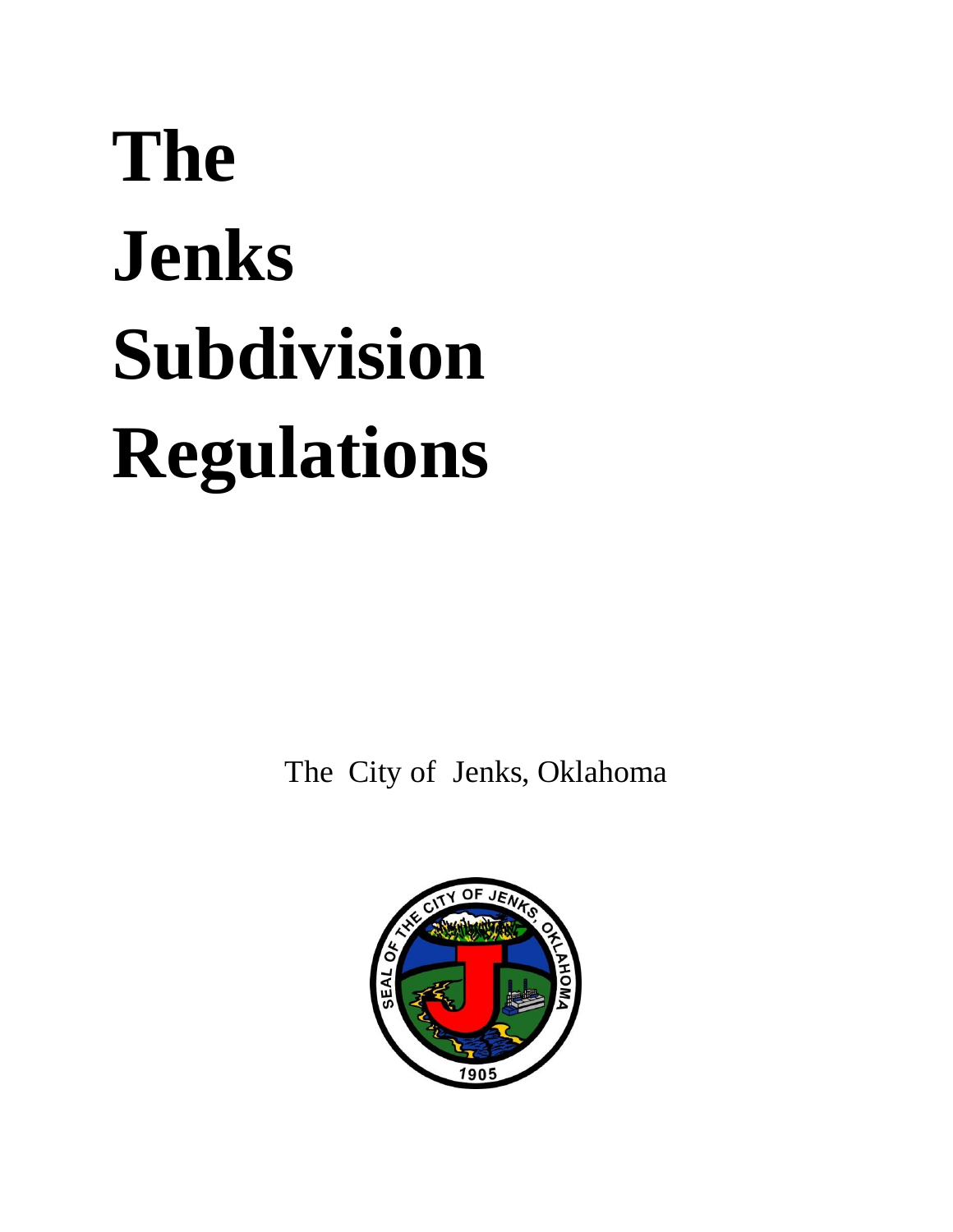Subdivision Regulations

for the

City of Jenks, Oklahoma

Prepared for

The City of Jenks

by the

Community Planning Division

INCOG

Effective Date

January 18, 1982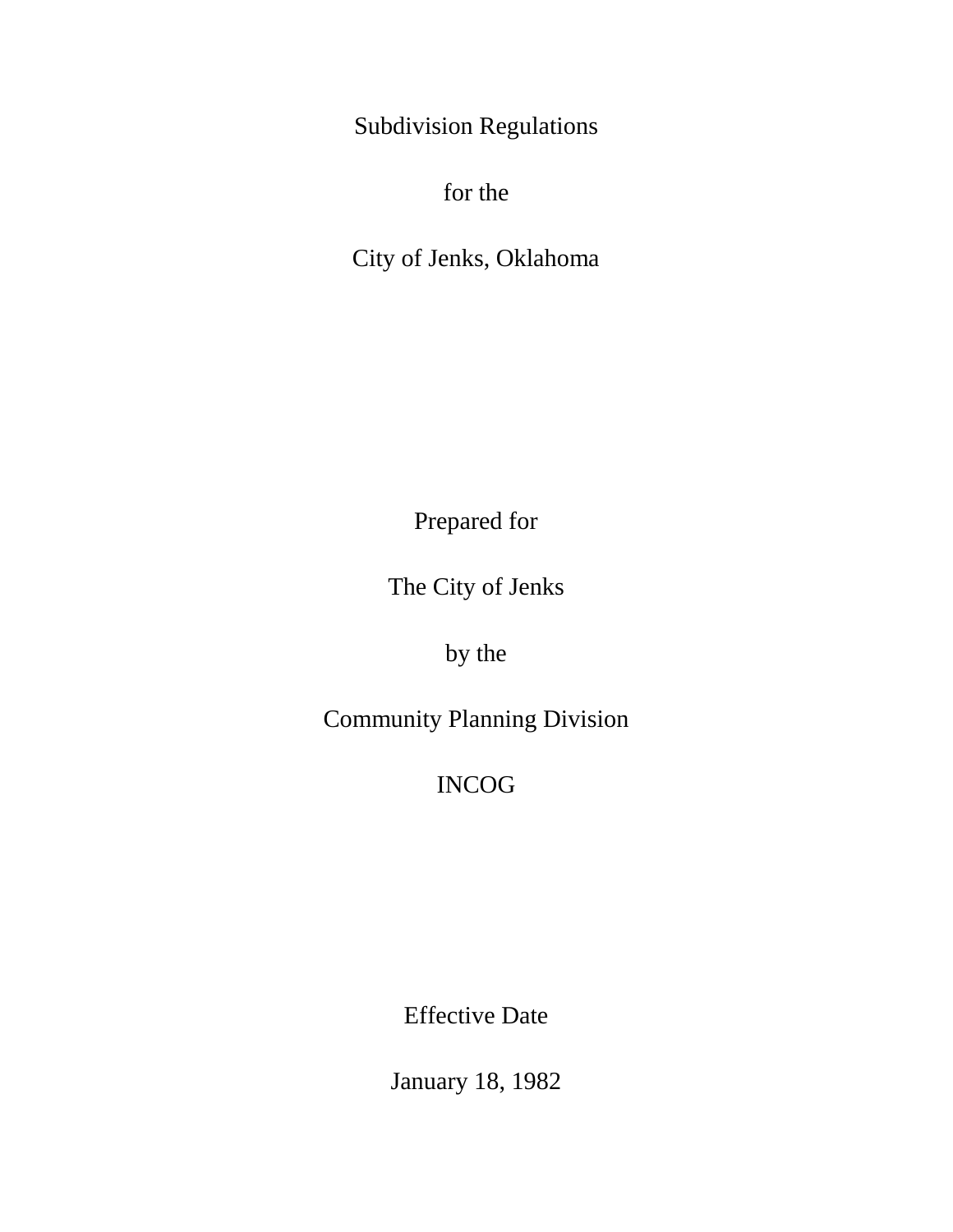#### Chapter 1 – General Provisions

| Section 1.1  | Title                                   |
|--------------|-----------------------------------------|
| Section 1.2  | Authority                               |
| Section 1.3  | Jurisdiction                            |
| Section 1.4  | Purposes                                |
| Section 1.5  | <b>Platting Requirements and Waiver</b> |
| Section 1.6  | Interpretation                          |
| Section 1.7  | Conflict                                |
| Section 1.8  | Severability                            |
| Section 1.9  | Conditions                              |
| Section 1.10 | <b>Amendments of Regulation</b>         |
| Section 1.11 | <b>Exceptions and Lot Splits</b>        |
| Section 1.12 | Enforcement                             |
| Section 1.13 | <b>Usage and Definitions</b>            |

#### Chapter 2 – Procedure and Administration

|                        | Section 2.1 General Procedures           |
|------------------------|------------------------------------------|
|                        | Section 2.2 Technical Advisory Committee |
|                        | Section 2.3 Preplatting Conference       |
|                        | Section 2.4 Preliminary Plat             |
| Section 2.5 Final Plat |                                          |
|                        | Section 2.6 Construction Plans           |

#### Chapter 3 – Planning and Design Requirements

| Section 3.1  | General           |
|--------------|-------------------|
| Section 3.2  | <b>Blocks</b>     |
| Section 3.3  | Lots              |
| Section 3.4  | <b>Streets</b>    |
| Section 3.5  | Alleys            |
| Section 3.6  | Sidewalks         |
| Section 3.7  | Easements         |
| Section 3.8  | Flood Plain Areas |
| Section 3.9  | Oil and Gas Wells |
| Section 3.10 | Parks             |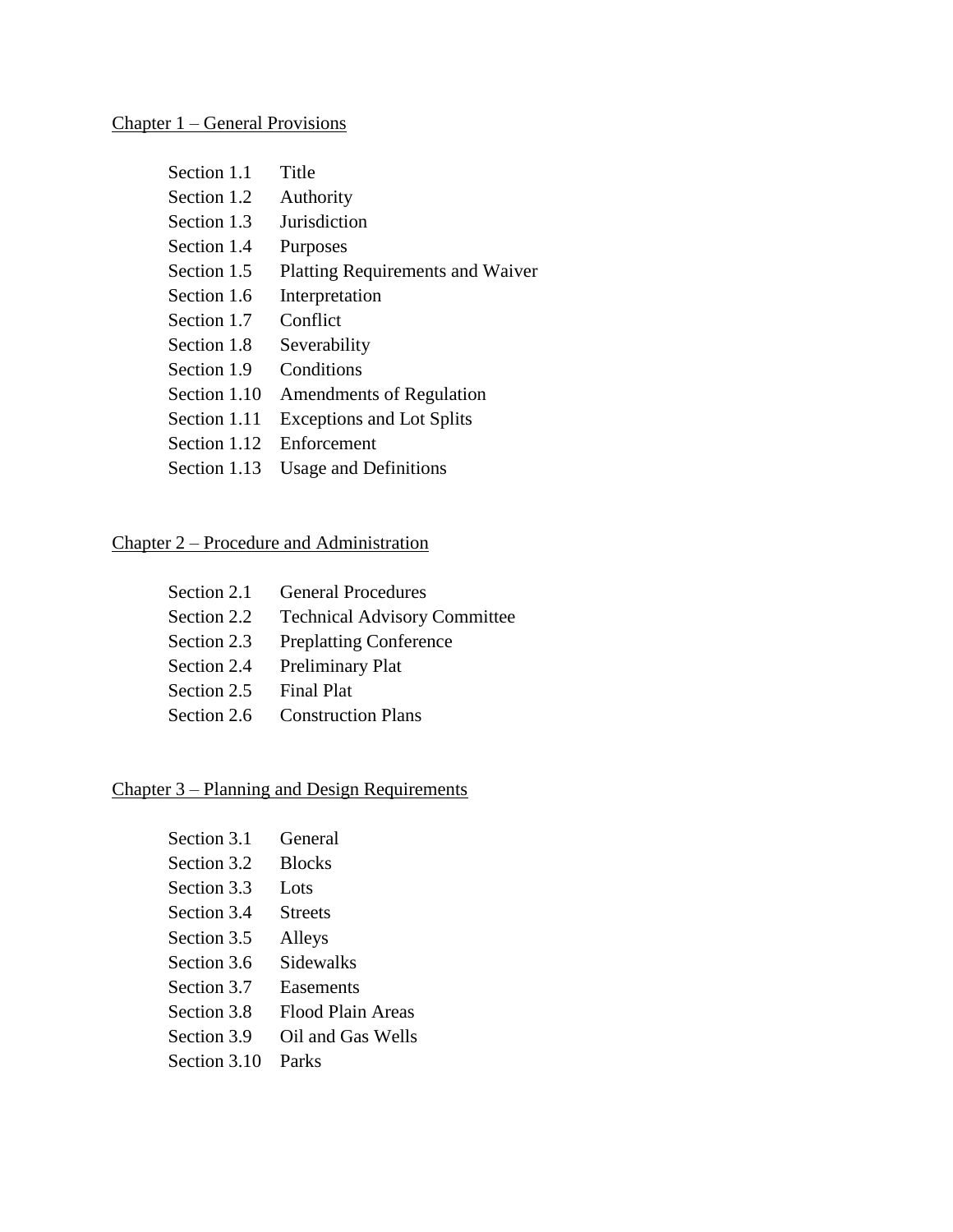### Chapter 4 – Improvement Requirements

| Section 4.1 | Special Improvements                |
|-------------|-------------------------------------|
| Section 4.2 | <b>Construction or Installation</b> |
| Section 4.3 | <b>Inspection and Certification</b> |
| Section 4.4 | <b>Maintenance Bond</b>             |
| Section 4.5 | Time Limit                          |
| Section 4.6 | <b>Vacated Plats</b>                |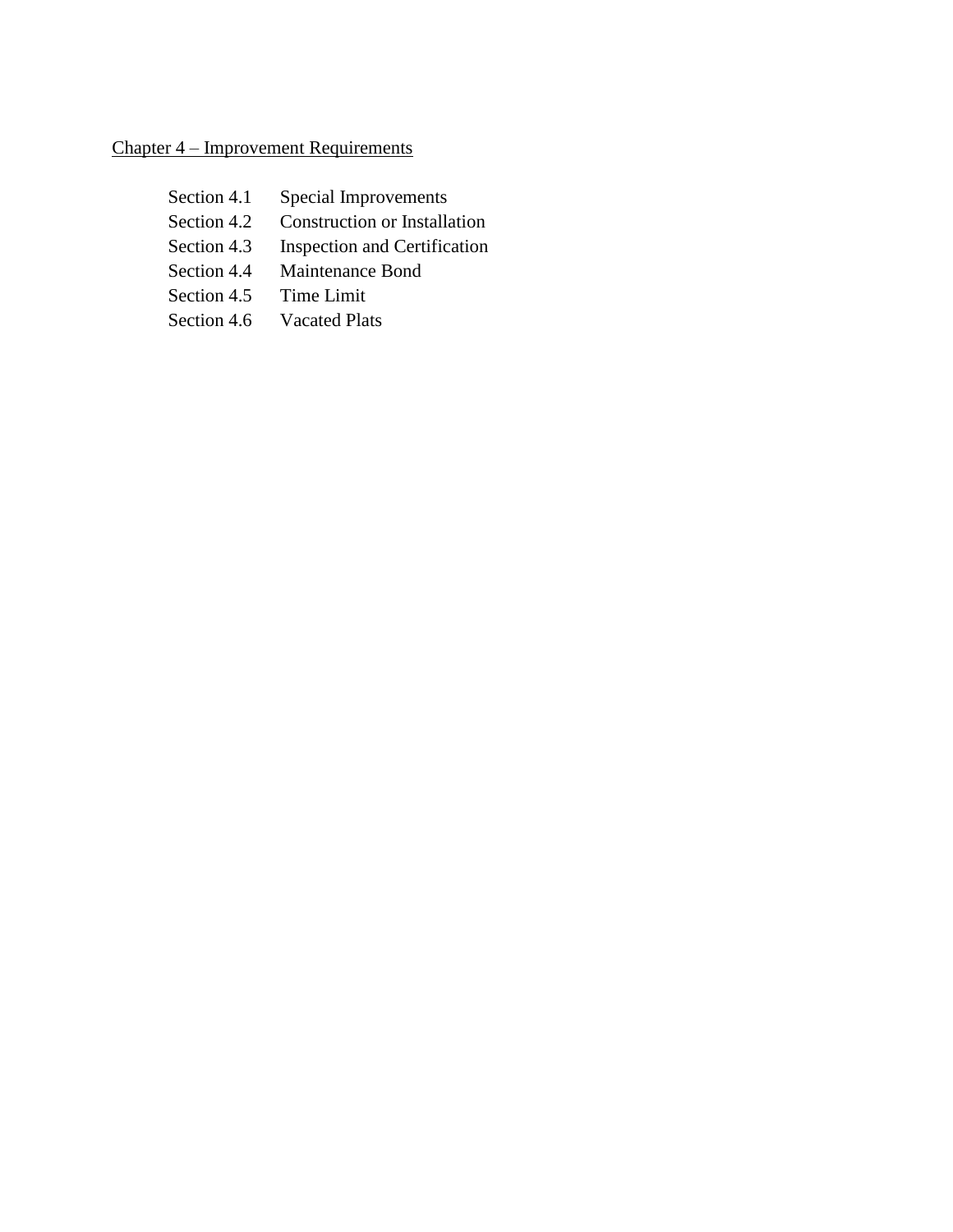#### **Illustrations**

|                                         | Figure         | Page |
|-----------------------------------------|----------------|------|
| Proposed Subdivision Site               | $\mathbf{1}$   | 11   |
| Development Plan                        | $\overline{2}$ | 12   |
| Preliminary Plat                        | 3              | 15   |
| <b>Final Plat</b>                       | $\overline{4}$ | 18   |
| <b>Planned Unit Development</b>         | 5              | 25   |
| <b>Border Streets along Streams</b>     | 6              | 27   |
| Open Space                              | 7              | 33   |
| <b>Subdivision Procedure Flow Chart</b> | 8              | 38   |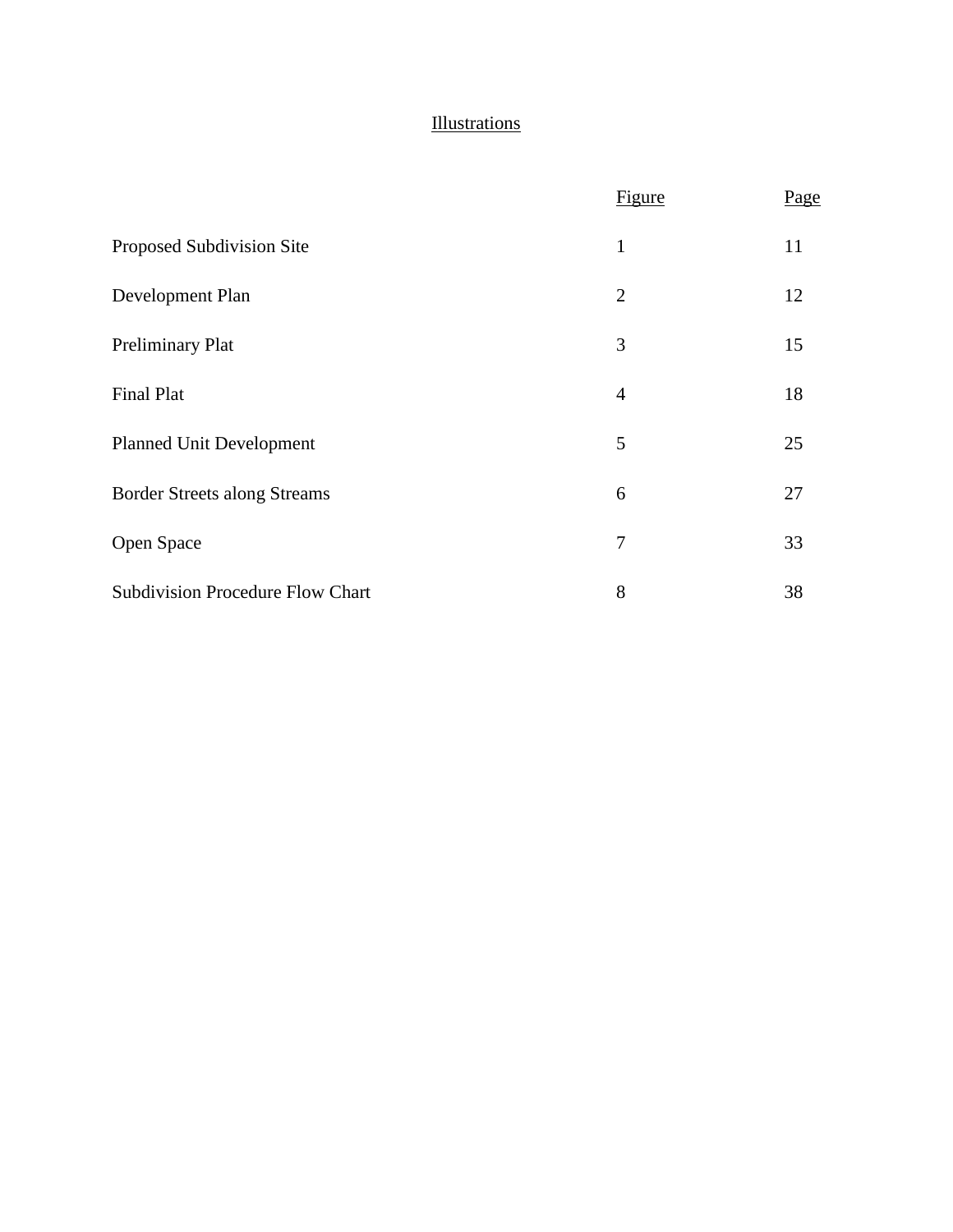#### Chapter 1

#### General Provisions

#### SECTION 1.1 TITLE

These regulations shall hereafter be known, cited and referred to as the Subdivision Regulations of the City of Jenks, Oklahoma.

#### SECTION 1.2 **AUTHORITY**

These Subdivision Regulations and minimum standards for land development are adopted by the City of Jenks under the authority granted by Oklahoma Statutes, Title 11, Sections 41-101 through 41-114, inclusive and 45-101 through 45-105, inclusive.

#### SECTION 1.3 JURISDICTION

These Subdivision Regulations shall apply to all subdivisions of land located within the corporate limits of the City of Jenks, Oklahoma.

#### SECTION 1.4 PURPOSES

These Subdivision Regulations are adopted for the following purposes:

- A. To provide for development according to the Jenks Comprehensive Plan.
- B. To provide for the division of land in the city in a manner beneficial and equitable to the developer and the city government while ensuring the public health, safety and general welfare.
- C. To provide for the proper arrangement of streets and highways for emergency vehicles and other traffic and provide adequate parks, drainage improvements, utilities, light and open space.
- D. To ensure that new subdivisions be designed to relate harmoniously with existing and anticipated public and private developments.
- E. To ensure that new development is protected from flooding and does not contribute to the flooding of other property.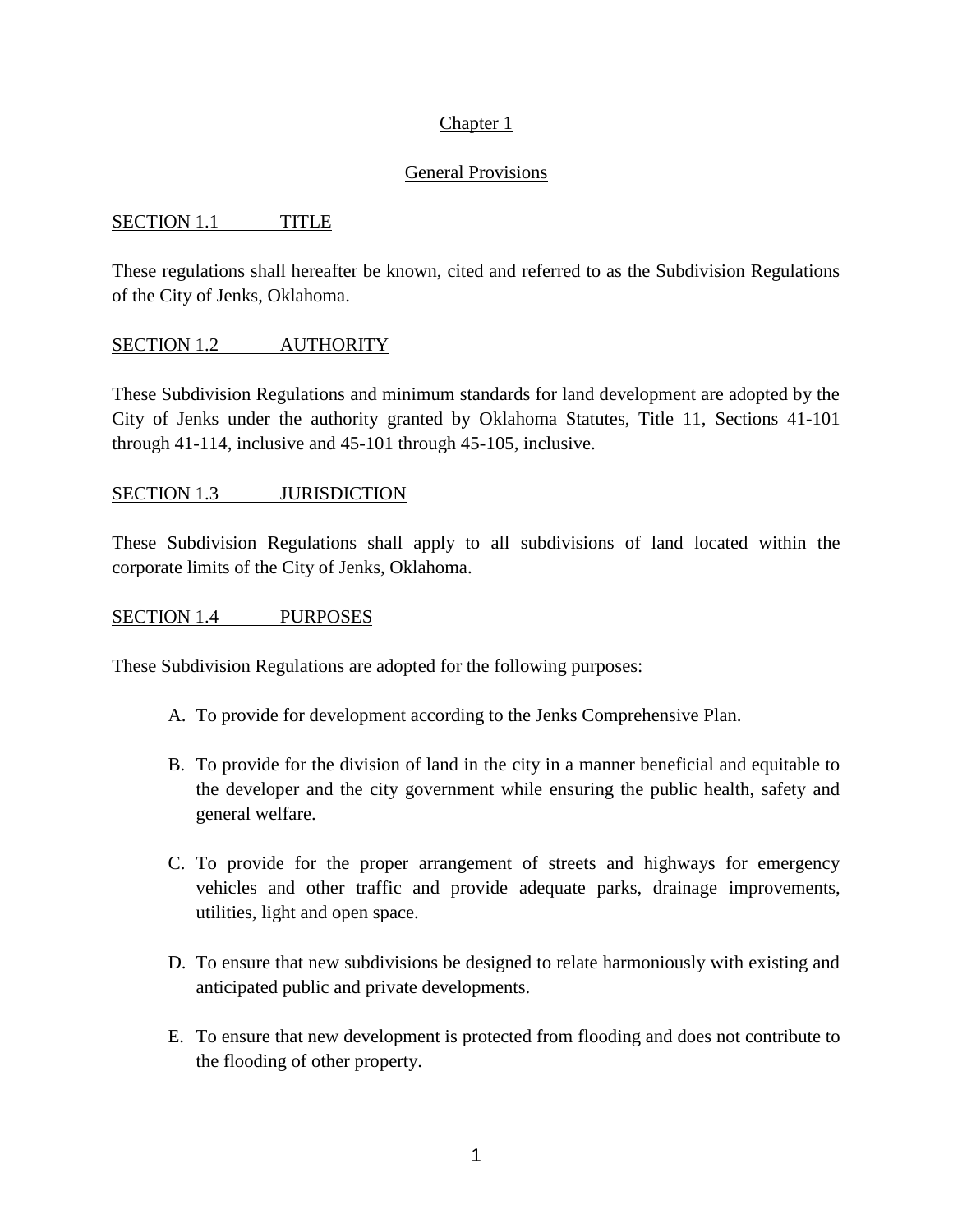#### SECTION 1.5 PLATTING REQUIREMENT AND WAIVER

For the purposes of providing a proper arrangement of streets and assuring the adequacy of open spaces for traffic, utilities and access of emergency vehicles, commensurate with the intensification of land use customarily incident to a change of zoning, a platting requirement is established as follows:

For any land which has been rezoned upon application, no building permit shall be issued until that portion of the tract on which the permit is sought has been included within a subdivision plat or replat, as the case may be, submitted to the Planning Commission for their review and recommendation, approved by the City Council, and filed of record in the office of the County Clerk where the property is situated. Provided that the City Council, pursuant to their exclusive jurisdiction of subdivision plats, may remove the platting requirement upon a determination that the above-stated purposes have been achieved by the previous platting or could not be achieved by a plat or replat.

#### SECTION 1.6 INTERPRETATION

In their interpretation and application, the provisions of these regulations shall be held to be the minimum requirements for the promotion of the public health, safety and general welfare.

#### SECTION 1.7 CONFLICT

- A. Public Provisions These regulations are not intended to interfere with, abrogate or annual any other ordinance, rule, or regulation, statute, or other provision of law. Where any provision of these regulations impose restrictions different from those imposed by any other provision of these regulations or any other ordinance, rule or regulation or other provision of law, whichever provisions are more restrictive or impose higher standards, shall control.
- B. Private Provisions These regulations are not intended to repeal any easement, covenant or any other private agreement or restriction, provided that where the provisions of these regulations are more restrictive or impose higher standards or regulations than such easement, covenant, or other private agreement or restriction, the requirements of these regulations shall govern.

#### SECTION 1.8 SEVERABILITY

If any part of provision of these regulations shall be held invalid by any court of competent jurisdiction, such holding shall not affect the validity of the remainder of these regulations or the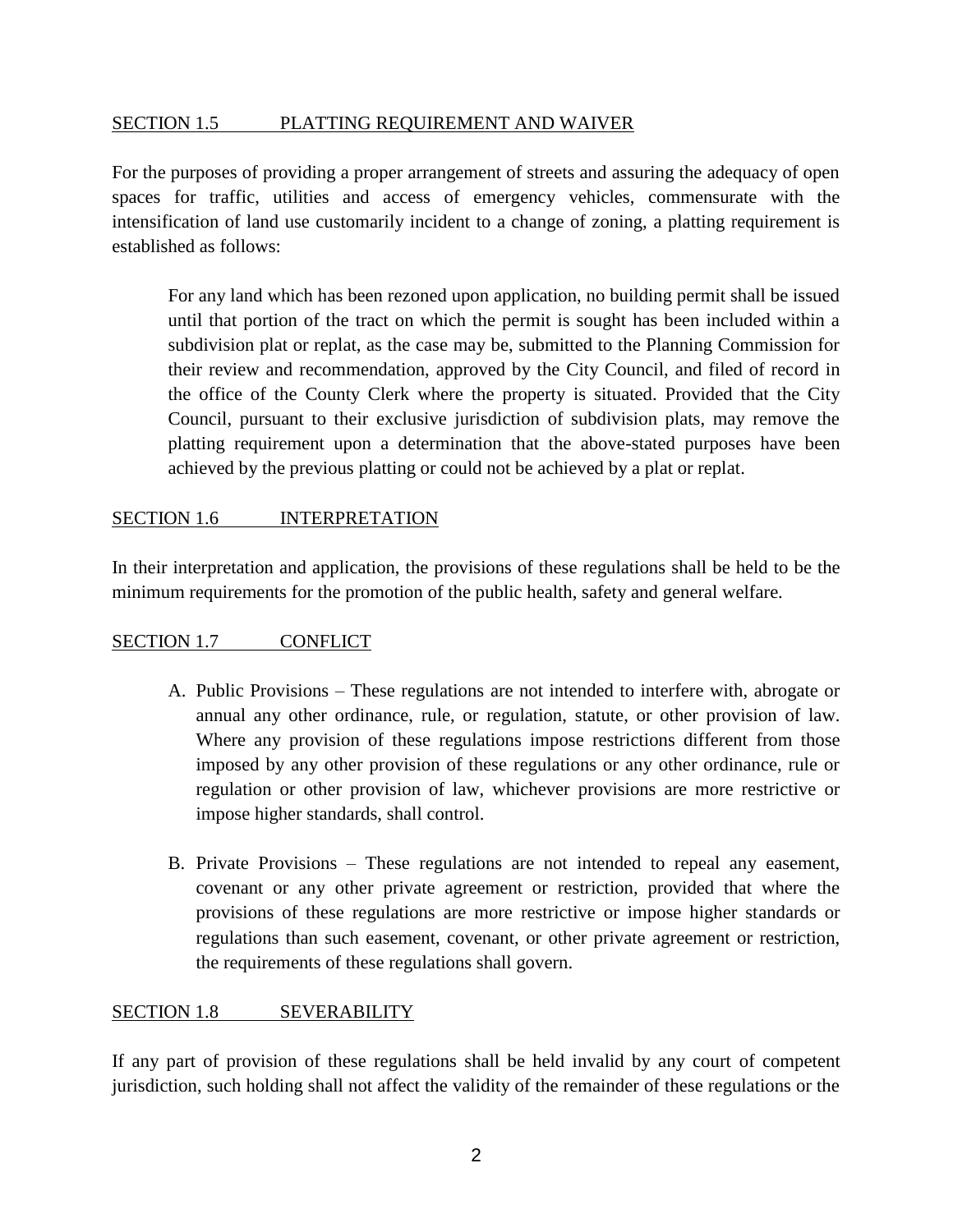application thereof. The City Council hereby declares that it would have adopted the remainder of these regulations even without any such part of provision.

#### SECTION 1.9 CONDITIONS

The City's regulation of the subdivision of land and the attachment of reasonable conditions to land subdivision by the City Council and Planning Commission is an exercise of valid police power authorized by the state. The subdivider is obligated to comply with reasonable conditions required by the Planning Commission and City Council concerning subdivision design, dedication of public property and easements, improvement of public facilities and restrictive use of land so as to conform to the physical and economic development plans of the City and to provide for and protect the health, safety and general welfare of future property owners and residents in the subdivision and of the community at large.

#### SECTION 1.10 AMENDMENTS OF REGULATIONS

The Planning Commission upon its own motion may, or at the direction of the City Council shall, hold a public hearing, giving notice thereof, on a posed amendment of these regulations. At least fifteen (15) days notice of the date, time and place of the hearing shall be published in a newspaper of general circulation in Jenks. After holding the public hearing, the Planning Commission shall within thirty (30) days transmit its report and recommendations to the City Council.

#### SECTION 1.11 EXCEPTIONS AND LOT SPLITS

A. Exceptions for Standard Subdivisions – Exception to these regulations may be made by the Planning Commission and City Council where unusual topographical or other exceptional conditions exist or where the purposes of these regulations may be served by an alternative proposal. An exception should not be made where its granting will be detrimental to the public safety, health or welfare, or be injurious to other property and improvements or where the exception will impair the spirit, purposes or intent of the zoning code or comprehensive plan. A petition for exception to these regulations shall be submitted by the subdivider in writing and shall show proof of hardships or injustices and justify the granting of an exception. The Planning Commission and City Council may be granting the exception require such conditions as will, in their judgment, secure substantially the objectives and intent of these regulations. Exception to these regulations shall be approved by both the Planning Commission and the City Council in the preliminary and final plats.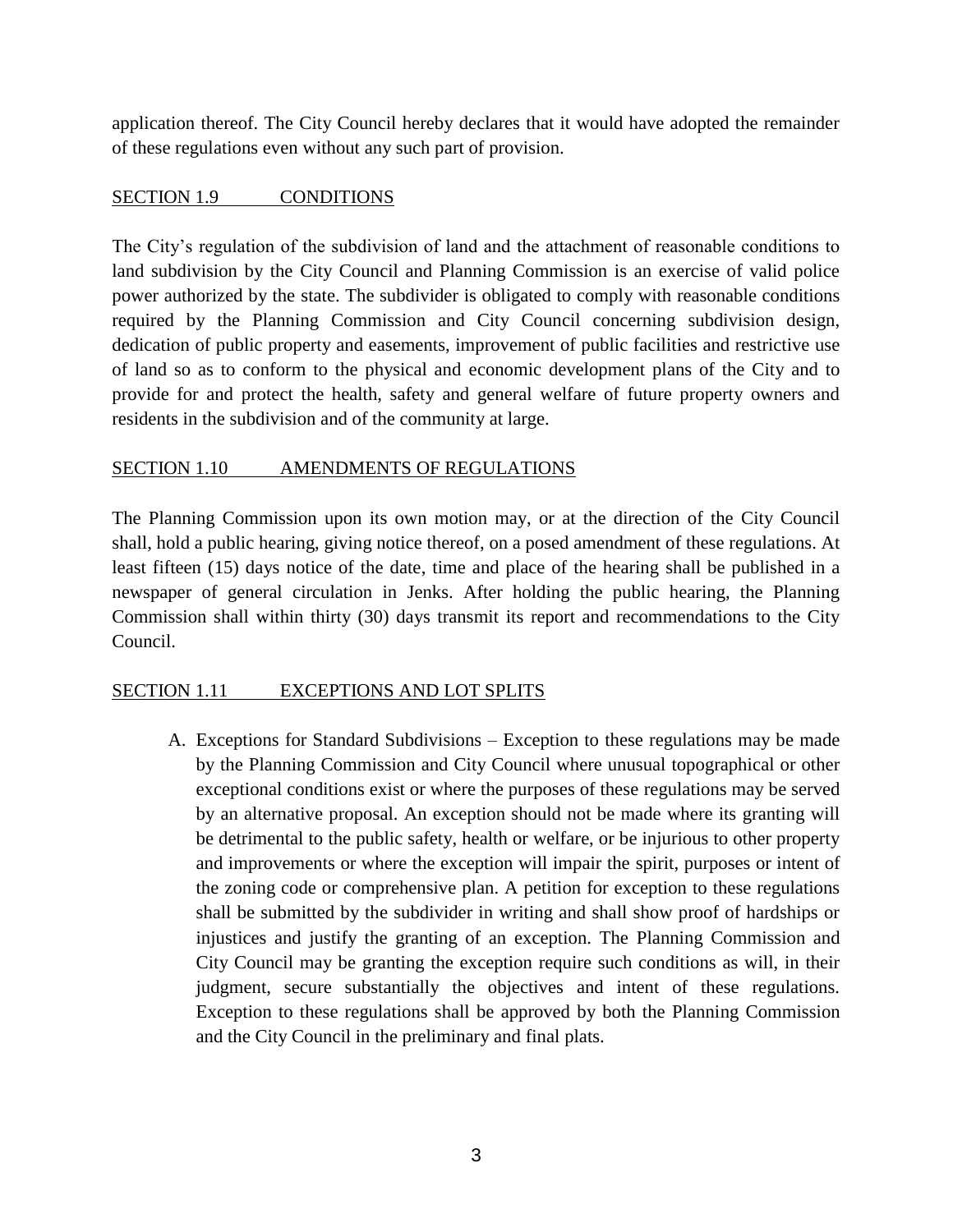- B. Exceptions for Lot Splits Subdivisions containing three (3) or fewer lots and as otherwise defined as "lot splits" in these regulations, may be excepted by the Planning Commission and City Council from all or part of the procedural provisions applicable to the platting of standard subdivisions. The number of lots for purposes of determination of status as a lot split shall be counted cumulatively from the date of adoption of these regulations with respect to each parcel, provided that for the preservation of the spirit of these regulations, any and all parcels that have been similarly divided upon review of the Jenks Planning Commission under the provisions of previous subdivision regulations shall be counted into the cumulative total for the determination of eligibility for consideration of a request for treatment as a lot split.
	- 1. Procedure
		- a. Application for Lots Splits A request for a lot split shall be submitted to the Planning Commission secretary on forms provided by the secretary. The application shall be accompanied by a fee as prescribed by ordinance and by a scaled drawing showing all existing and proposed lot lines, all existing buildings and improvements and their distances from lot lines, adjacent streets and street widths, existing access limitations, a north arrow and map scale.
		- b. City Action on Lot Splits The secretary of the Planning Commission upon receiving a lot split application shall visually inspect the tract being split, notify the Technical Advisory Committee of the proposed lot split, review the proposed lot split in regard to the requirements of the Jenks Zoning Code and these regulations, prepare a recommendation concerning the proposed lot split and submit the matter for Planning Commission review and recommendation. If the Planning Commission is satisfied that the proposed lot split satisfied the minimum requirements of the Jenks Zoning Code and these regulations, it shall transmit the proposal along with its recommendations to the Jenks City Council for consideration. If the lot split is approved by the City Council and if a conveyance of interest of the created parcels is presented, the "Lot Split Approval Stamp" shall be affixed to the instrument of the transfer of interest and signed by the mayor or vice mayor of the City of Jenks. Should the Planning Commission recommend that a lot split proposal be denied, the applicant may appeal to the City Council for relief. Such appeal shall be by written petition and shall be accompanied by a fee as prescribed by ordinance.
	- 2. Approval Guidelines Approval or denial of lot splits shall be based on the following conditions: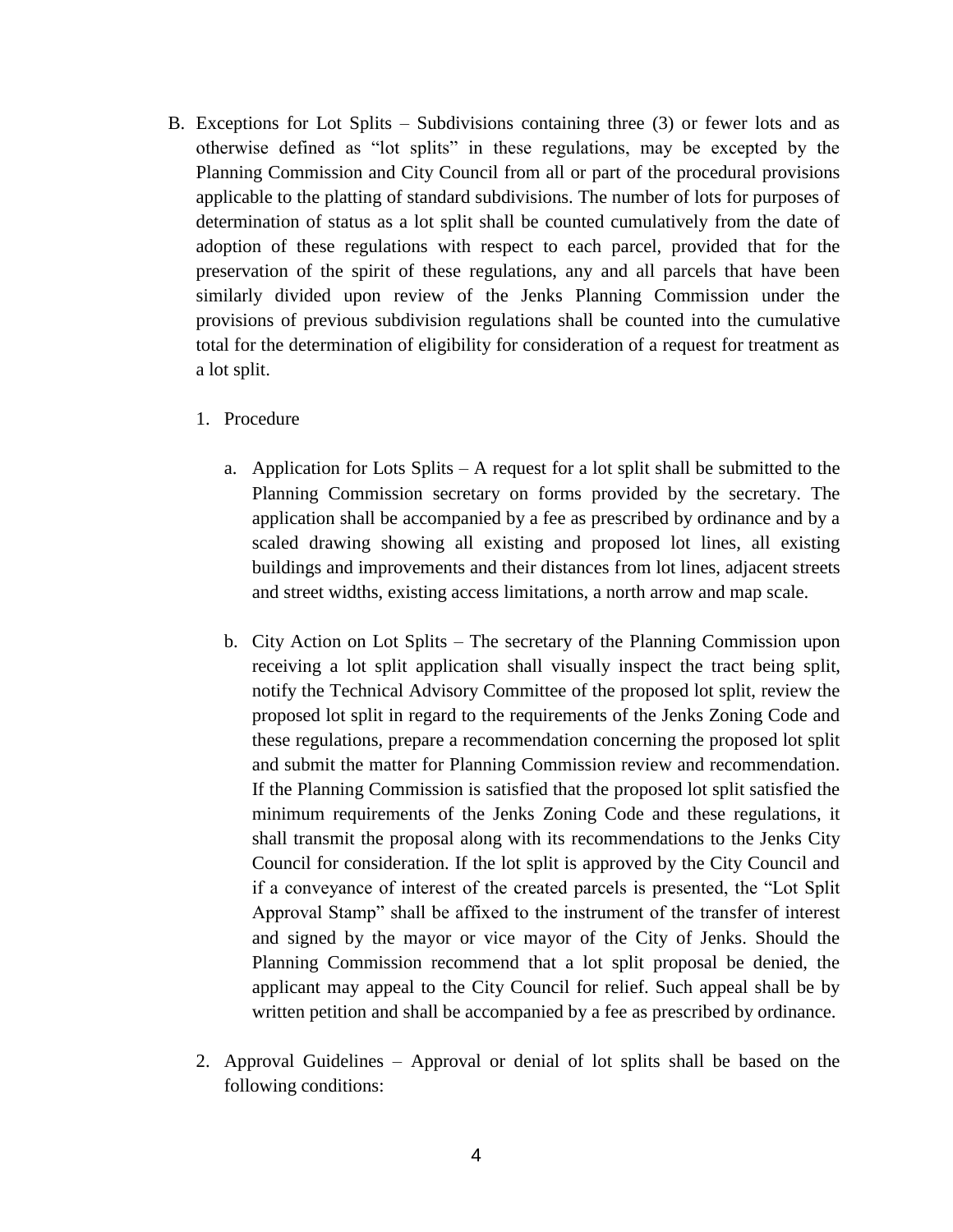- a. Lot Characteristics
	- (1) Lot dimensions and area shall either conform with zoning code requirements or variance of zoning code requirements must be obtained from the Jenks Board of Adjustment.
	- (2) Where public water and/or public sanitary sewer is not available, appropriate tests shall be conducted by the health department or its assigns to determine the proposed lots suitability for a private sewage disposal device. Each proposed lot shall meet the minimum standards of the health department.
- b. Easements

Where a lot split will result in a lot having inadequate access to utility easements, dedication of easements will be required in accordance with the requirements of the Technical Advisory Committee and the Planning Commission.

- c. Access and Streets
	- (1) Where a tract to be split is controlled by non-access provisions, no lot shall be approved where such provision will preclude access for said lot.
	- (2) The splitting of land shall provide each lot with access to a public street or highway, so that the convenience of the lot owner or user is assured.
	- (3) Where land to be split contains, within its boundaries, areas designated for street right-of-way on the Jenks City-County Major Street and Highway Plan, the split shall not be approved where street rights-of-way fail to conform to said plan except, upon a finding that:
		- (a) All utilities are in place and the additional right-of-way is not required for utility placement and,
		- (b) The public has, by virtue of statutory easement suitable roadway dedication, right-of-way sufficient to allow the placement of pavement of a width necessary to meet the standards of the street plan for the particular street involved.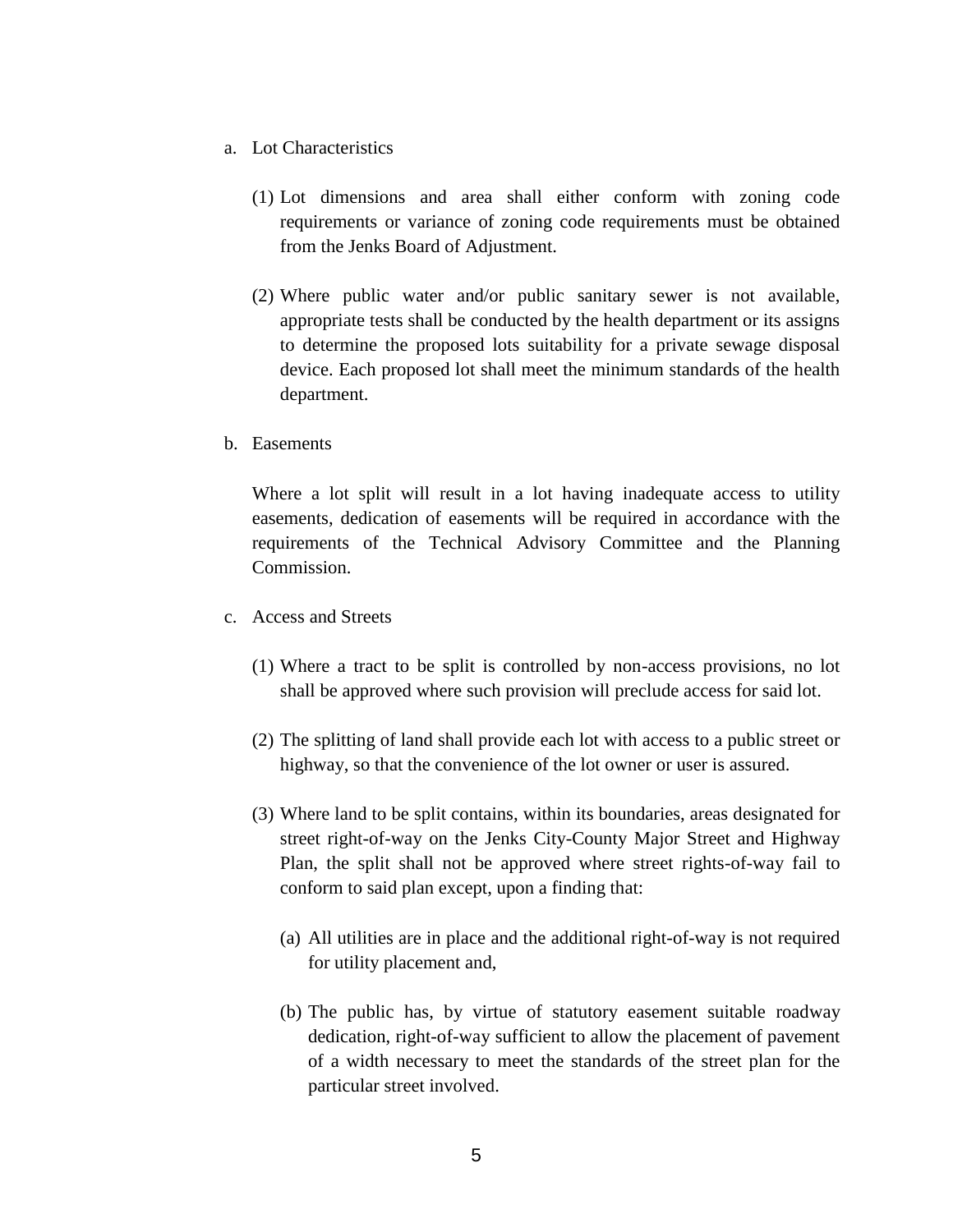#### SECTION 1.12 ENFORCEMENT

- A. No building permit shall be issued for any new structure or alteration of any structure on any tract of land subdivided subsequent to the adoption of these regulations which does not comply with all of the provisions of these regulations.
- B. Whoever transfers or sells or negotiates to sell land by any instrument before such instrument has been approved by the City Council and filed of record in the office of the County Clerk, or transfers or sells or negotiates to sell a tract of land less than two and one-half (2-1/2) acres where such tract was not shown of record in the office of the County Clerk as separately owned at the effective date of these regulations and not located within a subdivision approved according to law and filed in the office of the County Clerk, or if so located, not comprising at least one (1) entire lot as recorded, without having the enforcement on the instrument of transfer, shall be subject to the penalties provided below and such transaction shall be unlawful and shall not be recorded by the County Clerk.
- C. A violation of these regulations shall be deemed a misdemeanor and shall be punishable by fine. Any person, firm or corporation who violates or refuses to comply with any of the provisions of these regulations shall be fined not less than twenty-five dollars (\$25.00) nor more than one hundred dollars (\$100.00) including costs for each offense. Ease day a violation is permitted to exist shall constitute a separate offense.

#### SECTION 1.13 USAGE AND DEFINITIONS

- A. Usage Words used in the present tense shall include the future tense, words in the singular number shall include the plural and words in the plural number shall include the singular except where the natural construction of the writing indicates otherwise. The word "should" is directory and not mandatory. The word "shall" is mandatory and directory.
- B. Definitions Where terms are not defined, they shall have their ordinarily accepted meanings or such as the context may imply. For the purpose of these regulations, certain terms used herein are defined as follows:
	- 1. Block A tract of land intended for urban purposes that had definite boundaries formed by being surrounded by such features or combinations of features as public streets, railroad right-of-way, parks, drainage channels or waterways.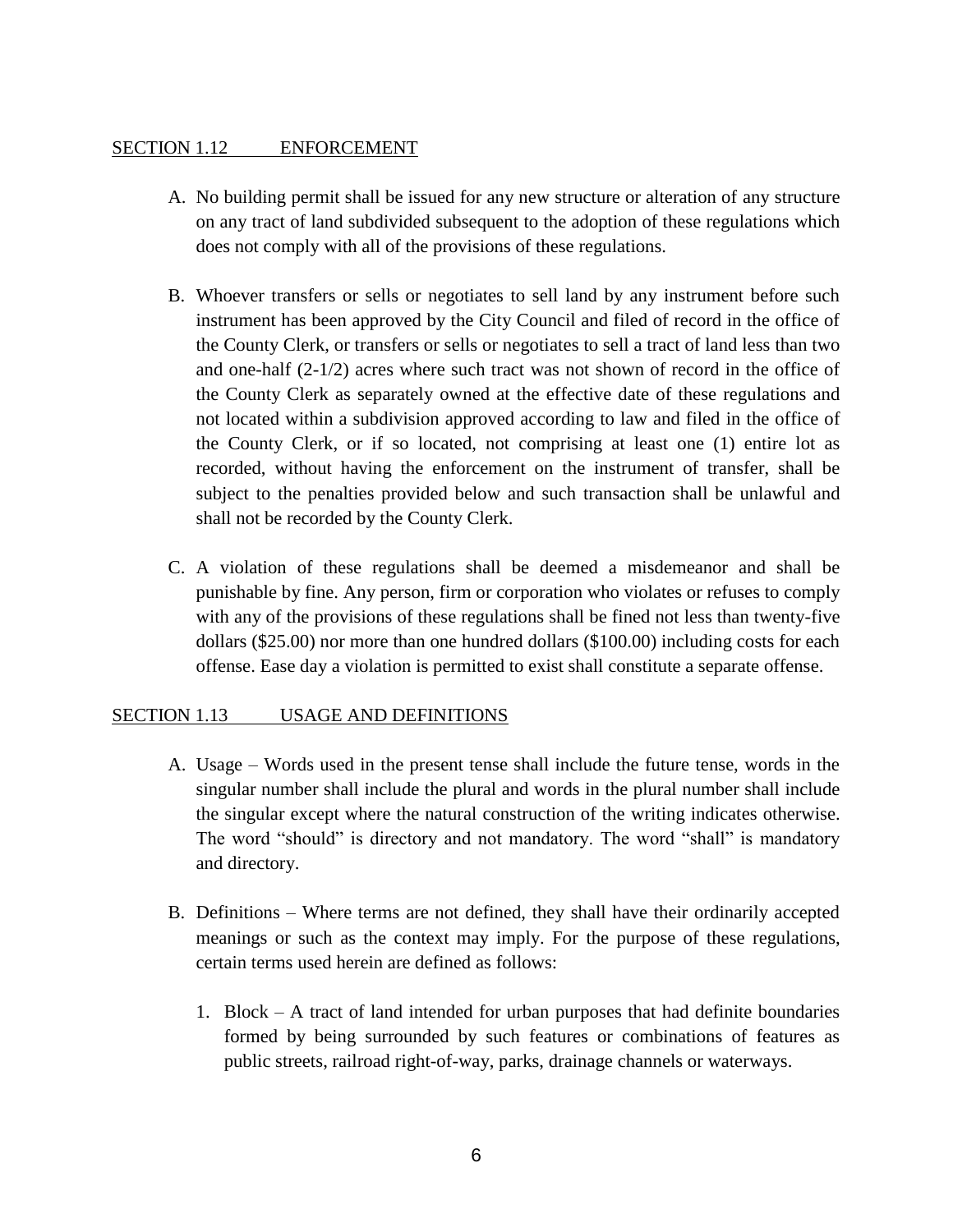- 2. Bond Any type of security including cash deposit, surety bond, collateral, property, or instrument of credit in an amount and form satisfactory to the governing body as a surety for performance or maintenance.
- 3. City Council The legislative body of the City of Jenks, Oklahoma.
- 4. City Engineer or Engineer The engineer for the City of Jenks, Oklahoma.
- 5. Comprehensive Plan The plan adopted by the City Council for the purpose of bringing about an orderly, coordinated physical development, as contemplated by O,S, Title 11, Section 43-103.
- 6. Dedication To set apart a portion of the area of a subdivision to a specific use(s) or to the public or to a specific group.
- 7. Development Sensitive Area An area which during the development process may require special treatment. Included are woodlands, flood hazard areas, areas with excessive slope, those and other areas poorly suited for structures and maintenance of public infrastructure.
- 8. Easement Authorization by a property owner for the use by another, and for a specific purpose, of any designated part of his property.
- 9. Floodplain The area adjoining the channel of a river, creek, stream or watercourse, or a lake or any other body of standing water which may from time to time be covered by floodwater.
- 10. Grade The slope of a street, drainage facility, sanitary sewer, etc., specified in percent (%) of vertical to horizontal measurements.
- 11. Lot A tract, plot or portion of a subdivision or other parcel of land intended as a unit for the purpose, whether immediate or future, or transfer of ownership or for building development.
- 12. Lot, Double Frontage A lot having frontage on two streets that do not intersect.
- 13. Lot Frontage That part of a lot abutting a street to which access is available from said lot.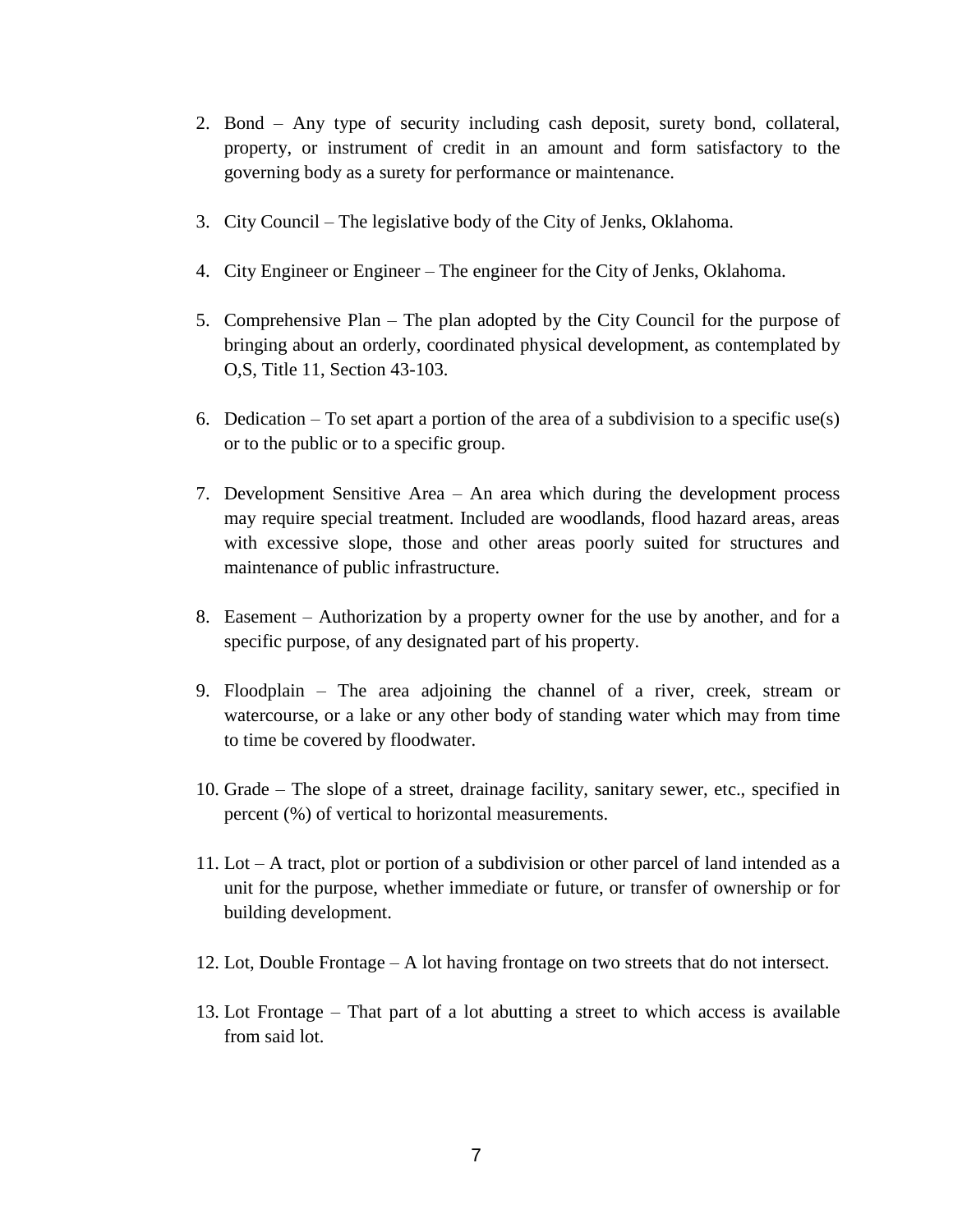- 14. Lot Split Any subdivision or resubdivision containing not more than three (3) lots fronting on an existing public street, not involving any new street, and not adversely affecting the remainder of the parcel of adjoining property, and not in conflict with any provision of the comprehensive plan, zoning ordinance, building code, or other officially adopted plans, policies or regulations.
- 15. Major Street and Highway Plan The Jenks Major Street and Highway Plan, a portion of the Jenks Comprehensive Plan, 1978-2000, adopted by the Mayor and Jenks City Council by Resolution No. 27 on December 28, 1978, or as it may hereafter be amended by Resolution.
- 16. Monuments Permanent markers properly located as required in these regulations for the location and identification on the site of reference points in the subdivision, such as but not limited to corners of the subdivision, corners of the blocks, radius points for street curvature, etc.
- 17. Offsite Improvements Any utility, structure, or modification of topography located outside the property to be subdivided.
- 18. Planned Unit Development A discretionary type of development for a tract of land under single ownership or control, based upon an approved development plan permitting flexibility of principal land uses, lot sizes and accessory uses not otherwise available under conventional development standards.
- 19. Planning Commission The Jenks Planning Commission.
- 20. Plan, Development Drawings of proposed construction and subdivision of land submitted by the subdivider or developer to the City of Jenks.
- 21. Plans, Construction The maps or drawings prepared by a registered professional engineer accompanying a subdivision plat and showing the specific location and design of improvements to be installed in the subdivision in accordance with the requirements of the City Engineer and the Planning Commission as a condition of the approval of the plat.
- 22. Plat, Preliminary The preliminary drawing or drawings, described in these regulations, indicating the proposed manner or layout of the subdivision to be submitted to the Planning Commission for approval.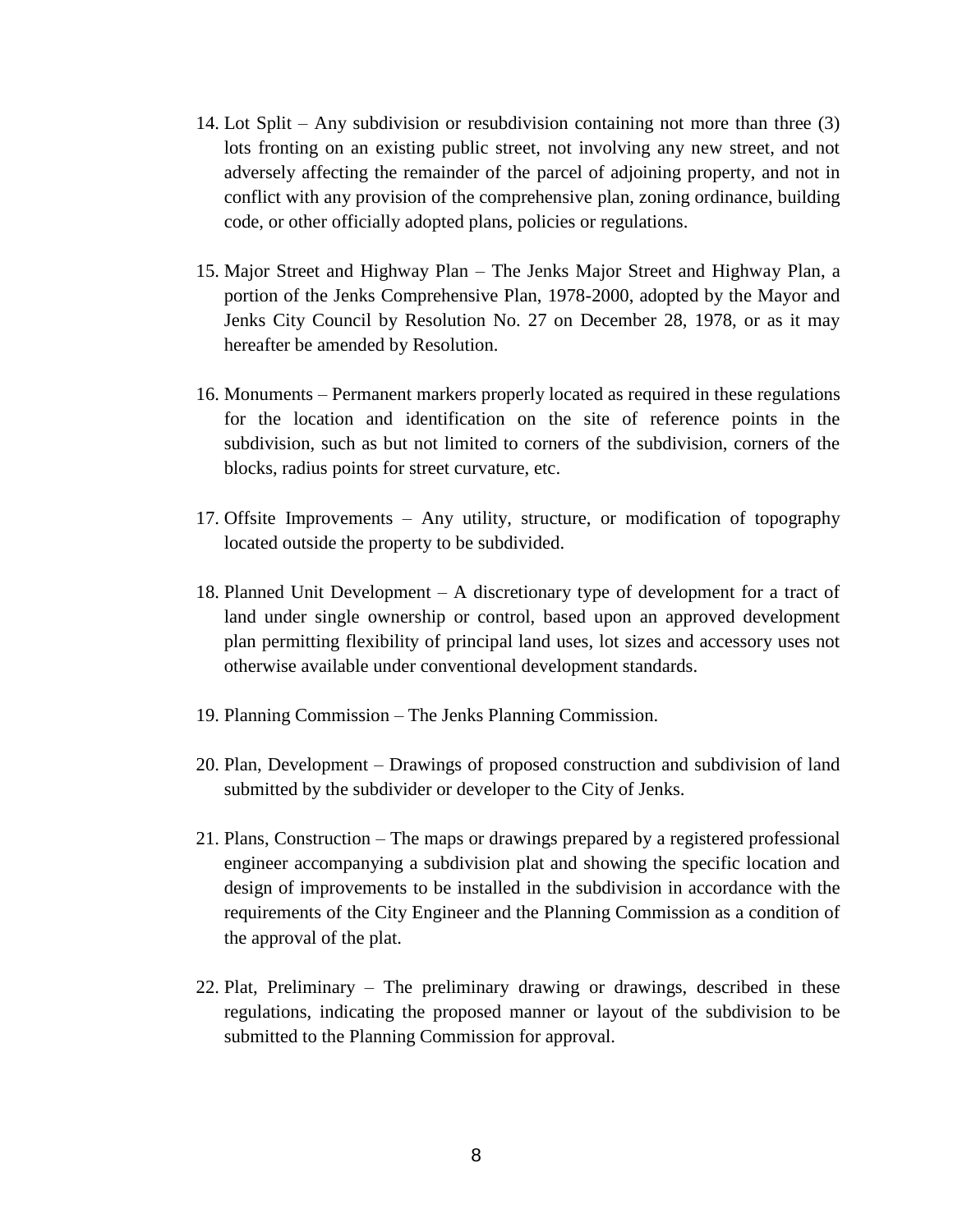- 23. Plat, Final Drawing(s) described in these regulations based on a preliminary plat with revision, if any, to be submitted to the Planning Commission and City Council for approval or approval with revisions.
- 24. Plat, Record A map of land subdivision prepared in a form suitable for filing of record with necessary affidavits, dedications and acceptances, covenants, if any, and with complete bearings, angles, and dimensions of all lines defining blocks, lots, rights-of-way, easements, public areas, and other dimensions of land as required in these regulations.
- 25. Registered Engineer An engineer properly registered and licensed in the State of Oklahoma.
- 26. Registered Land Surveyor A land surveyor properly registered and licensed in the State of Oklahoma.
- 27. Restrictive Covenants Plat restrictions binding lot owners filed with the record plat.
- 28. Resubdivision Subdivision of land previously subdivided.
- 29. Right-of-Way A parcel of land (usually a strip) occupied or intended to be occupied by a street, crosswalk, railroad, road, electric facility, or for other special use. The use of the term right-of-way for land platting purposes in connection with these regulations shall mean that every right-of-way hereafter established and shown on a final plat is to be separate and distinct from the lots and parcels adjoining such right-of-way and not included within the dimensions or areas of such lots or parcels. Right-of-way intended for any use involving maintenance by a public agency shall be dedicated to public use by the subdivider on which such right-of-way is established. The width of rights-of-way shall be measured as the shortest distance between the abutting property lines.
- 30. Setback (Line) or Building Line A line or lines designating the area outside of which buildings may not be erected.
- 31. Street Any public or private right-of-way which affords the primary means of access to abutting property.
	- a. Expressway or Freeway  $A$  thoroughfare designated on the Major Street and Highway Plan that carries a major portion of both intraurban and interurban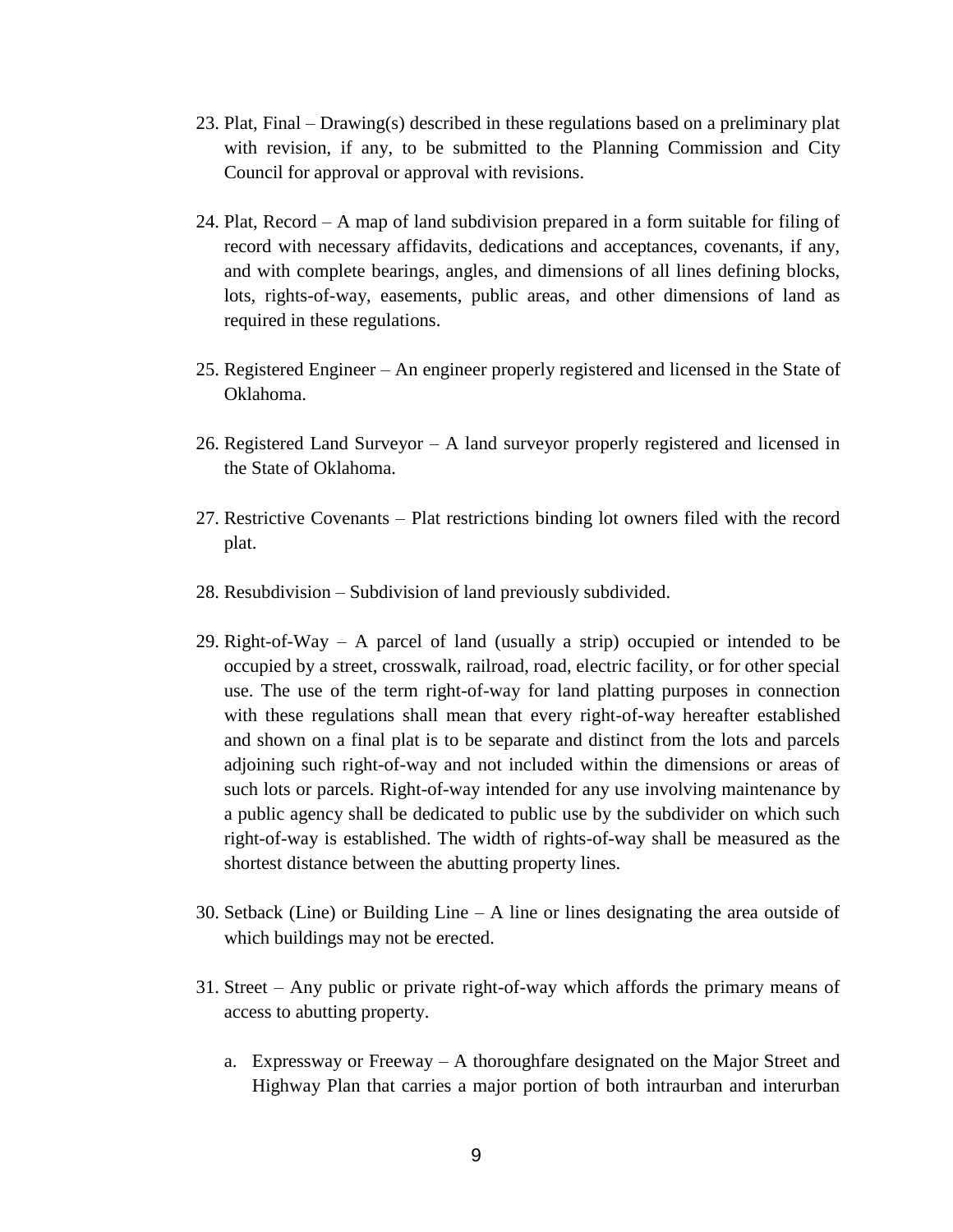vehicle traffic at a high rate of speed with few or no traffic stops and having limited access with a design and right-of-way width established by the State Department of Transportation.

- b. Primary Arterial A thoroughfare designated on the Major Street and Highway Plan that carries a portion of both intraurban and interurban vehicle traffic at a moderate rate of speed with some traffic stop having a planned right-of-way width of 120 feet to 150 feet.
- c. Secondary Arterial A thoroughfare designated on the Major Street and Highway Plan that carries a significant portion of the interurban vehicular traffic stops and a planned right-of-way width of 100 feet.
- d. Collector A traffic way designated on the Major Street and Highway Plan that provides vehicle access and traffic circulation within residential neighborhoods and commercial and industrial areas. Collector streets collect traffic from local streets, channeling some into the arterial streets or disperse traffic from the arterial to local streets. Collector streets have a planned rightof-way width of 60 feet to 80 feet.
- e. Service or access A minor street which is parallel and adjacent to major streets, traffic ways, highways or railroad rights-of-way and which provides access to abutting properties and protection from through traffic.
- f. Minor or Local Street A traffic way of limited length not of one of the above classifications providing direct access to abutting tracts of land and access to more heavily traveled streets and having a right-of-way width of 50 feet to 60 feet. Sidewalks may be required in local street rights-of-way.
- g. Cul-De-Sac A local street with only one outlet having a terminal for the safe and convenient reversal of traffic movement.
- h. Dead End A street with one outlet having no turn-around at its closed end.
- i. Alley A minor traffic way, dedicated to public use, which is used primarily for vehicular access to the back or the side of properties otherwise abutting on a street.
- 32. Subdivider or Developer A person, firm or corporation undertaking the subdivision or resubdivision of a lot, tract or parcel of land into two or more lots,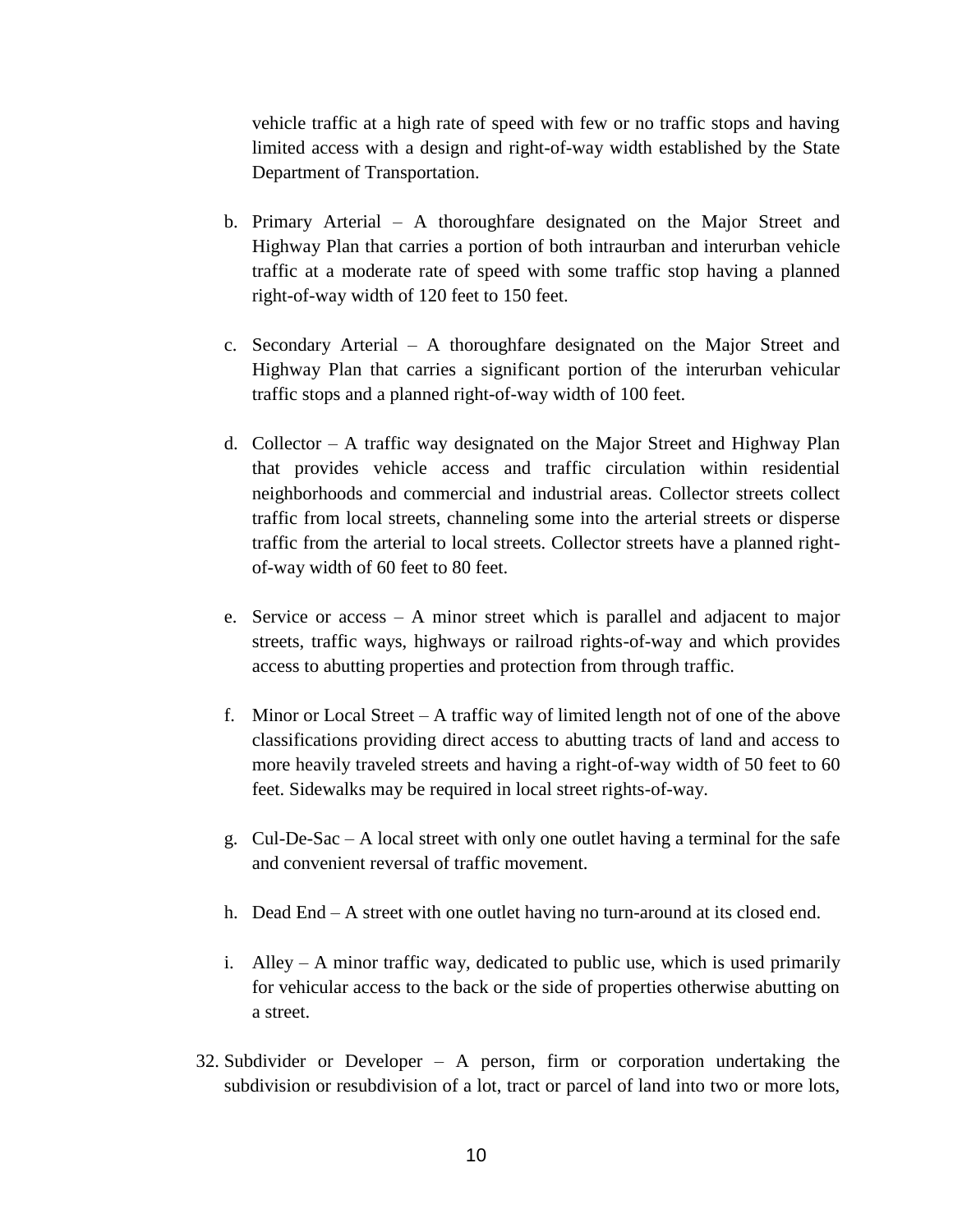or other subdivisions of land for the purpose of transfer of ownership or development, whether immediate or future, including all changes in street rightof-way or lot lines.

- 33. Subdivision The division of land into lots, parcels, tracts or areas, any one of which when divided has an area of less than two and one-half  $(2-1.2)$  acres, or any division of land involving the dedication of right-of-way or alignment of any existing or proposed street or highway, or the resubdivision of land heretofore divided into lots, sites, or parcels.
	- a. Standard Subdivision A subdivision other than a lot split.
	- b. Lot Split Subdivision A subdivision comprising three or fewer lots (see Lot Split).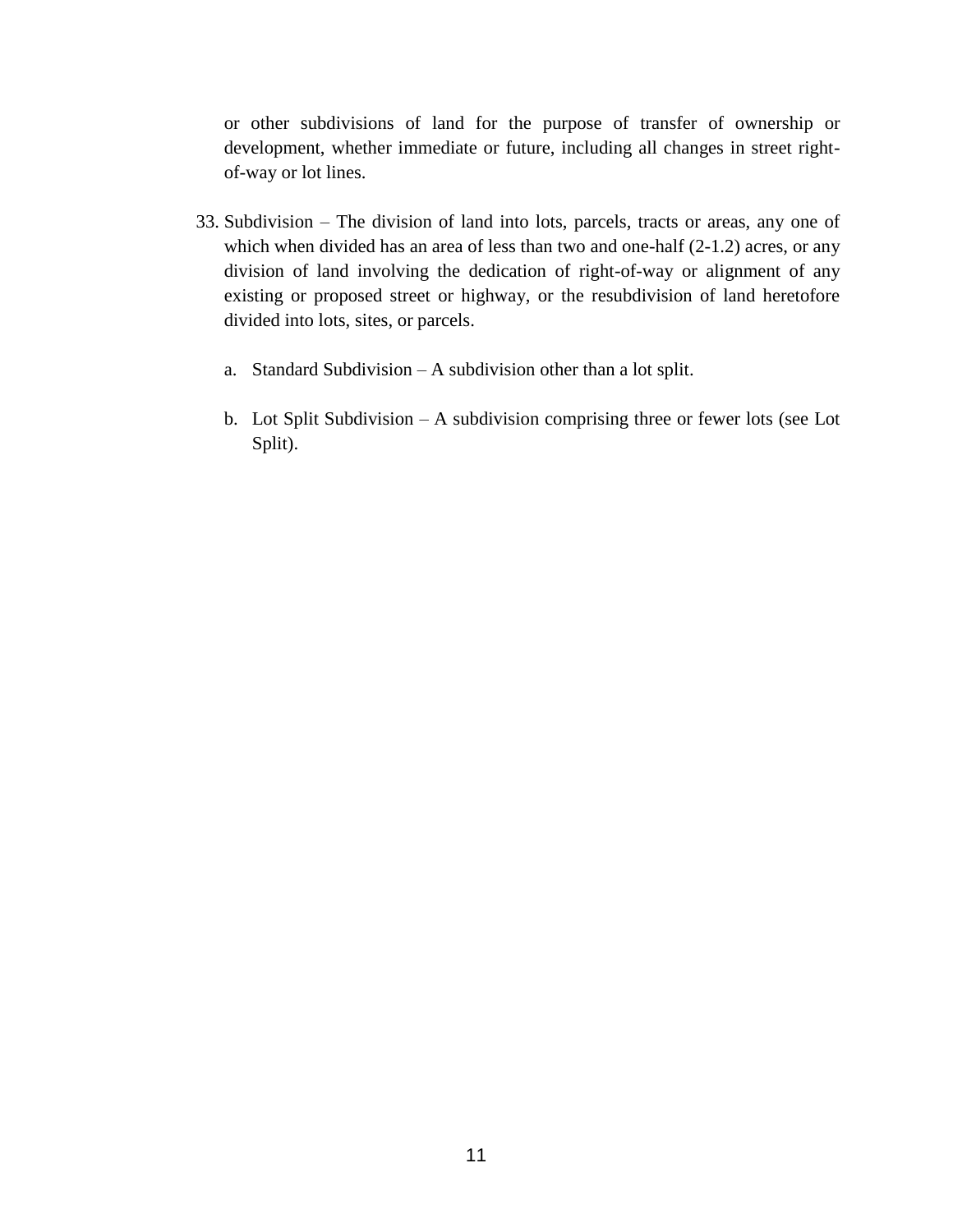#### Chapter 2

#### Procedure and Administration

#### SECTION 2.1 GENERAL PROCEDURE

Whenever any subdivision of land is proposed, the owner of the land or his agent shall apply for an secure City Council approval of such proposed subdivision. The procedure for approval of lot splits may be found in Section 1.11 B. The general procedure for approval of Standard Subdivision is as follows:

- A. Preplat conference and submission of a development plan.
- B. Application for preliminary plat.
- C. Technical Advisory Committee (TAC) review of preliminary plat.
- D. Planning Commission review of preliminary plat proposal.
- E. Revision of preliminary plat, if required.
- F. Application for final plat.
- G. Submission of construction plans.
- H. TAC review of final plat proposal.
- I. Planning Commission action on final plat.
- J. City Council action on final plat.
- K. Stamp of record plat.
- L. File record replat with appropriate county officials.
- M. Submission of bonds and start escrow account (if any).
- N. Application for building permits on lots in the subdivision.

#### SECTION 2.2 TECHNICAL ADVISORY COMMITTEE

- A. Establishment There is hereby created a subdivision Technical Advisory Committee (TAC). The TAC shall be responsible for reviewing all subdivision plats and making recommendations concerning same to the Planning Commission.
- B. Committee Membership The TAC shall be composed of representatives from departments, agencies and offices involved in the subdivision process including, but not limited to, the Planning Commission secretary who shall serve as the chairman, City and County Engineering, Jenks Public Works Authority, Police Department, Fire Department, Health Department, utility companies and City Manager.
- C. Meeting Dates The TAC shall meet on call of the secretary of the Planning Commission. Agendas for TAC meeting will be posted in the Jenks City Hall.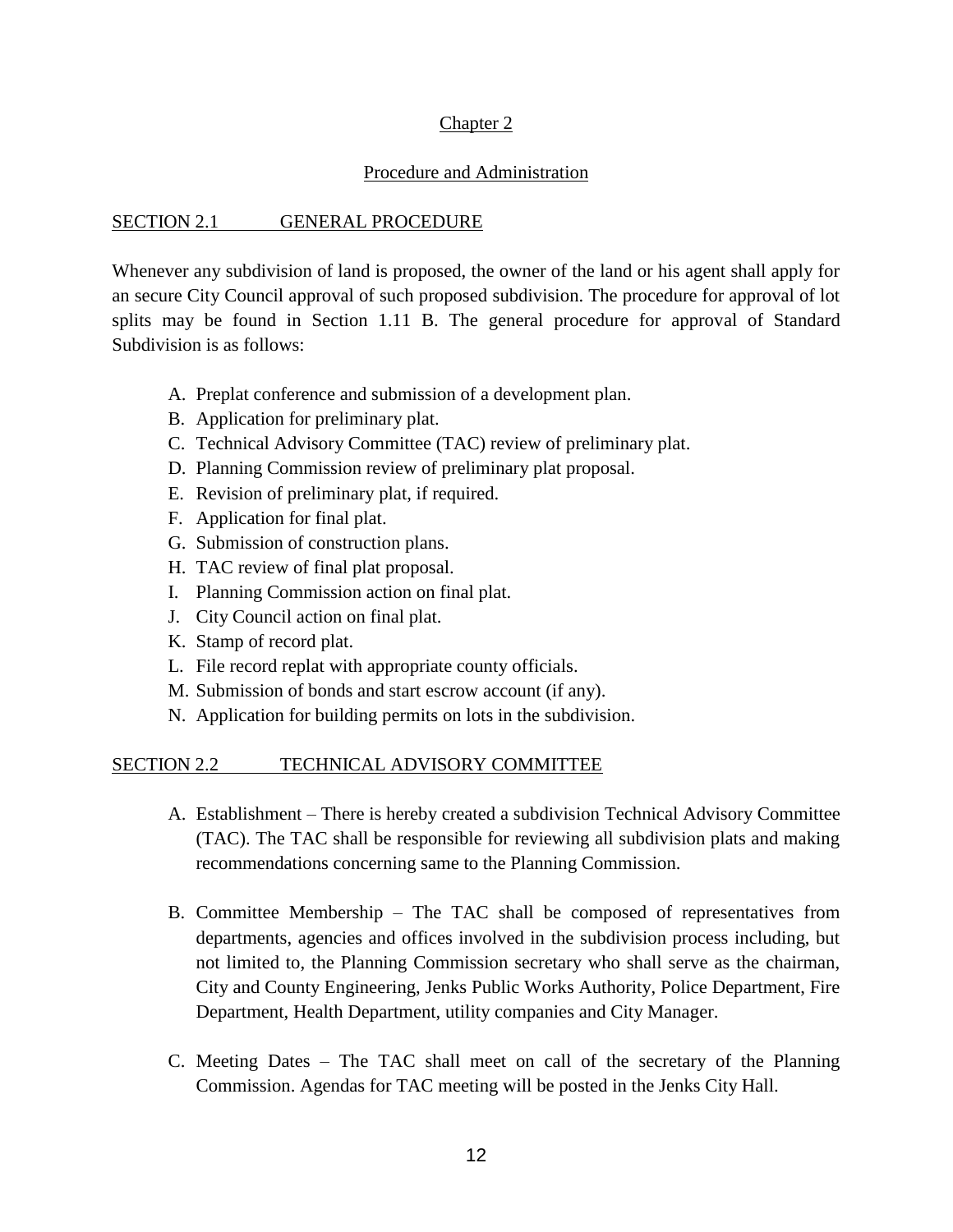

NATURAL SITE FEATURES SUCH AS TOPOGRAPHY, VEGETATION, AND CREEKS, HAVE INTRINSIC ECONOMIC AND AESTHETIC VALUE, OFTEN THEY CAN BE CAPITALIZED UPON OR PRESERVED THROUGH SKILLFUL SUBDIVISION DESIGN.

## **FIGURE 1 PROPOSED SUBDIVISION SITE**

U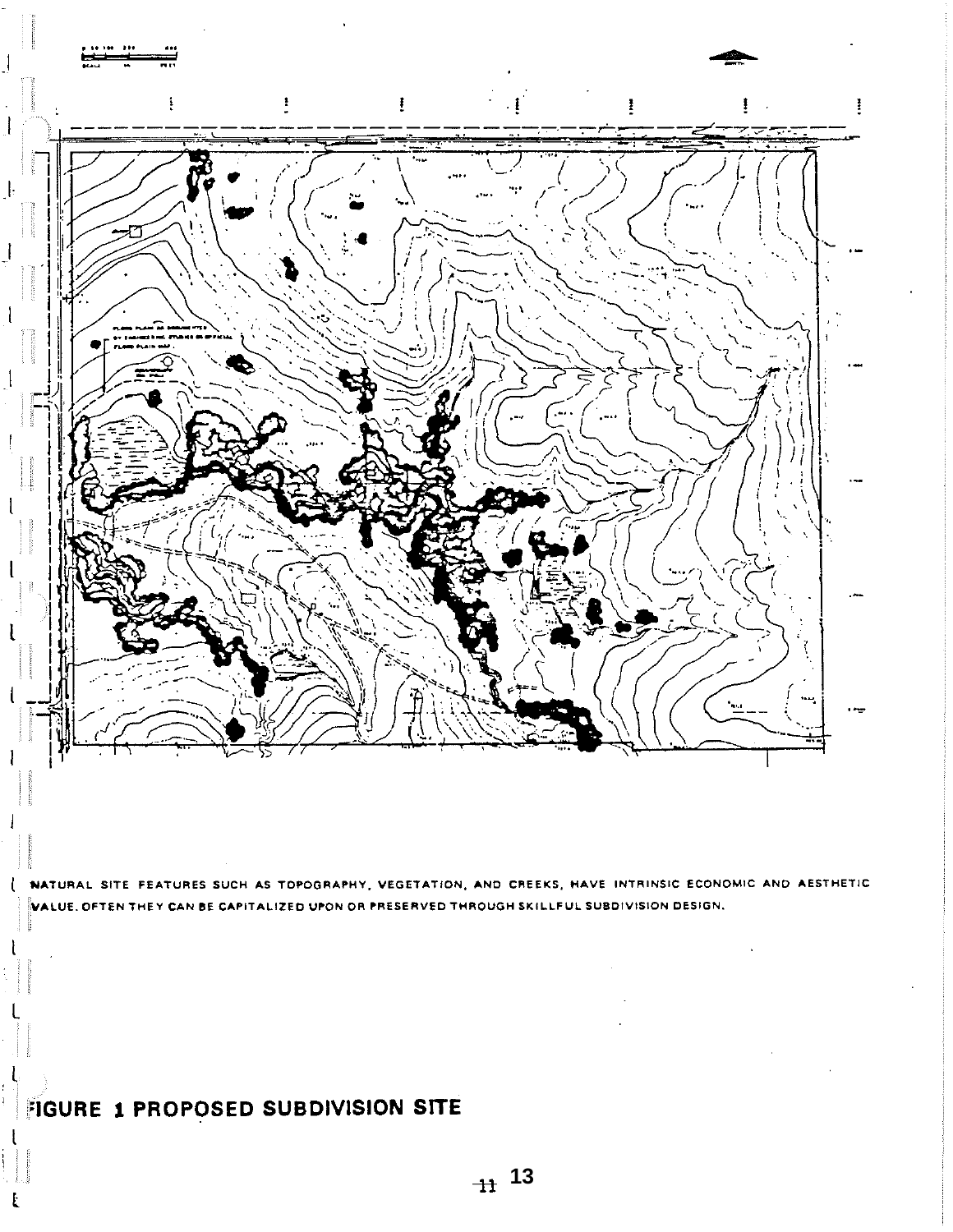

THIS IS AN EXAMPLE OF A WELL PREPARED DEVELOPMENT PLAN THAT HAS BEEN DESIGNED GENERALLY TO FIT TOPOGRAPHIC AND OTHER SITE CONDITIONS AND IS SUPERIMPOSED OVER A DRAWING SHOWING SIGNIFICANT NATURAL SITE FEATURES. ADJOINING DEVELOPMENT CONDITIONS, PROPOSED STREET PATTERN, EXISTING AND PROPOSED (TENTATIVE) SANITARY SEWERS AND STORM DRAINAGE. LAND USE DESIGNATIONS AND LOTS ARE SHOWN. IN ADDITION, PROPOSED GRADING AND CHANNEL CHANGES AFFECTING THE INDICATED FLOOD PLAIN ARE INDICATED. THE REVIEW OF SUCH A DEVELOPMENT PLAN AT THE PRE-PLATTING CONFERENCE CAN SAVE LATER TIME AND EXPENSE ON THE THE PART OF THE DEVELOPER BY REVEALING POSSIBLE DIFFICULTIES EARLY IN THE SUBDIVISION PROCESS.

**FIGURE 2** 

 $\mathbf{t}$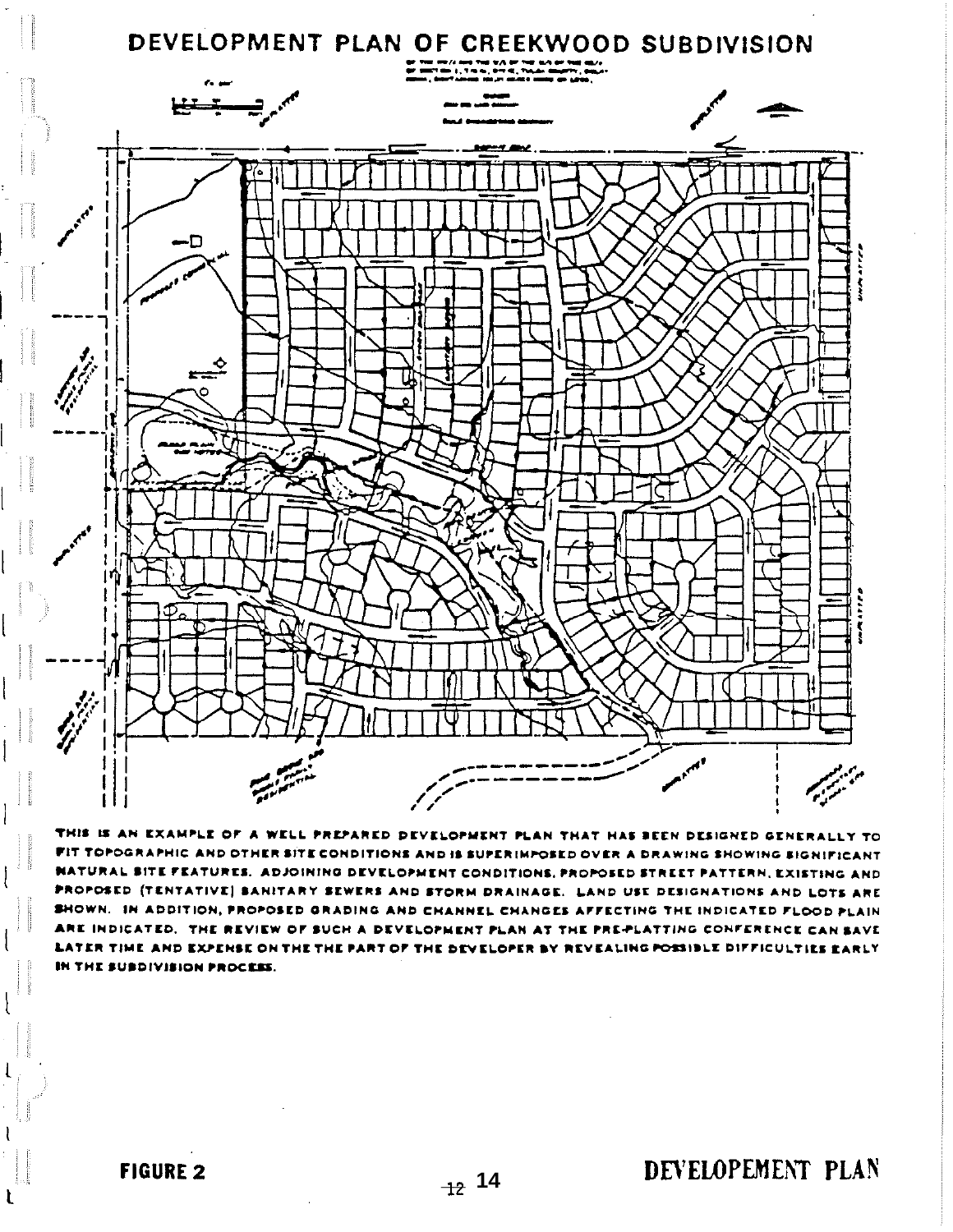#### SECTION 2.3 PREPLATTING CONFERENCE

A preplattimg conference shall be held between the subdivider and the secretary of the Planning Commission to discuss zoning code requirements, comprehensive plan policies, subdivision design requirements, platting procedures and improvements construction. At the preplatting conference the subdivider shall submit to the secretary three (3) copies of the development plan. The development plan may be submitted in the form of a freehand pencil sketch but shall be a clear and legible product drawn approximately to scale. It need not be certified by a registered engineer or surveyor. The copies shall be distributed by the secretary of the Planning Commission as follows: (A) City Planner; (B) Department of Public Works; (C) City Engineer. A review of the development plan will be conducted by the City Planner, Department of Public Works and City Engineer. It shall be noted that the development plan or the comments of the reviewing group shall not be binding on the subdivider, the City Planner, the Planning Commission or the City of Jenks. Comments shall be forwarded to the Developer or his representative ten (10) working days following the preplatting conference. The development plan will not be reviewed or a preplatting conference held unless all items called for in the subdivision regulations are submitted, as set forth below.

The applicant shall submit three (3) copies of the Development Plan which shall contain the following information:

- A. The general topography of the tract.
- B. Existing adjoining development.
- C. Existing streams, floodplains and storm drainage (if any).
- D. Existing public and private utilities and easement.
- E. Proposed land use (i.e., residential, commercial, parks, schools, drainage detention facilities).
- F. Proposed layout of streets, lots and blocks.
- G. Proposed subdivision name.
- H. Name, address and telephone number of tract landowner and subdivider.
- I. Any other pertinent information, including a statement describing how proposed public utilities are to be handled. A layout may be used for this purpose.

Within ten (10) working days of the preplatting conference and submissions of the Development Plan, the secretary of the Planning Commission shall inform the subdivider whether said Development Plan meets the objectives of these regulations, the Comprehensive Plan and the Zoning Code. If the secretary finds that the Development Plan does not meet said objectives, he shall express his reasons therefore. However, neither the Development Plan nor the comments of the secretary shall be binding on the subdivider, secretary, Planning Commission or the City of Jenks.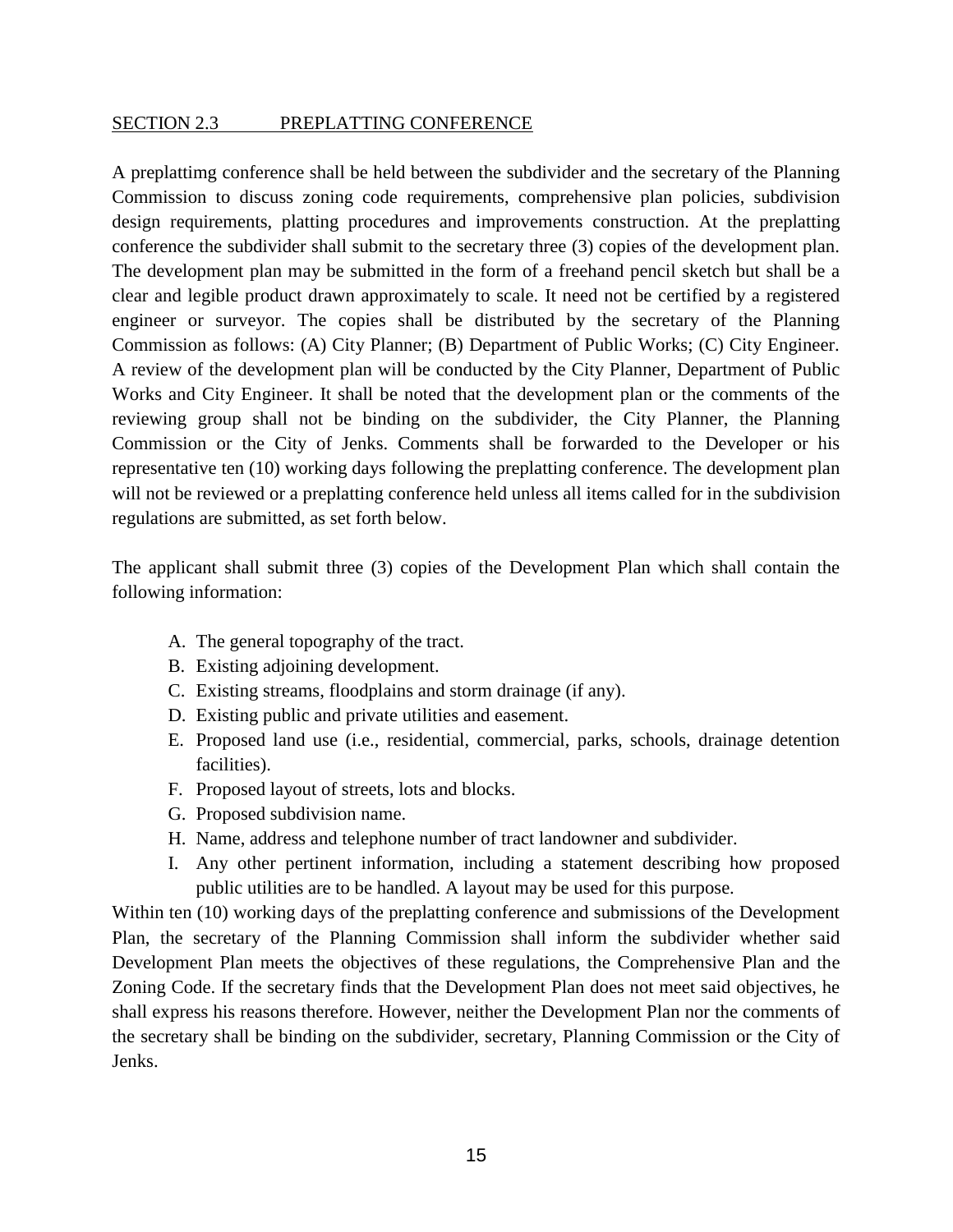#### SECTION 2.4 PRELIMINARY PLAT

- A. Application The subdivider shall submit twenty-two (22) copies of the preliminary plat to the secretary of the Planning Commission no later than seventeen (17) calendar days prior to the Planning Commission meeting at which the plat will be reviewed. Failure to timely provide all information and documents required will delay review until all information and documents are received. The preliminary plat shall be accompanies by an application, the forms for which shall be supplied by the secretary, and a fee as established by ordinance.
- B. Document Requirements Twelve (12) full size copies of the preliminary plat will be required. The dimensions of the full size copies of the preliminary plat shall be twenty-four (24) by thirty-sox (36) inches or shall be a size that can properly and conveniently be folded to these dimensions and shall be drawn to a minimum scale of one hundred (100) feet to the inch; except that plats in which all lots contain a net area in excess of forty thousand (40,000) square feet, the plat may be drawn to a scale of two hundred (200) feet to the inch. In addition, ten (10) reduced copies of eleven (11) by seventeen (17) inch size will be required.
- C. In addition, three (3) sets each of the preliminary construction plans for streets, drainage and detention (including off-site systems), sanitary sewer (including off-site and lift stations), and four (4) sets of plans for water systems (including off-site) shall be submitted. Basic horizontal configuration of the proposed streets and utilities shall be shown on the preliminary plans. It is not however, necessary for the plans to have all details completed at this point. Nor, will it be necessary to submit design calculations for review. In general the preliminary construction plans shall show connections to existing utilities, sizes and locations of proposed lines, proposed street widths and horizontal curves, preliminary drainage plans shall show proposed location of storm sewers and detention or retention facilities. No profiles are required in this submittal.
- D. The preliminary plat shall show or be accompanied by the following:
	- 1. The name and address of the owner or owners of the land to be subdivided, the name and address of the subdivider if other than the owner and the name and address of the land surveyor.
	- 2. The date of preparation of the plat, north arrow and scale (written and graphic presentation).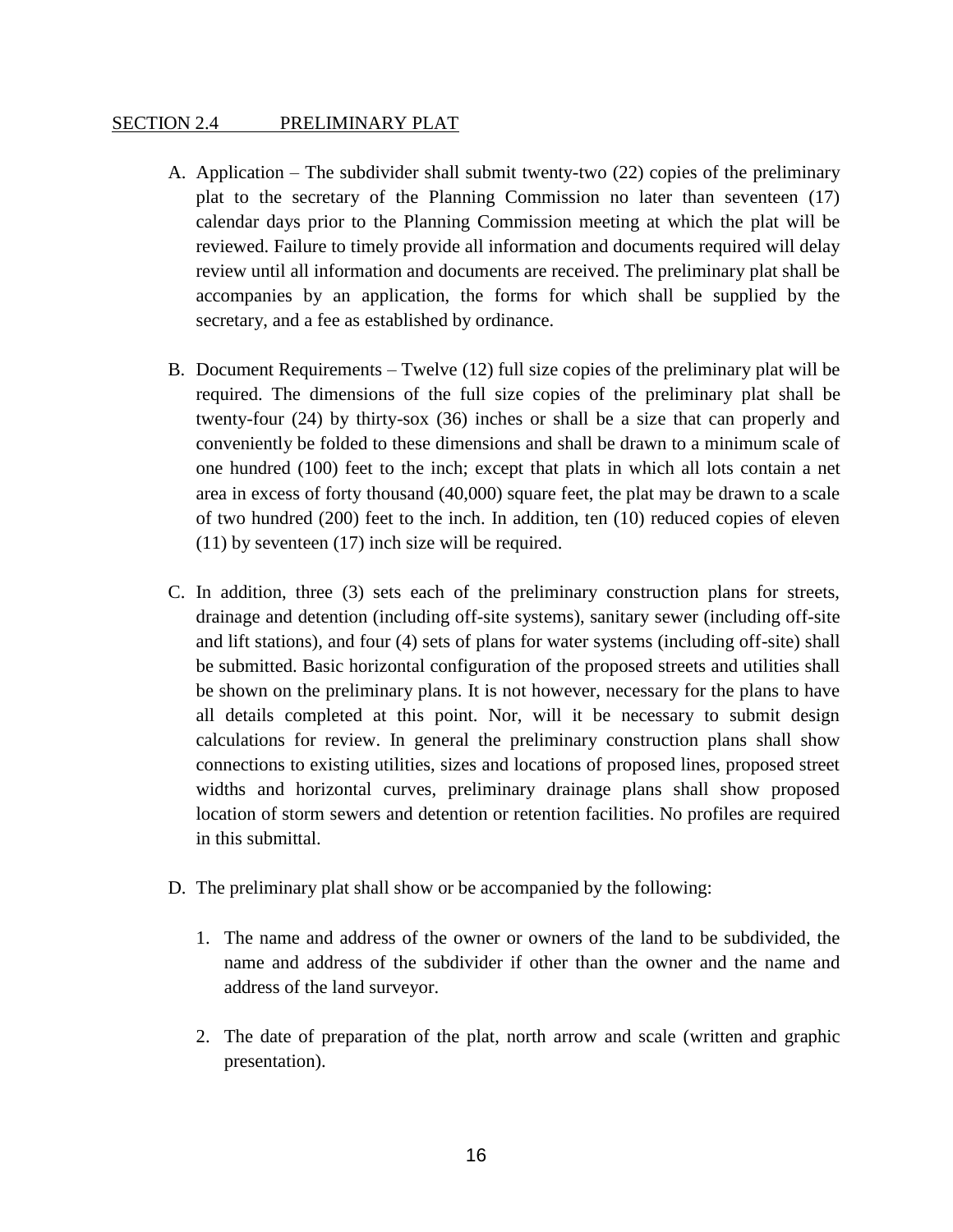- 3. Key or location map showing location of subdivisions within the mile section.
- 4. An accurate legal description of the property.
- 5. The location and dimensions of all boundary lines of the proposed subdivision to the nearest one-hundredth foot.
- 6. The names of all adjacent subdivisions and the names, locations and widths of all existing and proposed streets, easements, drainage ways and other public ways, adjacent to the property.
- 7. The locations and widths of easements of all oil, gas and petroleum products pipelines and of existing utilities on or adjacent to the property.
- 8. The location and description of all existing structures, water bodies and watercourses.
- 9. The areas subject to flooding based upon the regulatory floor.
- 10. The names, locations and widths of all proposed streets.
- 11. The location and dimension of all proposed streets, drainage ways, pedestrian ways, bike paths, parks, playgrounds, public ways, or other public or private reservations.
- 12. All proposed lots progressively numbered and building setback lines.
- 13. Blocks progressively numbered.
- 14. A topographic map of the subdivided area with contour lines having two (2) feet contour intervals based on United States Coastal and Geodetic Survey datum.
- 15. Any other information as may be deemed by the Planning Commission as reasonably necessary for the full and proper consideration of the proposed subdivision.
- E. Review
	- 1. The Planning Commission secretary shall: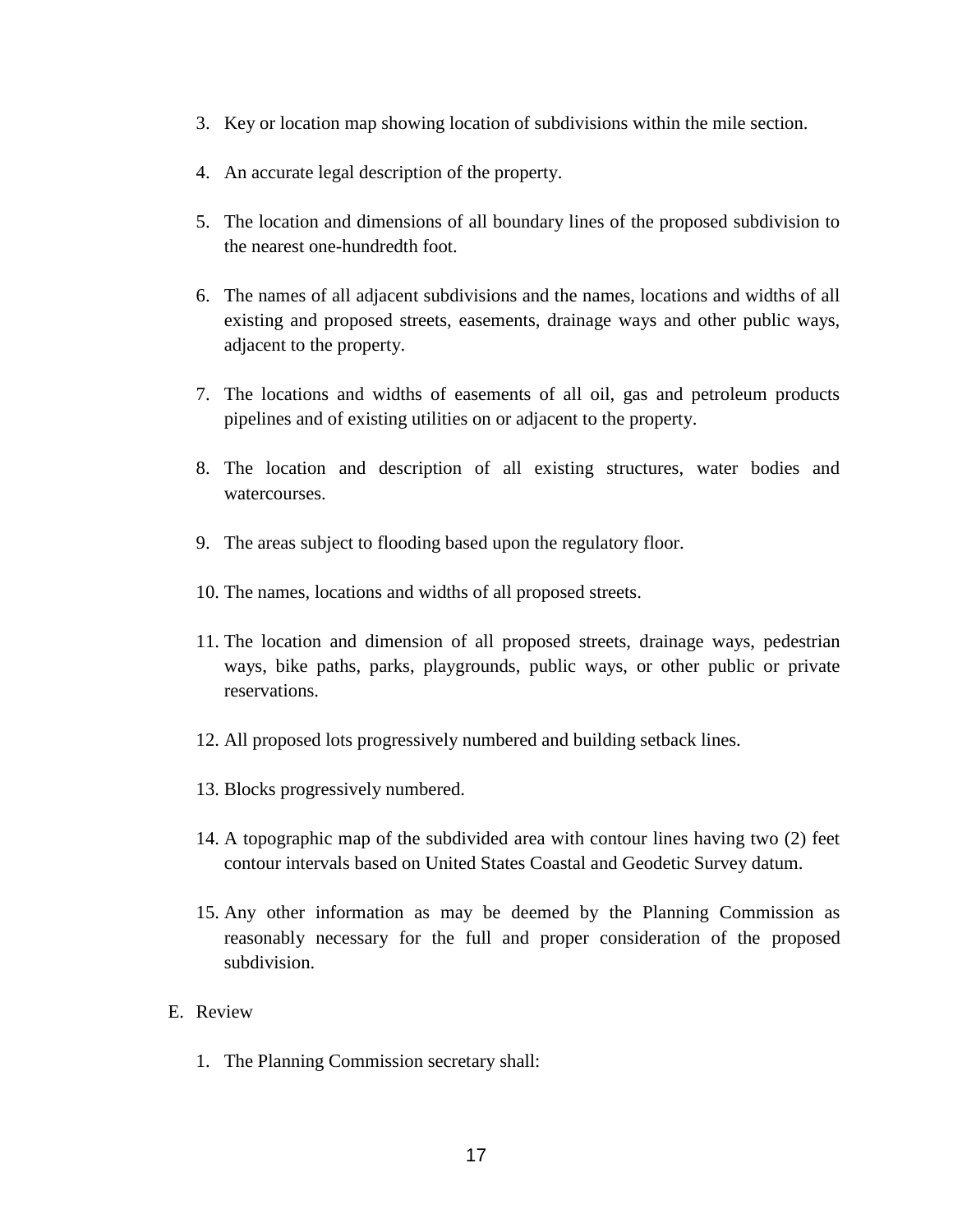

THE PRELIMINARY PLAT IS AN ENGINEERING DRAWING WHICH INDICATES GRAPHICALLY AND BY REQUIRED AC-COMPANYING NARRATIVE DOCUMENTS, THE EXACT NATURE OF ALL ASPECTS OF THE DEVELOPERS PROPOSALS. AS SUCH, THE PRELIMINARY PLAT IS THE BASIS FOR THE DETAILED REVIEW AND EVALUATION OF THE DEVELOP-ERS PROPOSALS BY THE PLANNING COMMISSION STAFF AND BY OTHER PUBLIC STAFFS OR DEPARTMENTS IN-VOLVID.

 $\sim$ 

#### FIGURE 3 PRELIMINARY PLAT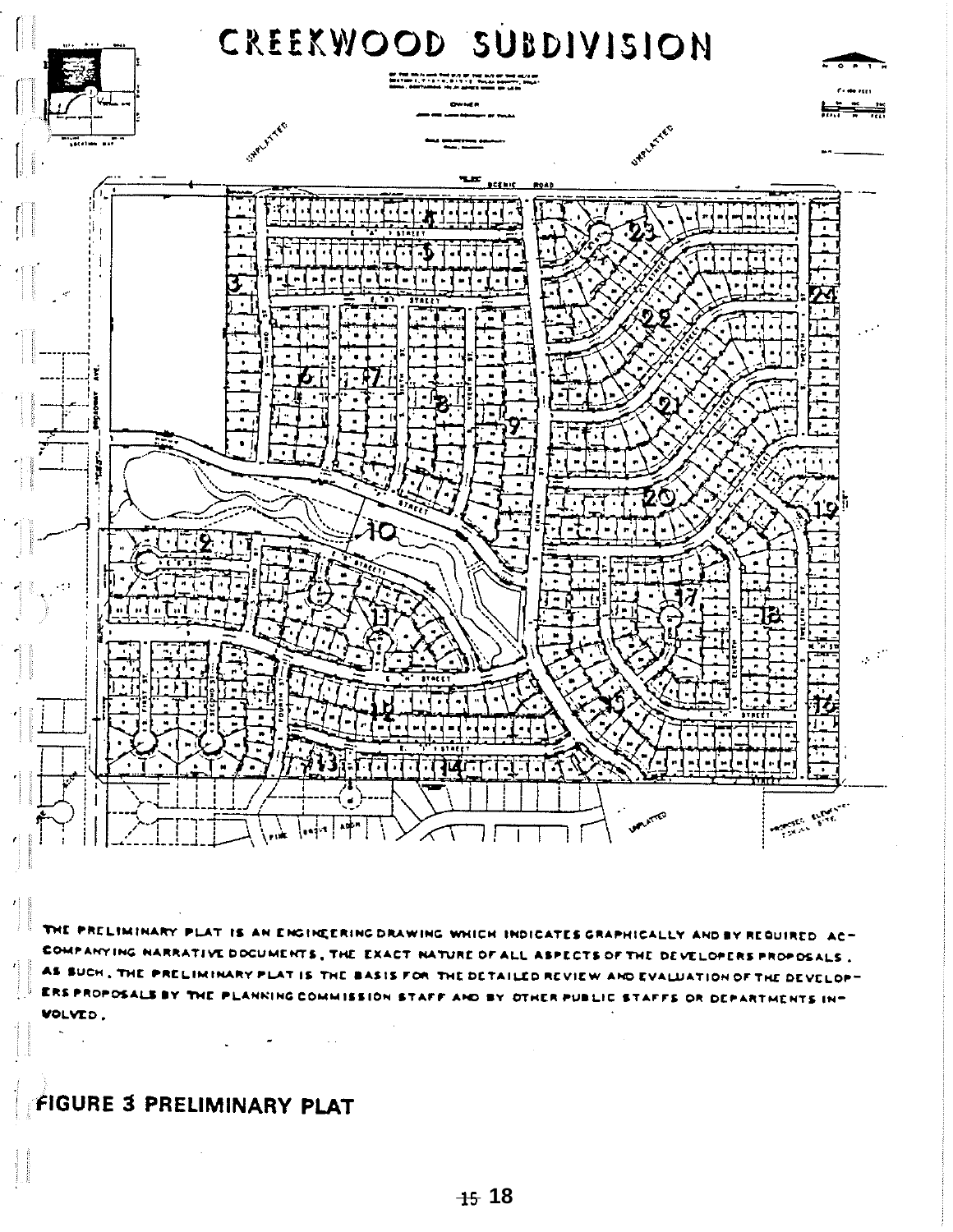- a. Distribute copies of the preliminary plat to appropriate City officials and members of the Technical Advisory Committee.
- b. Set the plat on the TAC and Planning Commission agendas.
- c. Visually inspect the tracts being platted.
- d. Review the plat for conformance with the Zoning Code, Comprehensive Plan, Planned Unit Development requirements, Board of Adjustment rulings and these regulations.
- e. Prepare recommendations for submission to the TAC and Planning Commission.
- 2. The Technical Advisory Committee shall:
	- a, Review the preliminary plat and made recommendations to the Planning Commission. Such recommendations shall include specific recommendations on any request for exceptions to these regulations requested by the subdivider.
- 3. The Planning Commission shall:
	- a. Hold a public hearing on the preliminary plat.
	- b. After the Planning Commission has reviewed the preliminary plat, the report of the Planning Commission secretary, the recommendation of the Technical Advisory Committee and testimony, and exhibits submitted at the hearing, the subdivider shall be advised of any changes and/or additions required in order to comply with these regulations.
	- c. The Planning Commission shall approve, conditionally approve, or disapprove the preliminary plat at such meeting or within thirty (30) days after the date of the regular meeting of the Commission.
	- d. If the preliminary plat is approved with a modification of any requirements of these regulations, the reasons therefore shall be stated.
	- e. If the preliminary plat is approved with conditions, the Planning Commission may require the subdivider to submit a revised preliminary plat.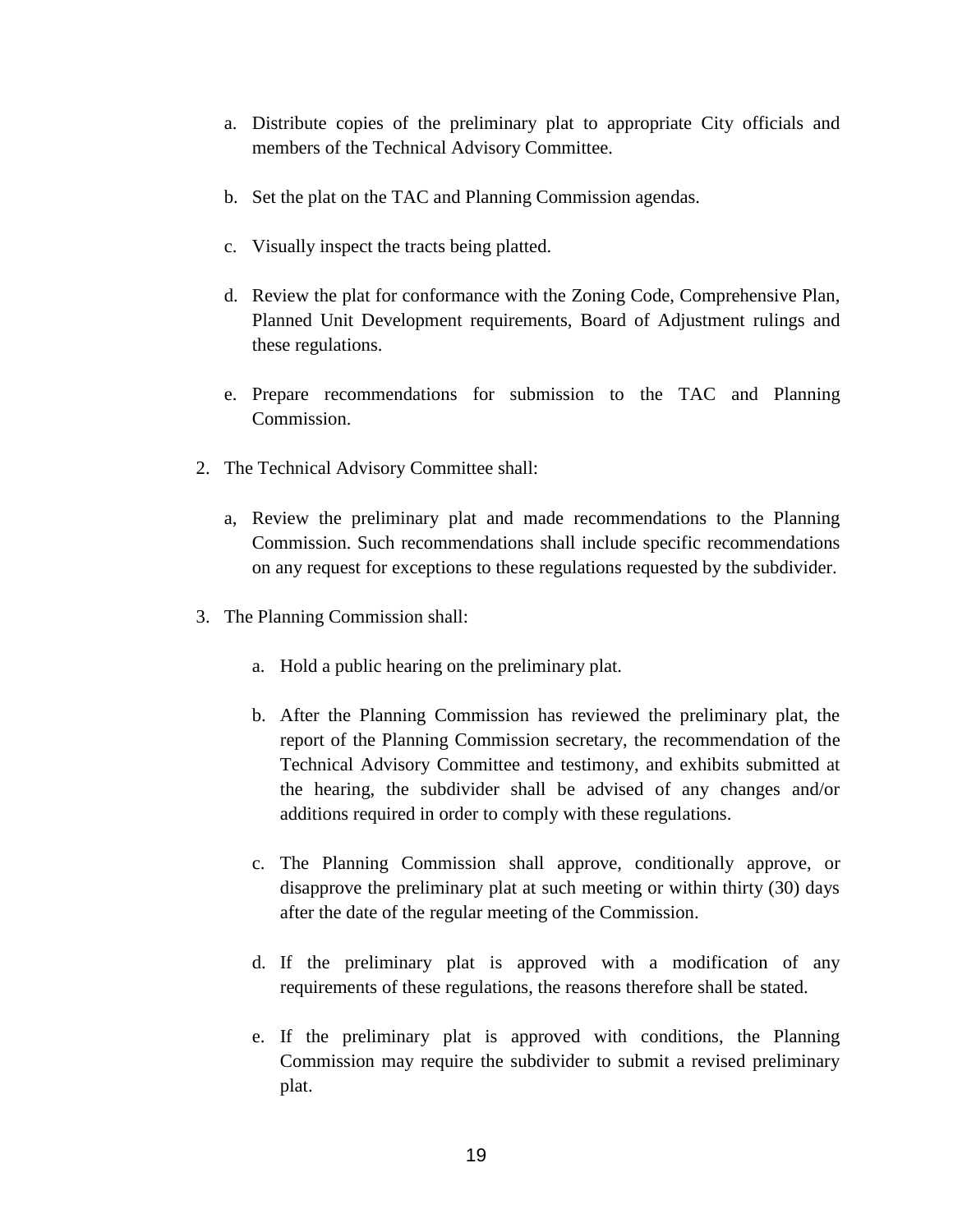

AROVE IS AN EXAMPLE OF THE GRAPHIC PORTIONS OF A FINAL PLAT. THE REQUIRED ENGINEERS AND OWNERS CERTIFICATES AND OTHER ENDORSEMENTS MUST ALSO APPEAR AND BE INCORPORATED INTO THE SHEET OR SHEETS CONTAINING THE PLAT DRAWING. OTHER REQUIRED WRITTEN INFORMATION SHOULD ALSO BE INCORT PORATED IN THE SHEETS WHEREVER POSSIBLE.

**FIGURE 4** 

FINAL PLAT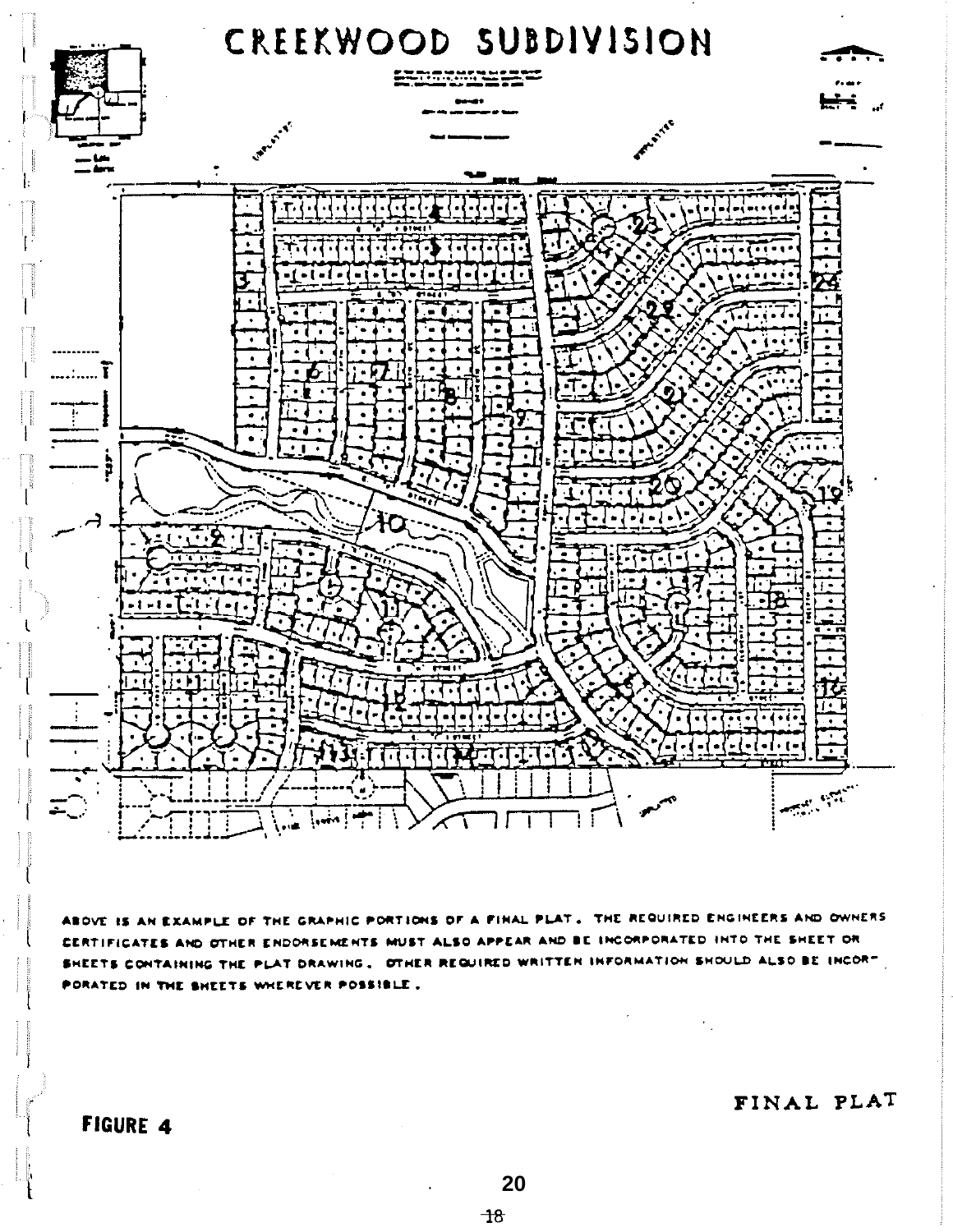- f. If the preliminary plat is disapproved, the reasons for that action shall be stated.
- g. One (1) copy of the proposed preliminary plat as acted upon by the Planning Commission shall be retained in its office.
- h. One (1) copy of the proposed preliminary plat shall be returned to the subdivider with the date of approval, conditional approval, or disapproval and the reasons therefore accompanying the plat.
- i. The approval of a preliminary plat shall be effective for a period of two (2) years from the date of approval by the Planning Commission for an extended period of time, at the end of which time approval of the final plat must have been obtained from the Planning Commission. Any preliminary plat not receiving final plat approval within the period of time set forth herein, including any approved extensions by the Planning Commission, shall be null and void.
- j. Every plat shall conform to existing subdivision regulations applicable at the time of approval of preliminary plat unless modifications have been granted.
- 4. The subdivider may, within fifteen (15) days of Planning Commission action of disapproval, file a written request with the City Clerk for a hearing by the City Council for their consideration. Upon notice of said request, the secretary of the Planning Commission shall transmit the preliminary plat along with its report and recommendations to the City Council.

#### SECTION 2.5 FINAL PLAT

A. Application – The subdivider shall submit twenty-two (22) full size copies of the final plat and restrictive covenants, ten (10) reduced copies, and three (3) sets of final engineering construction plans of all the proposed improvements as set forth in Section 2.4 C., except four (4) copies of the final water plans (including off-site), to the secretary of the Planning Commission no later than seventeen (17) calendar days prior to the Planning Commission meeting at which the plat will be reviewed. Failure to timely provide all such information and documents will delay review by the Planning Commission until all is received. The final plat shall be accompanied by an application, the forms for which shall be supplied by the secretary and a fee as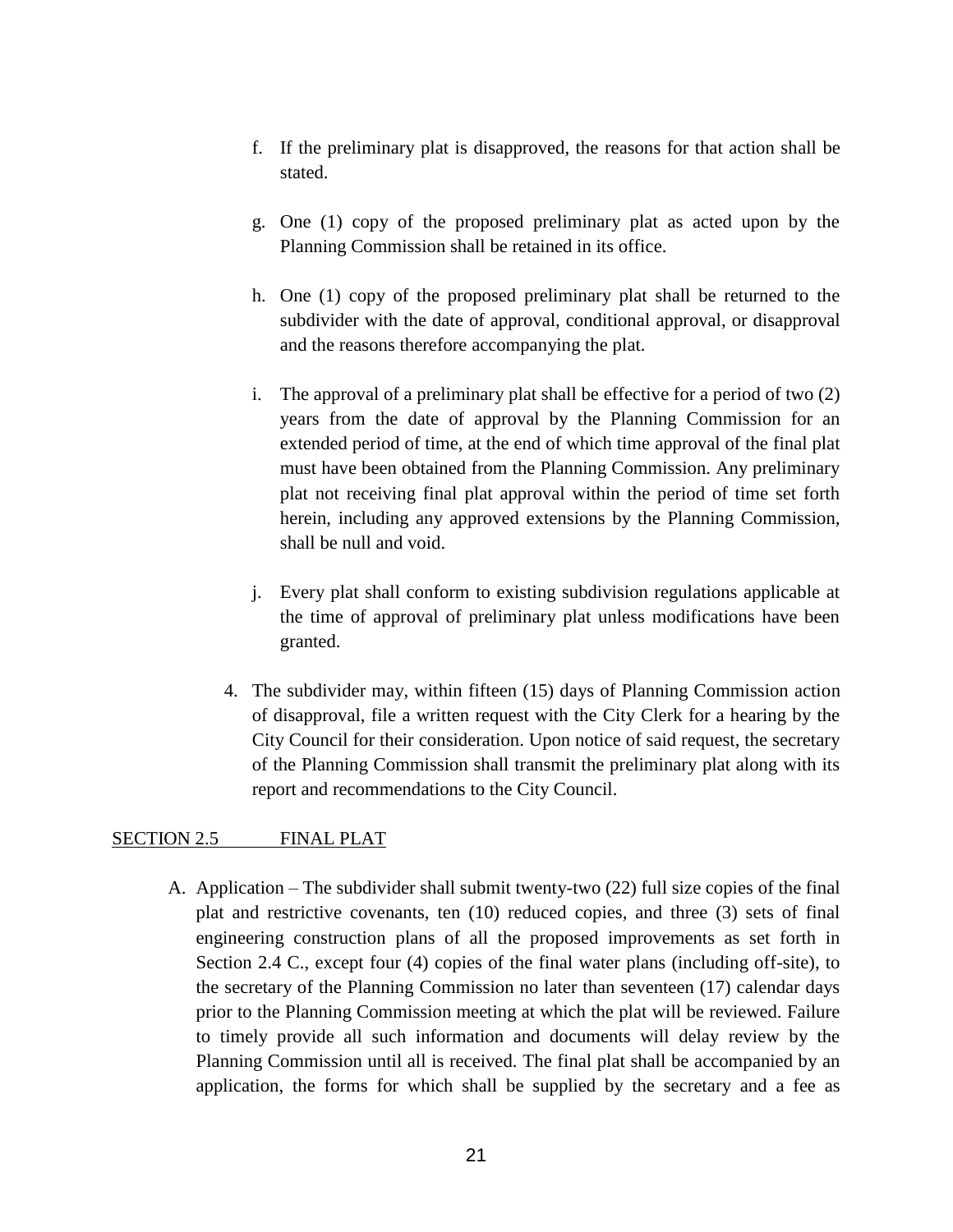established by ordinance. Requests for exceptions to these regulations or requirements of the preliminary plat shall be submitted in accordance with Section 1.11 A. of these regulations. Upon final approval of the plans and specifications by the City of Jenks Engineer, the developer shall furnish two (2) copies of all water and sewer plans for submittal to the Oklahoma State Department of Health for approval, along with the Application for Permit to Construct the facilities, engineers report as required, and a check in the appropriate amount to cover processing fee by the Oklahoma State Department of Health.

- B. Final Plat Document Requirements
	- 1. The dimensions of the full size plat shall be twenty-four (24) by thirty-six (36) inches or shall be a size that can be properly and conveniently folded to these dimensions and shall be drawn to a minimum scale of one hundred (100) feet to the inch; except that plats in which all lots contain a net area in excess of forty thousand (40,000) square feet, the plat may be drawn to a scale of two hundred (200) feet to the inch. The ten (10) reduced copies shall be eleven (11) by seventeen (17) inches.
	- 2. The drawing surface of the plat shall have a binding margin of two (2) inches at the left side of the plat, a margin of not less than one (1) inch at the right side and a margin of not less than one and one-half (1-1/2) inches at the top and bottom.
	- 3. The final plat shall contain information required as conditions of preliminary plat approval and be prepared by a registered land surveyor.
	- 4. The final plat shall contain the following:
		- a. The plat title which shall include:
			- (1) Name of the subdivision,
			- (2) "An addition to the City of Jenks, Tulsa County, Oklahoma",
			- (3) The section, township and range in which the addition is located and,
			- (4) An accurate legal description of the property.
		- b. The location and description of all section corners and permanent survey monuments in or near the tract, to at least one of which the subdivision shall be referenced.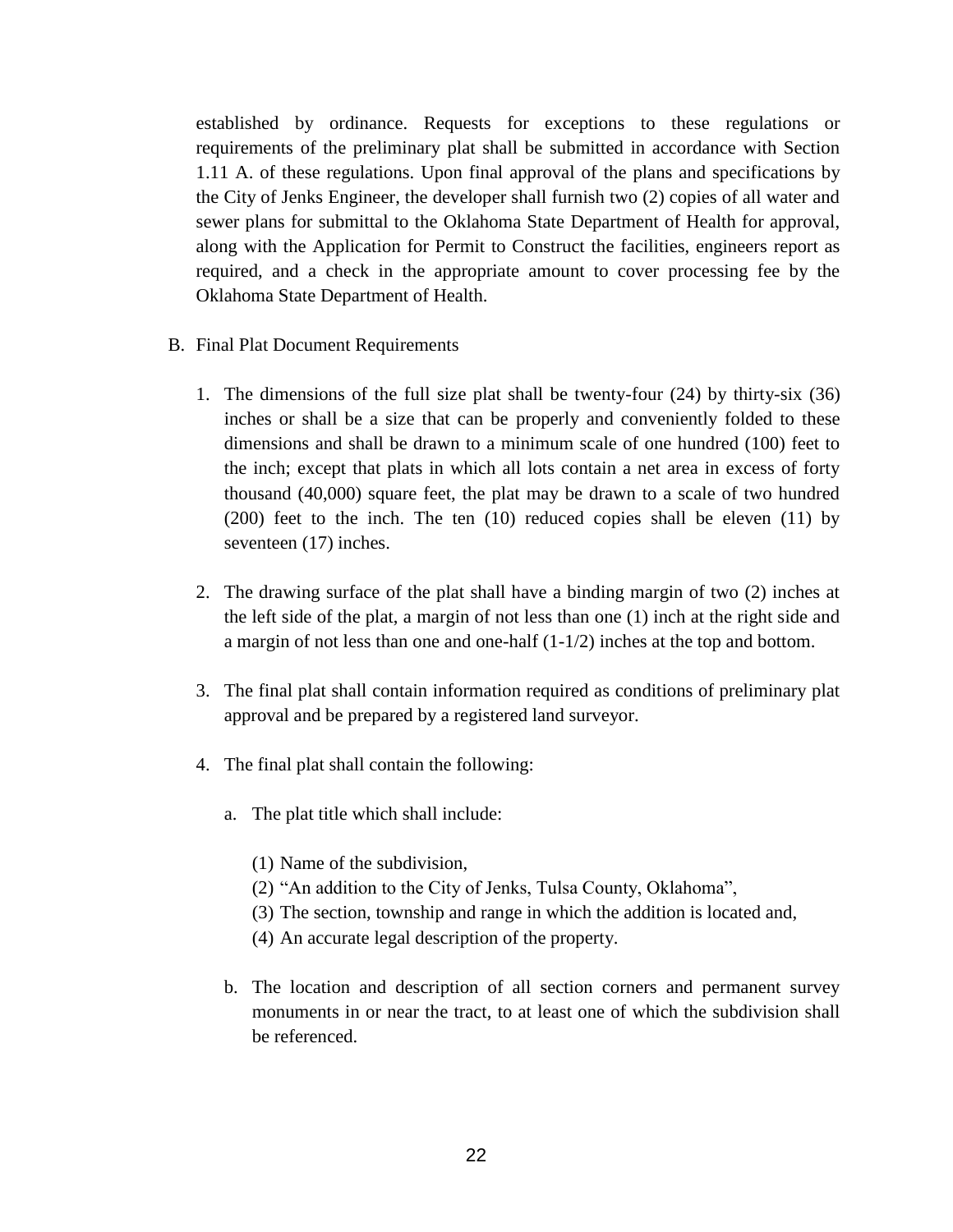- c. The dated preparation of the plat, the scale which shall be written and graphically presented and north arrow.
- d. The name and address of the owner(s) of land to be platted, the name and address of the subdivider if other than the owner and the name and address of the land surveyor.
- e. The key or location map showing in a small scale:
	- (1) The subdivision location,
	- (2) Other subdivisions in the area; and,
	- (3) Major streets in the area.
- f. The size in acres and total number of lots in the subdivision.
- g. The names and boundaries of abutting subdivisions or boundaries of abutting properties if not platted.
- h. Required dimensions shall be in feet and decimals thereof and in degrees and minutes, as follows:
	- (1) The radii, arcs, points of tangency, points of intersection and central angles for curvilinear streets and radii for all property returns,
	- (2) The boundary lines of the land being subdivided fully dimensioned,
	- (3) The boundary lines and widths of all proposed streets and alley fully dimensioned,
	- (4) Lines of all proposed lots fully dimensioned, except where a lot line meets a street line at a right angle, the angle or bearing valve may be omitted,
	- (5) The boundary lines of any property which is offered for dedication to public use fully dimensioned by lengths and bearings with the area marked as to its intended public use.
- i. The locations of easements for public utilities and building setback lines with dimensions and widths and clearly identified.
- j. Easements, if already of record, shall be shown as above with dimensions to locate it with respect to the subdivision.
- k. Blocks progressively numbered and all lots within such blocks progressively numbered.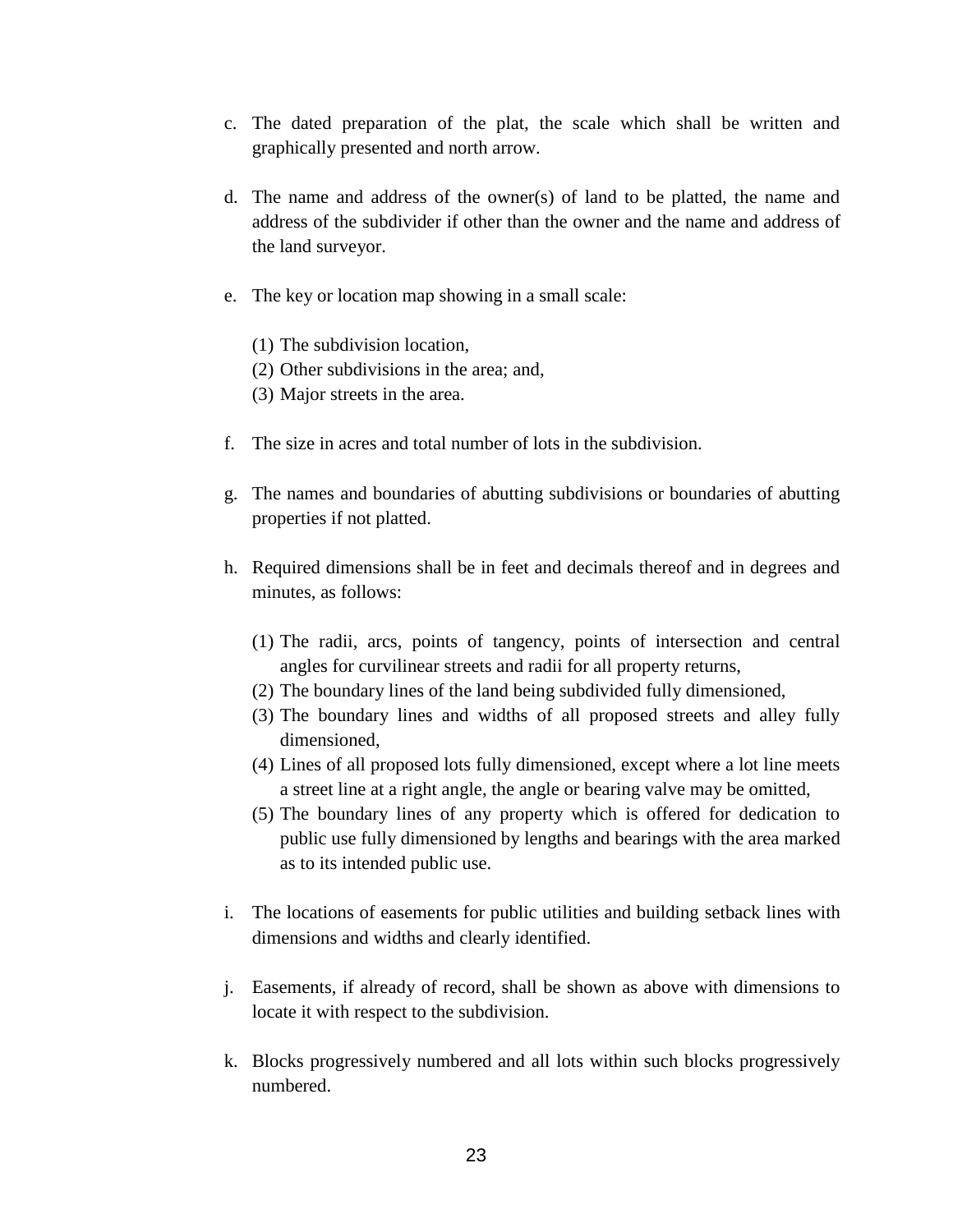- l. The location of the base line and base line monuments.
- m. Any other information as may be deemed by the Planning Commission and City Council as reasonably necessary for the full and proper consideration of the proposed subdivision.
- C. Record Plat Documents Requirements
	- 1. The record plat shall be an original drawing made with India ink on a good grade linen tracing cloth, or a suitable black acetate base ink on a stable polyester base film coated upon completion with a suitable plastic material to prevent flaking and to assure permanent legibility, or a print on a stable polyester base film made by photographic process from a film scribing tested for residual hypo with an approved testing solution to assure permanency.
	- 2. Marginal lines, standard certificates and approval forms may be printed or legibly stamped on the plat with permanent opaque black ink.
	- 3. The following certifications shall be shown on the record plat:
		- a. The owner's(s') certificate and dedication of all public ways, parks, public facilities and easements.
		- b. The certificate for release of mortgage for land dedicated to the public.
		- c. The certificate for release of mortgage for land dedicated to the public.
		- d. Reference to any separate instruments which directly affect the land being subdivided, including restrictive covenants filed in the office of the County Clerk.
		- e. The certificate of the City Council approving the plat and accepting dedications of public ways, public lands and easements.
		- f. The certificate by as bonded abstractor, attorney or title insurance company of the last grantees of record owning the entire interest in the property being subdivided plus holders of mortgages and liens filed of record.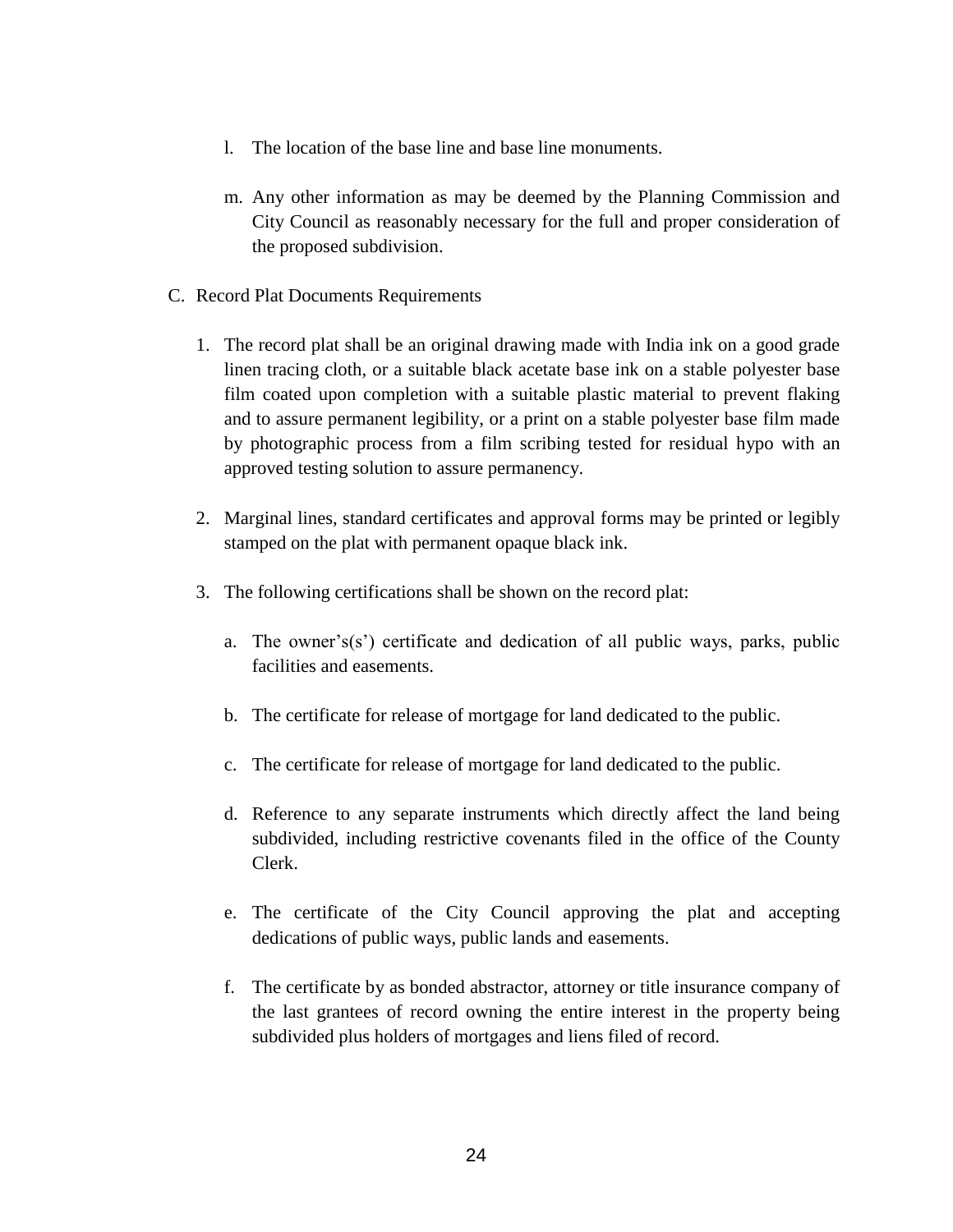- g. The certificate of notice of the platting of the property to the holders of mortgages and liens against the property.
- h. The certificate by the County Treasurer that all land taxes have been paid on the property.
- D. Review of Final Plat
	- 1. The Planning Commission secretary shall:
		- a. Distribute copies of the final plat to appropriate City officials and members of the Technical Advisory Committee.
		- b. Set the plat on the TAC and Planning Commission agendas.
		- c. Review the plat for conformance with the preliminary plat requirements, the zoning code, comprehensive plan, Planned Unit Development requirements, Board of Adjustment rulings and these regulations.
		- d. Prepare recommendations for submission to the TAC, Planning Commission and City Council.
	- 2. The Technical Advisory Committee shall review the final plat and make recommendations to the Planning Commission. Such recommendations shall include specific recommendations on any request for exceptions to these regulations requested by the subdivider.
	- 3. The Planning Commission shall:
		- a. Hold a public hearing on the final plat within thirty (30) days of submission of the final plat.
		- b. Review the final plat, the report of the Planning Commission secretary, the recommendation of the TAC and testimony and exhibits submitted at the hearing.
		- c. Advise the subdivider of changes and or additions required in order to comply with these regulations and state law.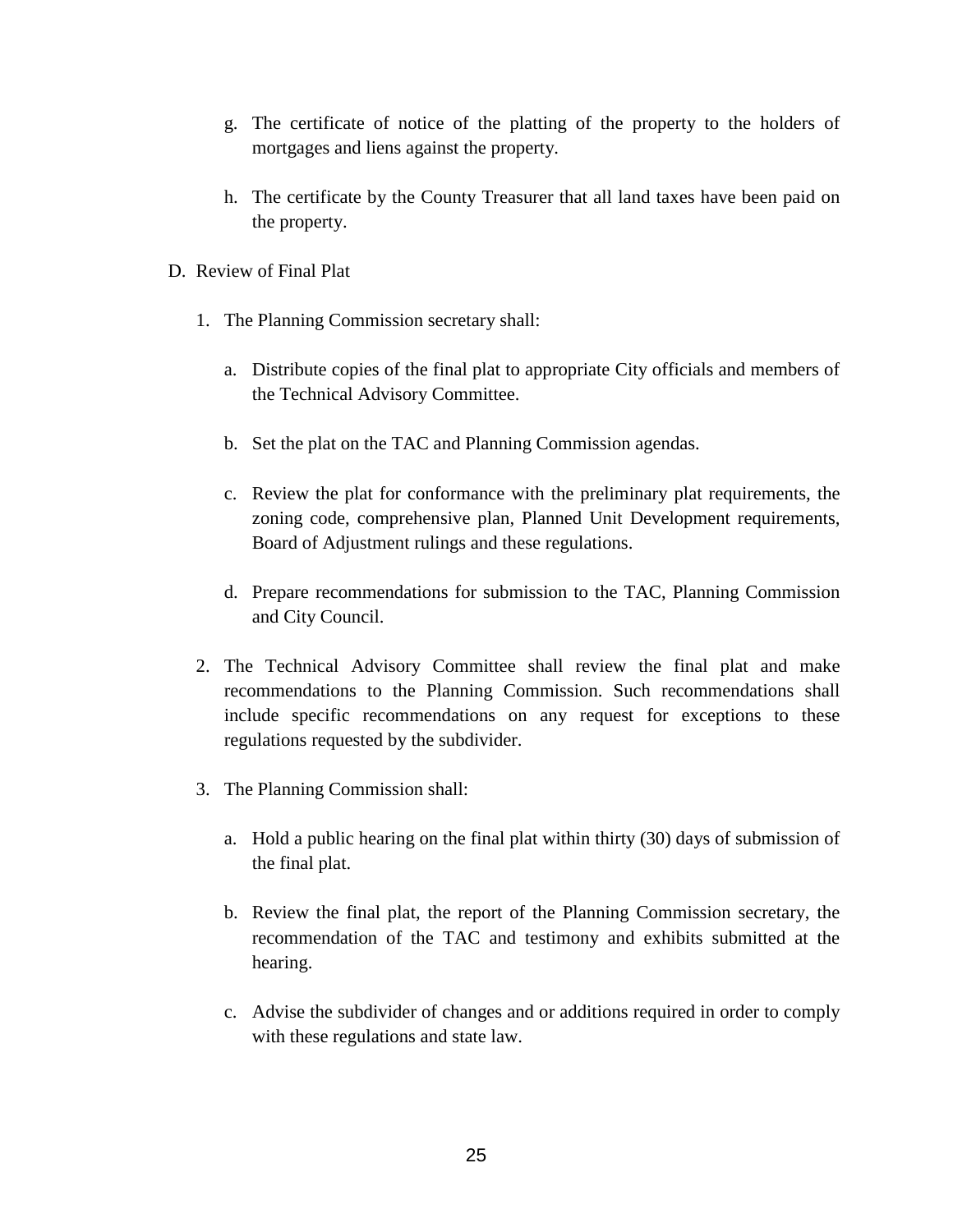- d. Approve or conditionally approve the final plat at the public hearing or within forty-five (45) days of the submission of the final plat to the secretary of the Planning Commission.
- 4. The Planning Commission may disapprove the final plat if the conditions of the preliminary plat approval have not been met or if the final plat does not comply with these regulations.
- E. City Council Action No final plat shall be eligible for recording until it has been submitted to the City Council for approval and acceptance of public ways, service and utility easements and land dedicated to public use. The approval of the City Council shall be authorization for the Mayor and City Manager to sign the certificate of the City of Jenks on the Record Plat. The Mayor and City Manager shall sign and date the certificate and return the record plat to the subdivider for recording with the County Clerk. The disapproval of any final plat by the City Council shall be deemed a refusal of the proposed dedication shown thereon.
- F. Recording of Plat After all required approvals of a plat and the affixing of all required certificates and signatures on the original tracing, the subdivider shall provide the secretary of the Planning Commission with one (1) contact reproducible cloth tracing or film of the plat or ten (10) copies of the record plat. The subdivider shall also submit to the secretary two (2) copies of the signed plat restrictive covenants. The subdivider shall file the original tracing and copies of the record plat with the County Clerk as required by law.

#### SECTION 2.6 CONSTRUCTION PLANS

Construction plans for subdivision improvements shall be prepared by a registered professional engineer and shall be submitted in accordance with the City of Jenks Design Criteria and Technical Specifications and approved by the City Engineer.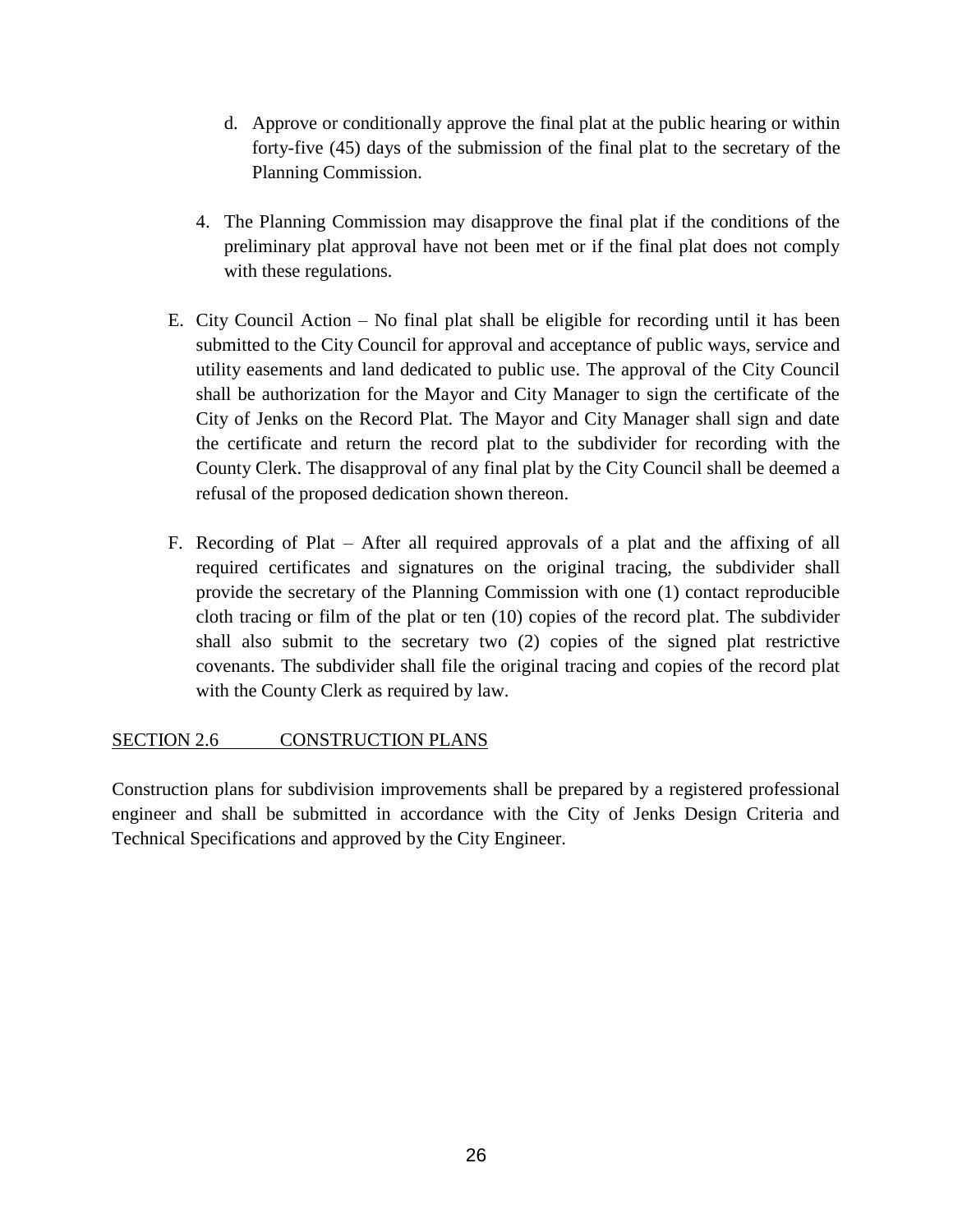#### Chapter 3

#### Planning and Design Requirements

#### SECTION 3.1 GENERAL

Plat planning and design shall reflect provisions of the Zoning Code, Comprehensive Plan, City ordinances and these regulations to the end that subdivisions will relate harmoniously with adjacent areas and the Jenks area in an orderly, safe, efficient and attractive manner.

#### SECTION 3.2 BLOCKS

The length, width and shape of blocks shall be suited for the planned use of land, consistent with zoning requirements and the need for convenient access, control and safety of street traffic and the limitations of terrain.

- A. Length The blocks in residential districts shall normally not exceed one thousand three hundred twenty (1,320) feet in length. When a block exceeds eight hundred (800) feet the City of Jenks may require a dedicated easement not less than fifteen (15) feet in width and a paved crosswalk not less than four (4) feet in width to provide pedestrian access across the block.
- B. Width Blocks shall have sufficient width to provide for two (2) tiers of lots of appropriate depth, except on the boundaries of a proposed subdivision, or where required to separate residential development from other types of development on through traffic.

#### SECTION 3.3 LOTS

- A. Access Every lot shall abut a street dedicated to the public or a private street of an approved Planned Unit Development or other approved access.
- B. Zoning Code Requirements Lot dimensions, yards, building setback lines and area shall conform to the requirements of the Zoning Code.
- C. Health Department Requirements Where a proposed subdivision is not served by public water or public sewer or both, lot dimensions and area shall conform to the requirements of the County Health Department.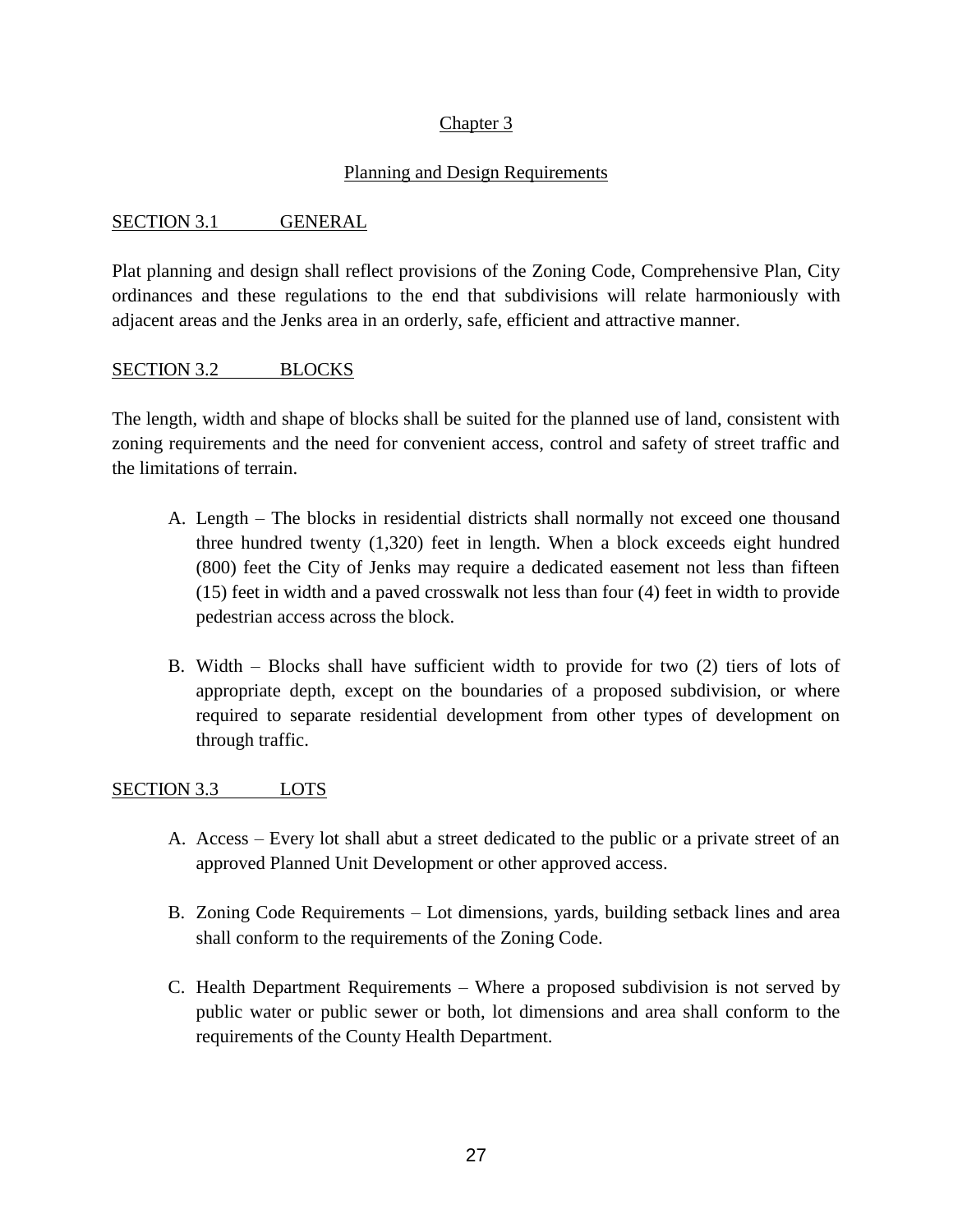

FI JURE 5 PLANNED UNIT DEVELOPMENT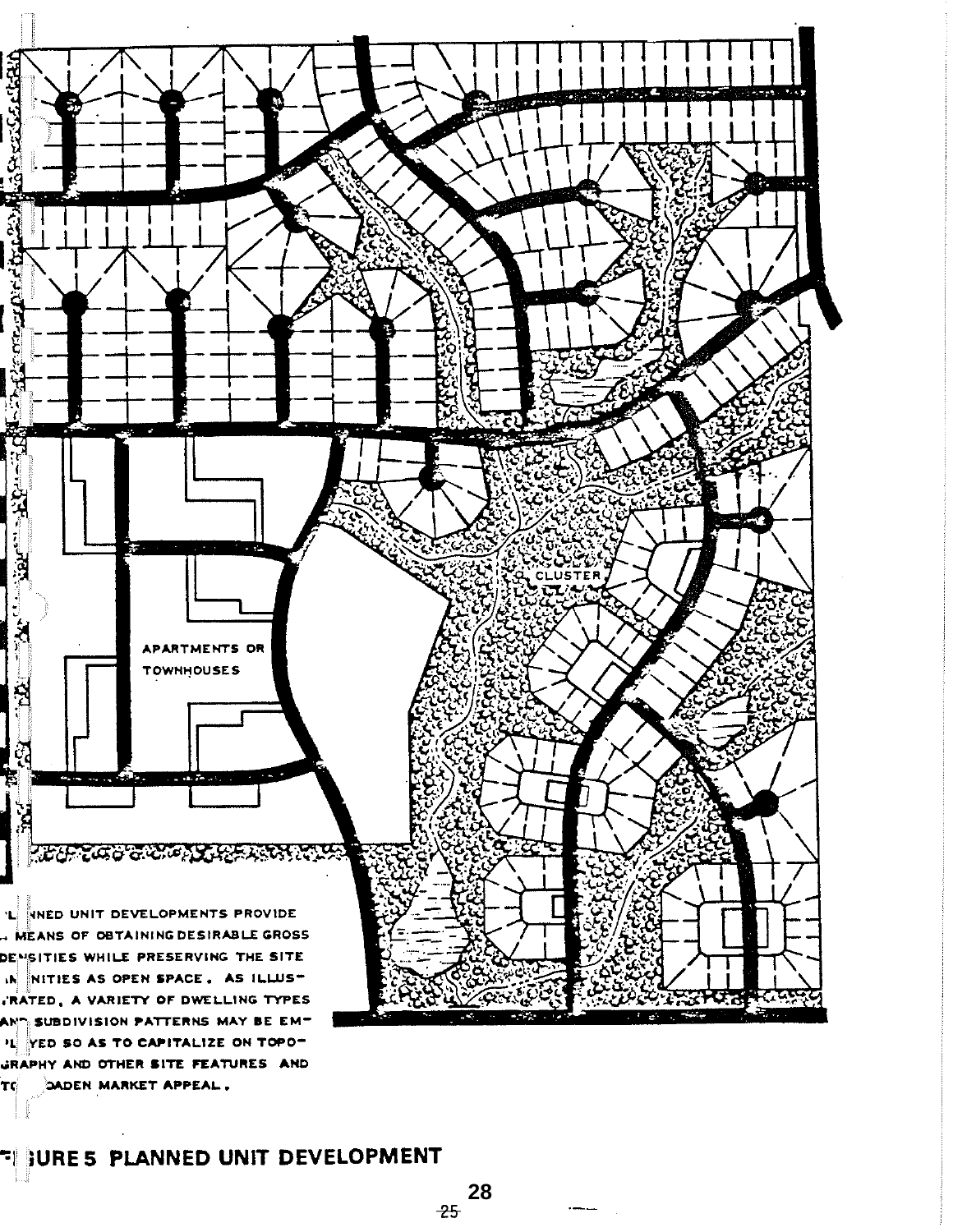- D. Double Frontage Subdivisions should be designed so that lots do not front on two parallel streets except where a row of lots is designed to separate residential development from through traffic or overcome specific disadvantages of terrain and orientation.
- E. Corner Lots Lots at the intersections of streets should exceed minimum zoning code area requirements to provide adequate building areas and required building setbacks from intersecting streets.
- F. Lot Lines Side lot lines should be approximately at right angles to straight street lines or radial to curved street lines.
- G. Large Lots When a tract is subdivided into lots larger than one (1) acre, such subdivision shall be designed so as to permit the opening of future streets and the establishment of additional utility easements should the land be resubdivided.
- H. Parking and Loading Commercial and industrial lots should be of an appropriate size and arranged so as to provide for adequate off-street parking and loading facilities.

#### SECTION 3.4 STREETS

- A. Arrangement The arrangement of major streets shall conform as nearly as possible to the comprehensive plan. The arrangement of streets in a subdivision shall, except for cul-de-sacs, connect with streets already dedicated in adjoining subdivisions or provide for future connections to adjoining unplatted tracts. Streets shall be arranged so as to cause no undue hardship on the subdivision of adjacent unplatted tracts and the Planning Commission and City Council may require the dedication of street rights-of-way to facilitate the subdivision of such properties.
- B. Development Plan Where a plat to be submitted includes a part of the tract owned or intended for development by the subdivider, a development plan of the proposed future street system for the unplatted portion shall be prepared and submitted by the subdivider with the preliminary plat.
- C. Border Streets
	- 1. Where a plat borders or contains a railroad right-of-way, drainage way, open space area or limited access highway right-of-way, the Planning Commission and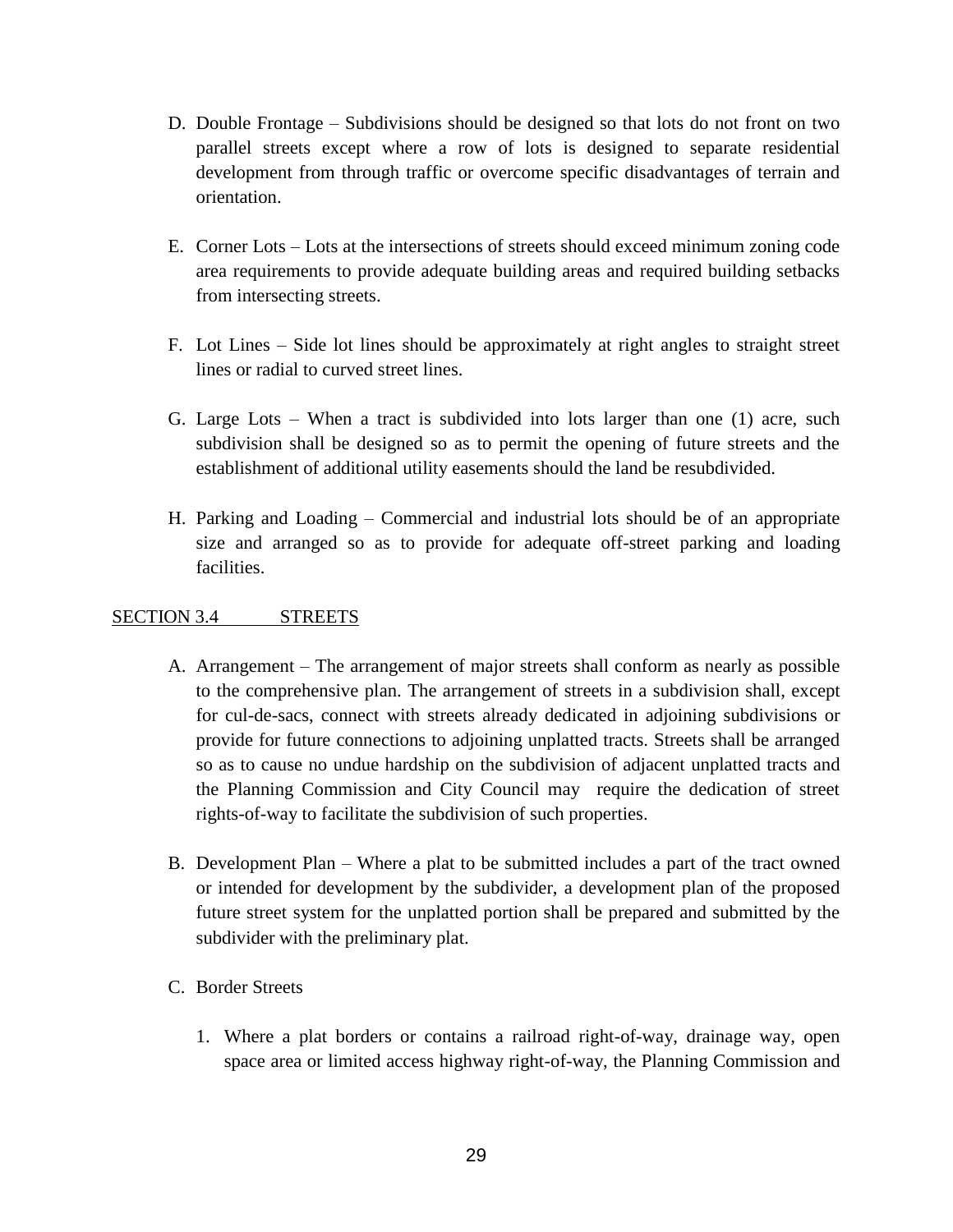City Council may require a service or access street parallel to and on each side of such right-of-way or areas.

- 2. Whenever a plat borders or contains an existing or proposed arterial street, the Planning Commission and City Council may require service streets, deep lots or other treatment as may be necessary for adequate protection of residential properties and to separate through and local traffic.
- D. Through Traffic Local streets shall be planned so as to discourage their use by nonlocal traffic.
- E. Cul-de-sacs Cul-de-sacs shall not exceed five hundred (500) feet in length, measured from the entrance to the center of the turn-around, shall have a turn-around radius at the property line of not less than fifty (50) feet and shall have a curb radius of not less than forty (40) feet.
- F. Base Line The subdivider shall form a base line from which future surveys are to be made. The point or points where the base line may be found shall be distinguished on the plat or map. (See Section 4.1, D.1.)
- G. Intersections
	- 1. Streets shall be designed to intersect at right angles.
	- 2. Property lines at minor street intersections shall be rounded with a minimum radius of twenty-five (25) feet. Property lines at street intersections involving major streets and highways shall be rounded with a minimum radius of thirty (30) feet.
- H. Half Streets The dedication of half streets shall not be permitted.
- I. Dead End Streets Dead end streets shall not be permitted except where same will be eventually extended in adjacent unplatted areas. Such temporary dead end streets shall terminate with a turn-around.
- J. Street Names No street names shall be used which will duplicate of be confused with the names of existing streets in the City of Jenks or neighboring communities. Street names shall be subject to approval of the Planning Commission and City Council and shall be shown on the final plat.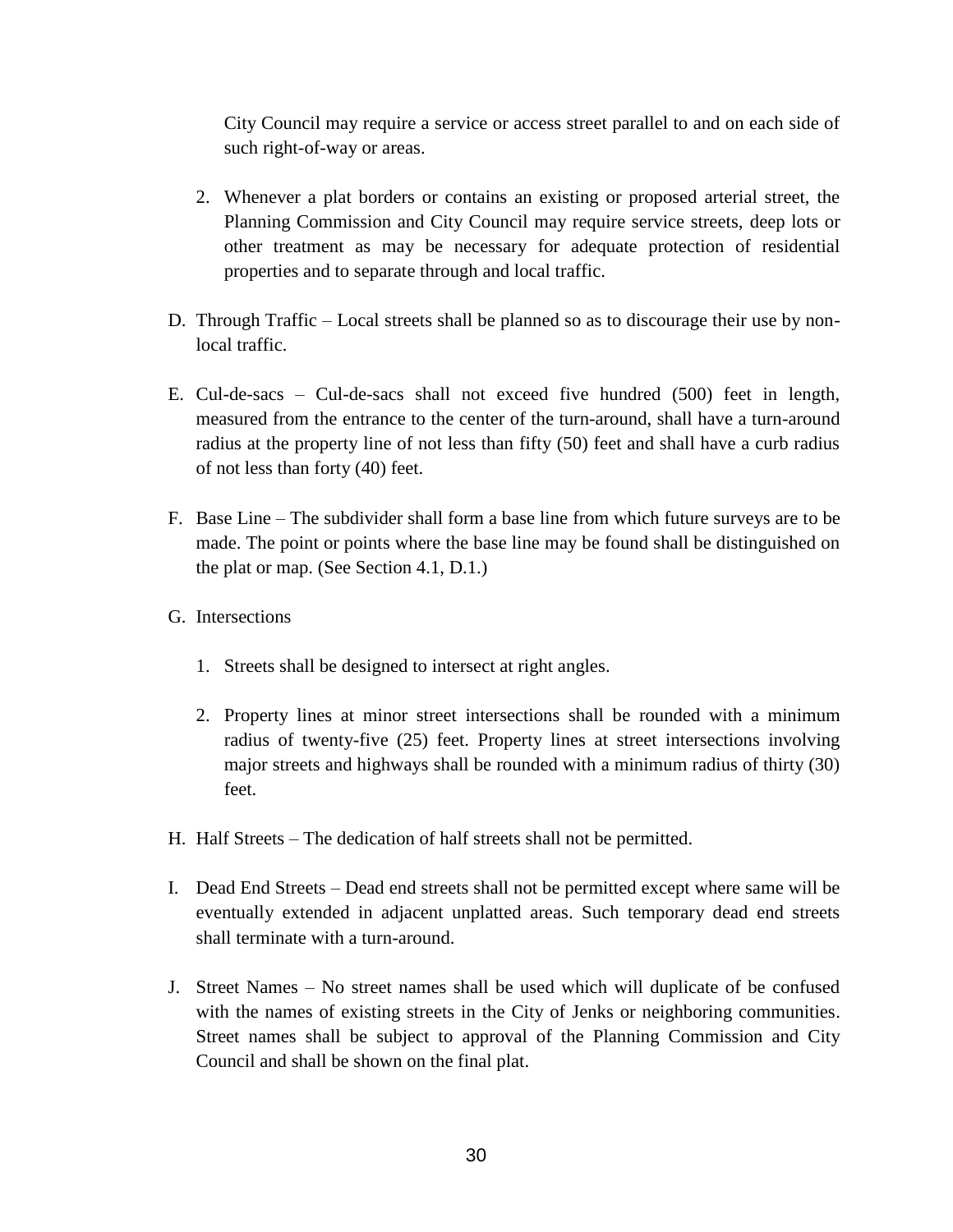

 $27 \frac{31}{2}$ 

 $\mathbf{r}$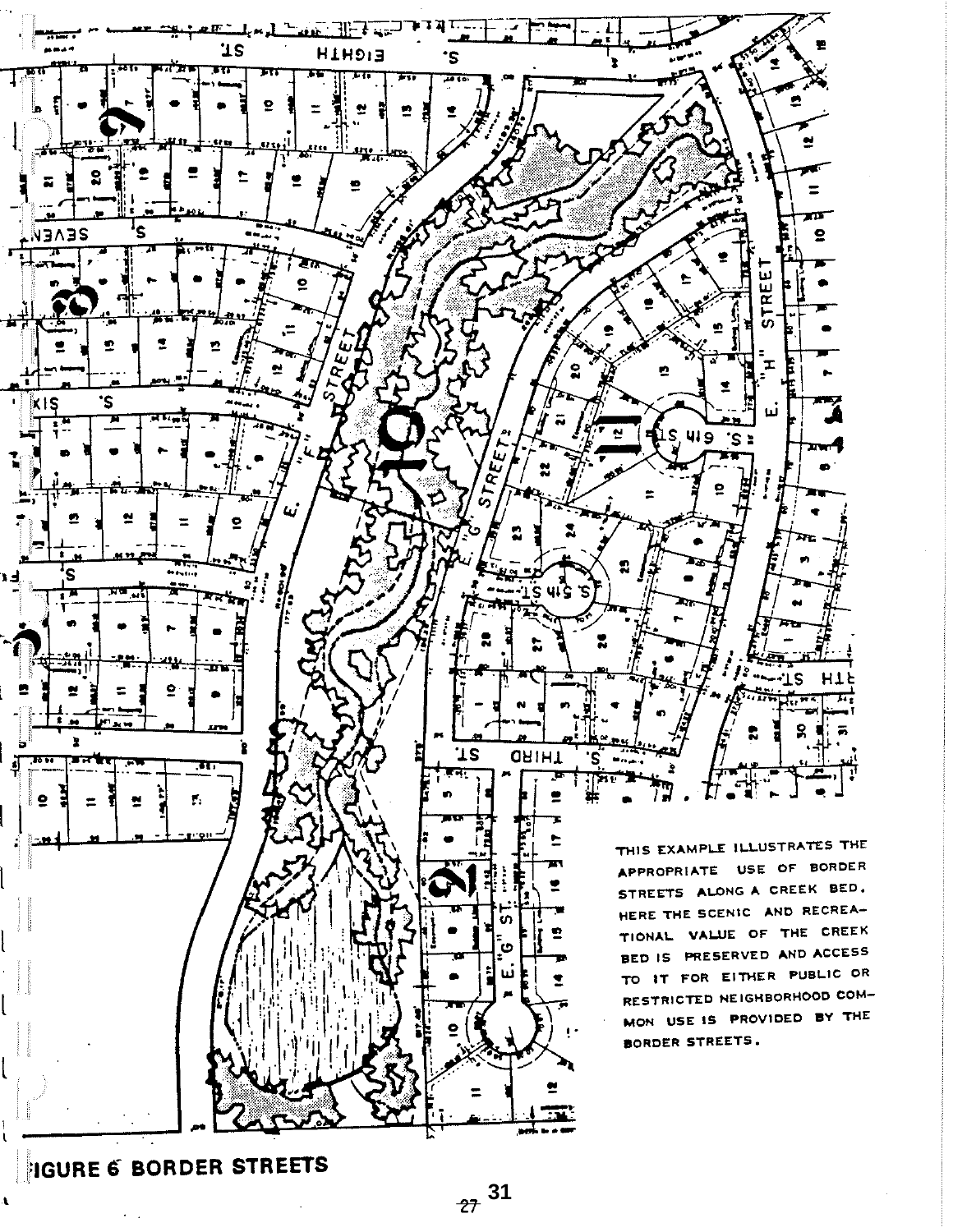K. Right-of-Way Widths – The minimum right-of-way widths of proposed streets shall be as follows:

| Right-of-Way Widths                                         |
|-------------------------------------------------------------|
| As required by the Oklahoma<br>Department of Transportation |
| 120'                                                        |
| 100'                                                        |
| $80^{\circ}$                                                |
| $70^{\circ}$                                                |
| $60^{\circ}$                                                |
| $50^{\circ}$                                                |
| $50^{\circ}$                                                |
|                                                             |

(Rights-of-way may be increased to sixty (60) feet where both water and sewer lines are placed in the street right-of-way. The radius for a minor street cul-de-sac may also be sixty (60) feet.)

#### L. Grade

- 1. Grades of less than five tenths percent (.5%) are not acceptable.
- 2. The maximum driveway grade from the street right-of-way to the building line shall not exceed twelve percent (12%).
- 3. The grade of a residential street when intersecting an arterial street shall not exceed two percent (2%) within a distance of one hundred (100) feet measured from the curb line of the arterial street. The maximum grade of residential streets at intersections shall be four percent (4%).
- 4. The grades of streets shall not exceed the following:

| Type of Street        | Maximum Grade                |
|-----------------------|------------------------------|
|                       | As required by the Oklahoma  |
| Freeway or Expressway | Department of Transportation |
| Primary Arterial      | 4%                           |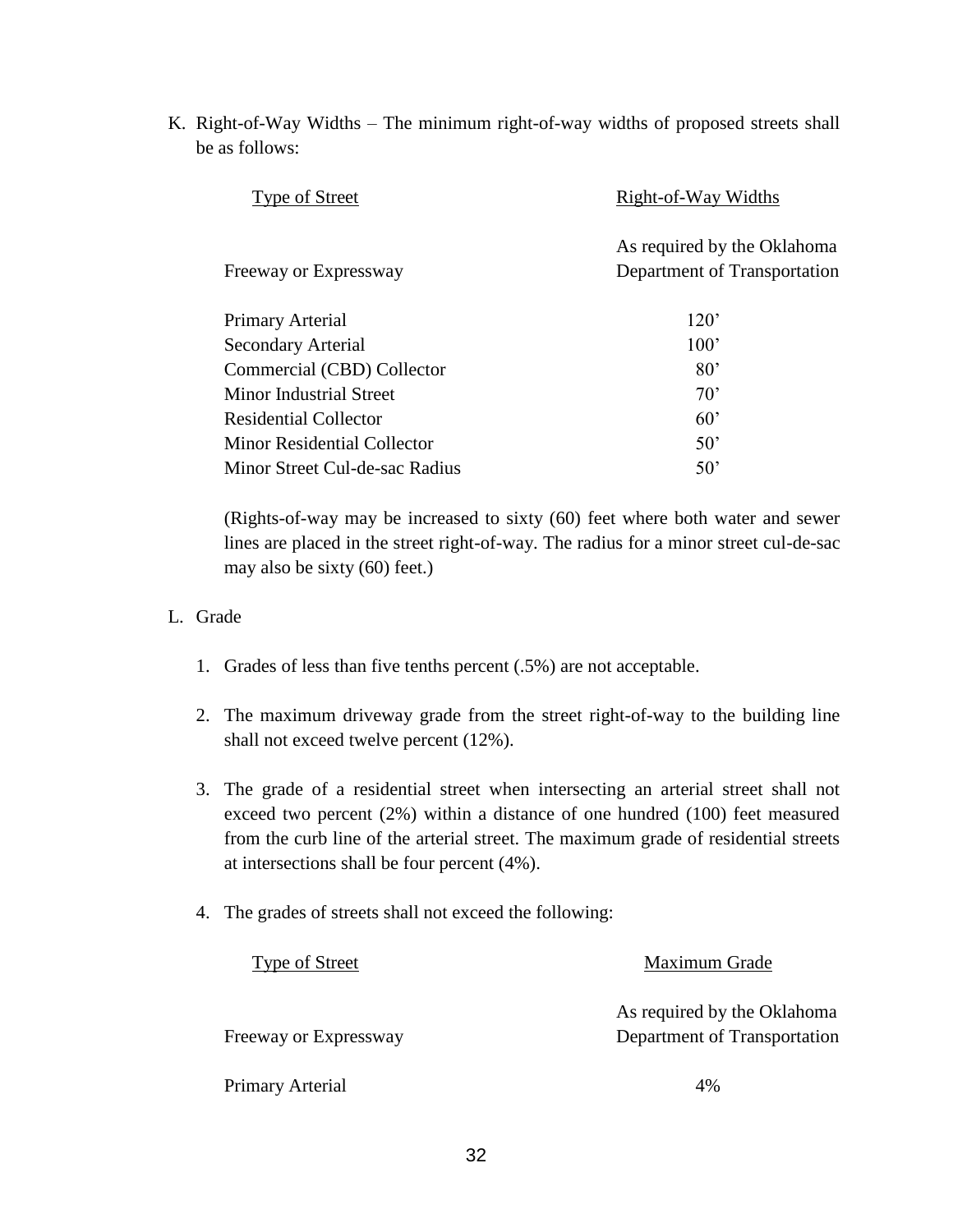| Secondary Arterial              | 5%  |
|---------------------------------|-----|
| Commercial (CBD) Collector      | 6%  |
| Minor Industrial Street         | 6%  |
| <b>Residential Collector</b>    | 7%  |
| <b>Minor Residential Street</b> | 10% |

M. Paving Widths – The minimum paving widths from curb face shall be as follows:

| Type of Street                  | Minimum Width                                               |
|---------------------------------|-------------------------------------------------------------|
| Freeway or Expressway           | As required by the Oklahoma<br>Department of Transportation |
| Primary Arterial                | 6.12' lanes $(72')$                                         |
| <b>Secondary Arterial</b>       | 4 12' lanes $(48')$                                         |
| Commercial (CDB) Collector      | 2 12' lanes $(24') +$                                       |
|                                 | parking if any                                              |
| <b>Minor Industrial Street</b>  | $40^{\circ}$                                                |
| <b>Residential Collector</b>    | 36'                                                         |
| <b>Minor Residential Street</b> | 26'                                                         |
| <b>Service Street</b>           | 32'                                                         |
|                                 |                                                             |

#### N. Access

- 1. Each lot shall be provided with access to a public street, approved private street or highway.
- 2. Non-access provisions controlling ingress and egress to streets may be required by the Planning Commission and City Council to assure traffic safety and to relieve congestions at intersections.
- 3. The minimum distance between access points are as follows:

|                       | Minimum Distance Between                                |
|-----------------------|---------------------------------------------------------|
| <b>Type of Street</b> | <b>Access Points</b>                                    |
| Freeway or Expressway | Limited by the Oklahoma<br>Department of Transportation |
| Primary Arterial      | 600'                                                    |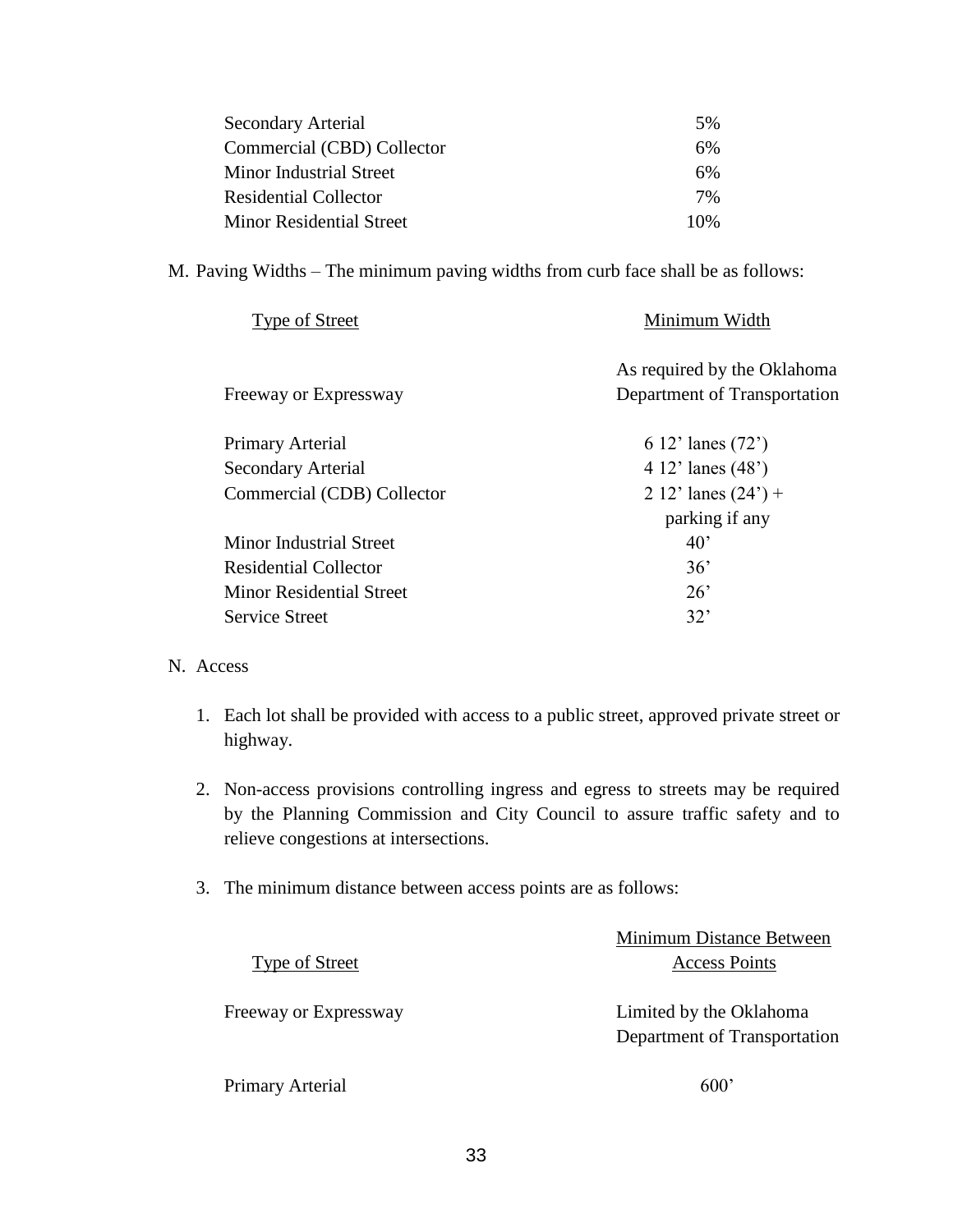Secondary Arterial 300' Commercial (CDB) Collector No limits of access Minor Industrial Street No limits of access Residential Collector No limits of access Minor Residential Street No limits of access

- O. Horizontal Alignments
	- 1. The center of a street intersection shall not be located nearer than one hundred fifty (150) feet to any bridge.
	- 2. The centerlines of two (2) streets intersecting a common street shall be at least one hundred twenty-five (125) feet.
	- 3. There shall be a tangent between all reverse curves and such tangent between all reverse curves and such tangent shall have an adequate length in relation to the radii of the curves so as to provide for a smooth flow of traffic.
	- 4. The horizontal radii of street centerlines shall be as follows:

| Type of Street                  | Minimum Radius |  |
|---------------------------------|----------------|--|
| Primary Arterial                | 750'           |  |
| <b>Secondary Arterial</b>       | 500'           |  |
| Commercial (CBD) Collector      | 500'           |  |
| <b>Residential Collector</b>    | 300'           |  |
| Minor Industrial Street         | 100'           |  |
| <b>Minor Residential Street</b> | 100'           |  |
|                                 |                |  |

- P. Vertical Alignments
	- 1. The sight distance for vertical alignment shall be determined by measuring from a point four (4) feet above the roadway surface along a line of sight to a point four (4) inches above the roadway surface.
	- 2. All changes in street grade shall be connected by vertical curves of such length so as to provide the minimum sight distances: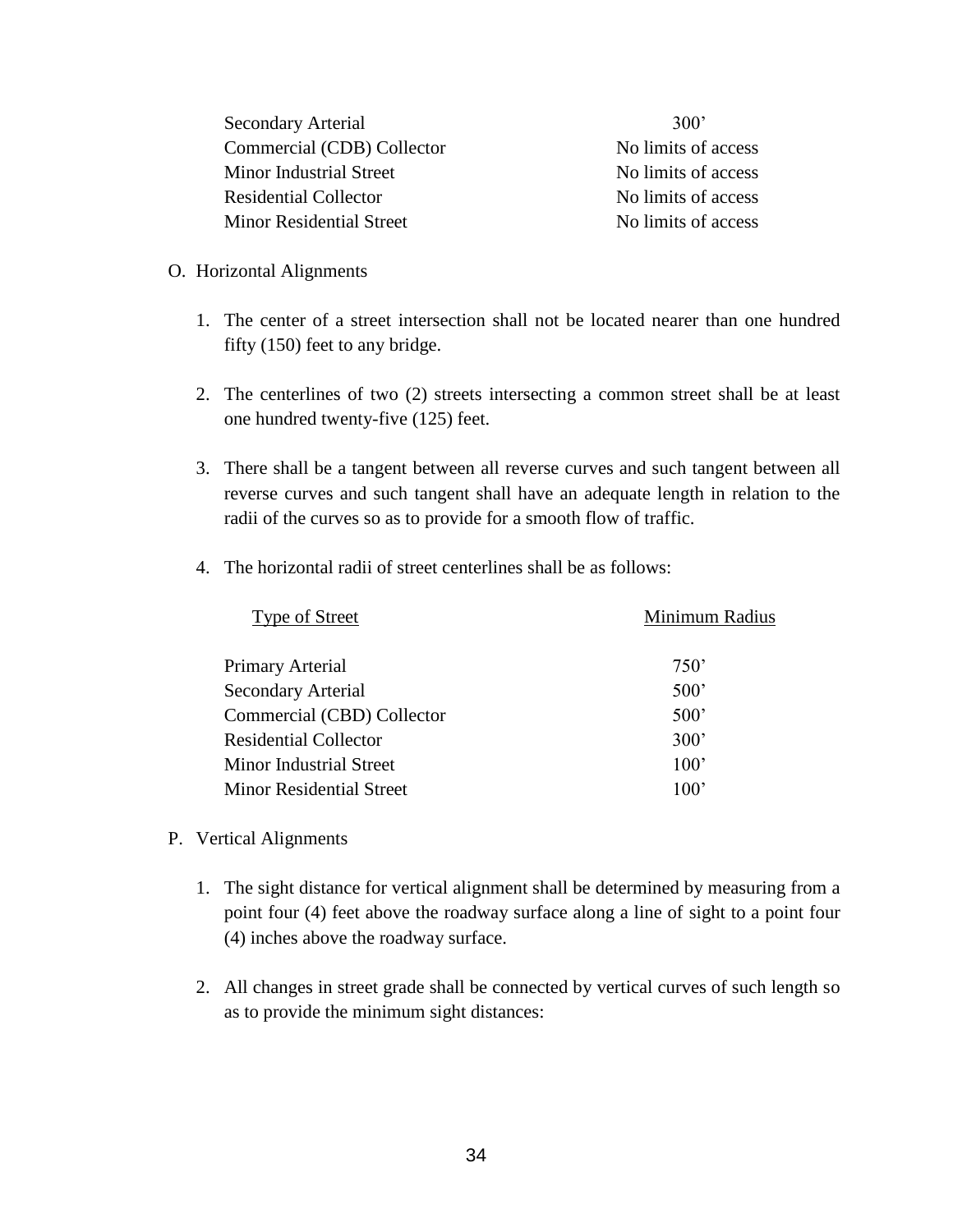Type of Street Minimum Sight Distance

| Primary Arterial             | 750' |
|------------------------------|------|
| <b>Secondary Arterial</b>    | 500' |
| Commercial (CBD) Collector   | 500' |
| <b>Residential Collector</b> | 500' |
| Minor Industrial Street      | 150' |
| Minor Residential Street     | 100' |

Q. Private Streets – Private streets in the City of Jenks shall comply with the provisions of the Oklahoma Statutes, Title 11, Section 45-164 D.

#### SECTION 3.5 ALLEYS

- A. Commercial and Industrial Alleys may be required by the Planning Commission and City Council in commercial and industrial zoned properties to provide service access, off-street loading and unloading, parking and access for police and firefighting services. Alleys serving commercial and industrial zoned properties shall not be less than thirty (30) feet in width of right-of-way.
- B. Residential Alleys are encouraged in residentially zoned properties and when provided shall be not less than twenty (20) feet in width of right-of-way.
- C. Alignment Horizontal changes in alignment shall be gradual and at intersection corners shall have a radius of twenty (20) feet to permit safe vehicular turning movements.
- D. Dead End Dead end alleys shall be avoided where possible, but where unavoidable, shall be provided with an adequate vehicle turn-around at the terminus as determined by the City Engineer, Planning Commission and City Council.
- E. Obstructions No obstructions shall be permitted in areas reserved for alleys.

#### SECTION 3.6 SIDEWALKS

- A. Residential Sidewalks shall be required along both sides of residential streets in areas where densities exceed three (3) homes per acre.
- B. Collector Sidewalks shall be required along both sides of collector streets.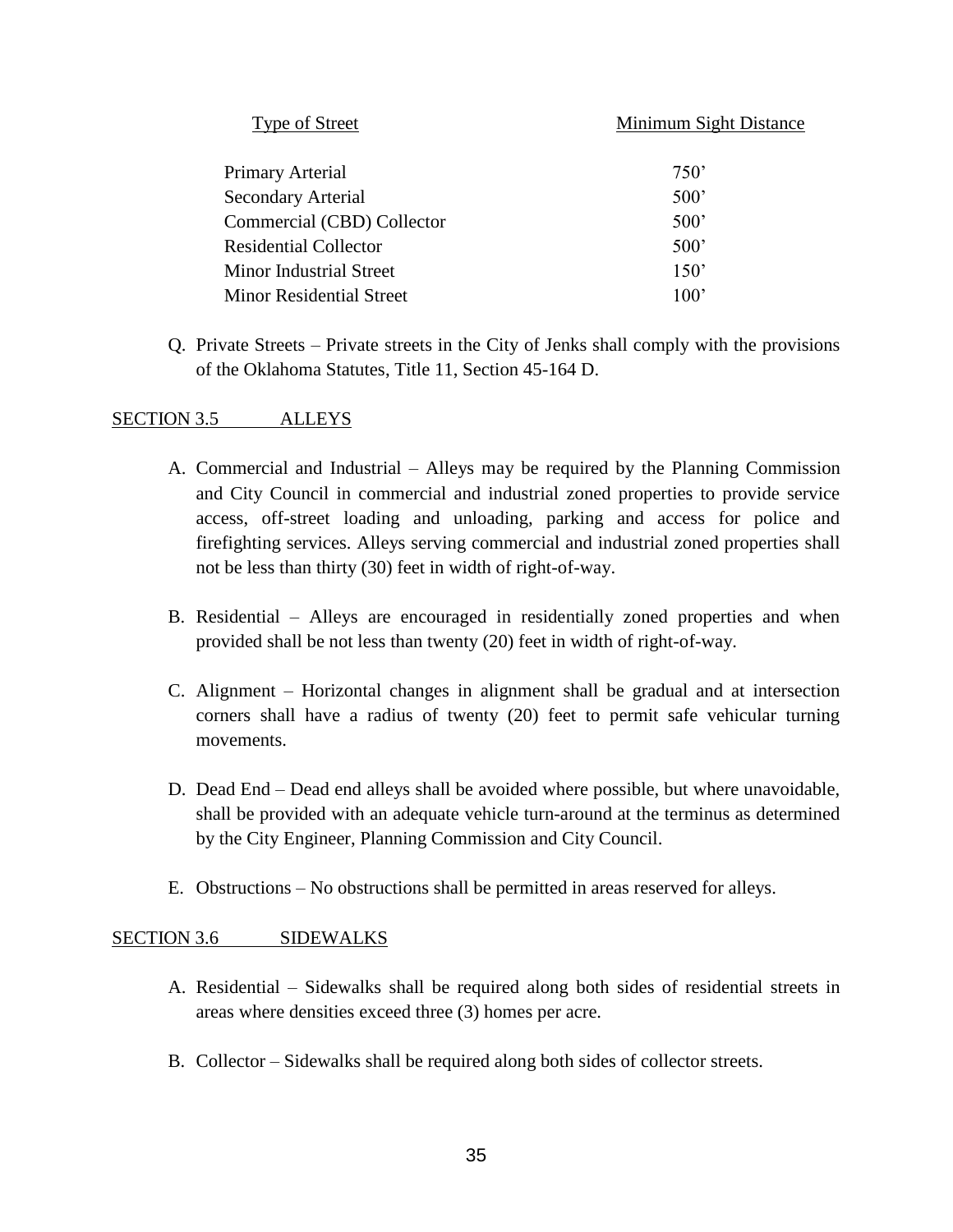- C. Pedestrian Sidewalks or easements for sidewalks or both shall be required to facilitate pedestrian access to schools, parks, playgrounds, churches and shopping centers. Easements for sidewalks shall be no more than ten (10) feet in width and shall be indicated on the plat.
- D. Location Sidewalks shall be located either inside sidewalk easement or street rightsof-way.

#### SECTION 3.7 EASEMENTS

- A. Utility Easements Where alleys are not provided, the Planning Commission and City Council may require easements of a minimum width of ten (10) feet along each rear lot line and along each side lot line as recommended by the Technical Advisory Committee for public and private utilities.
- B. Drainage Easements The Planning Commission and City Council may require drainage easements as recommended by the City Engineer and the Technical Advisory Committee. All drainage easements for facilities shall be of such dimensions so as to allow equipment access for construction and maintenance of the facility.

#### SECTION 3.8 FLOODPLAIN AREAS

Areas identified by the official maps of the City of Jenks as floodplains shall not be subdivided into lots, tracts or parcels unless:

- A. Improvements are made to the City Engineer's and Building Inspector's requirements to render such land safe for residential or other use.
- B. The intended use of the land is permitted by City ordinance or permitted by Special Exception or Variance as outlined by City ordinances.

#### SECTION 3.9 OIL AND GAS WELLS

Where there is found to be a producing oil or gas well which is in or near the proposed subdivision, or an abandoned oil or gas well which is not adequately plugged according to the standards established by State law and the Oklahoma Corporation Commission, a building setback line as determined by the Planning Commission and City Council shall be shown on the final plat to prevent the erection of a building near such wells or said well shall be adequately plugged according to said standards and so certified by the Oklahoma Corporation Commission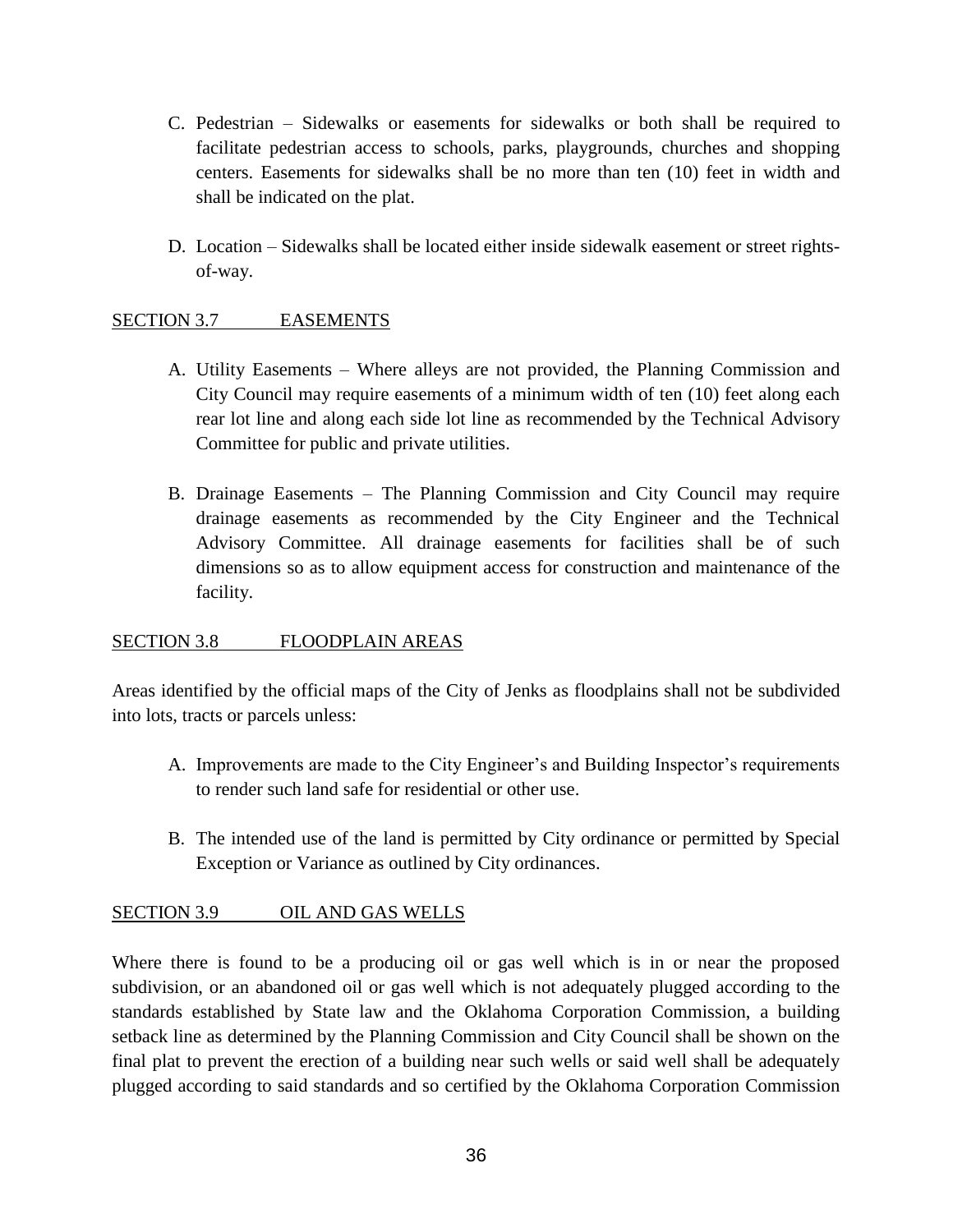before the plat of such addition is given final approval. In any event, a certificate or clearance shall be obtained from the Oklahoma Corporation Commission as to the existence of any unplugged wells reflected in their records.

#### SECTION 3.10 PARKS

In subdividing land or resubdividing an existing plat, due consideration shall be given by the subdivider to the dedication or reservation of suitable sites for parks, playgrounds or other public recreational areas or open spaces. Any areas so dedicated or reserved shall conform as nearly as possible to the recommendations of the Jenks Planning Commission in the Comprehensive Plan of the City of Jenks. All areas to be reserved for or dedicated to public use shall be indicated on the preliminary plat in order that it may be determined when and in what manner such areas will be dedicated or conveyed to the City. Such land must be free and clear of mortgage or liens at the time of such dedication or conveyance.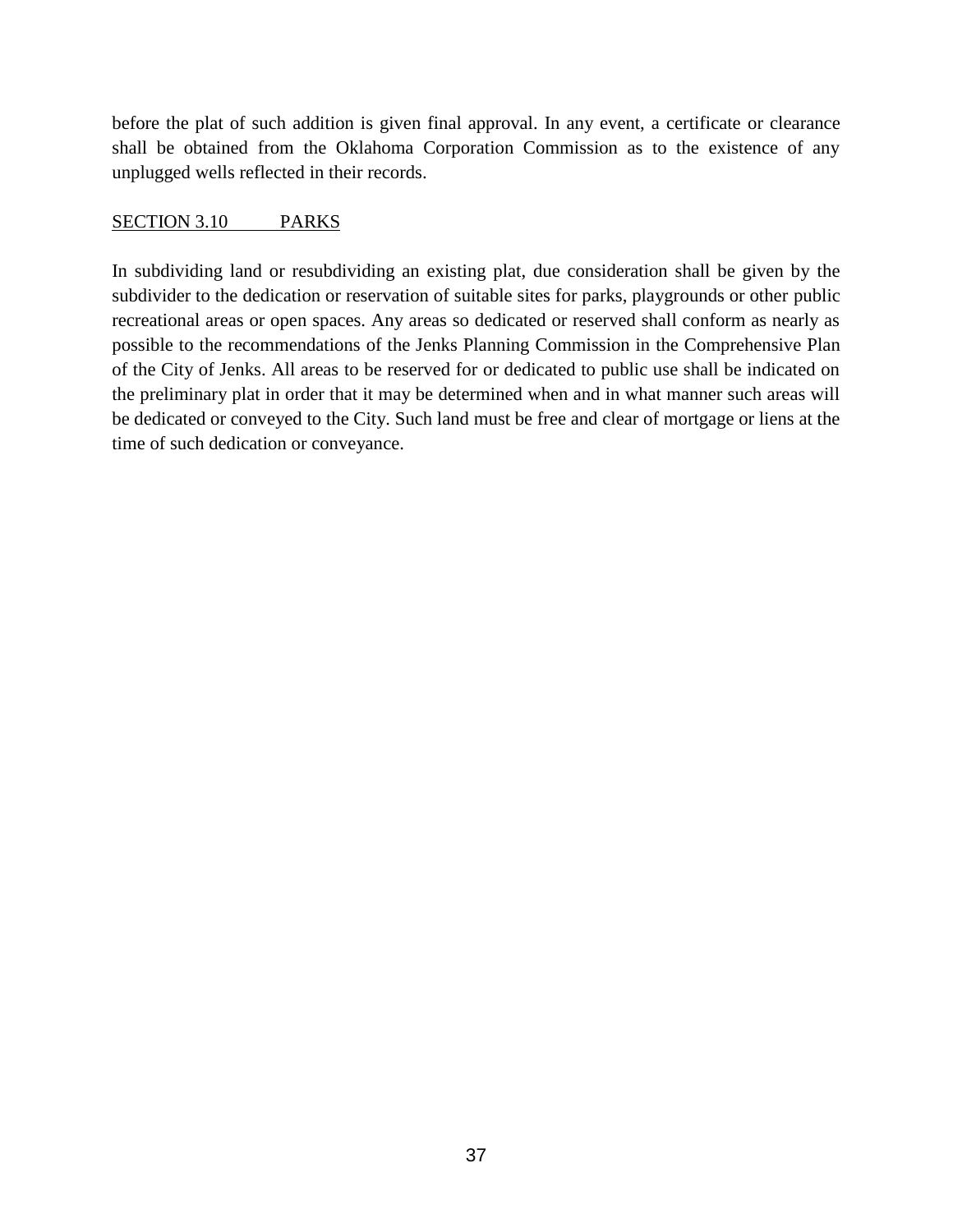

**FIGURE 7 OPEN SPACE**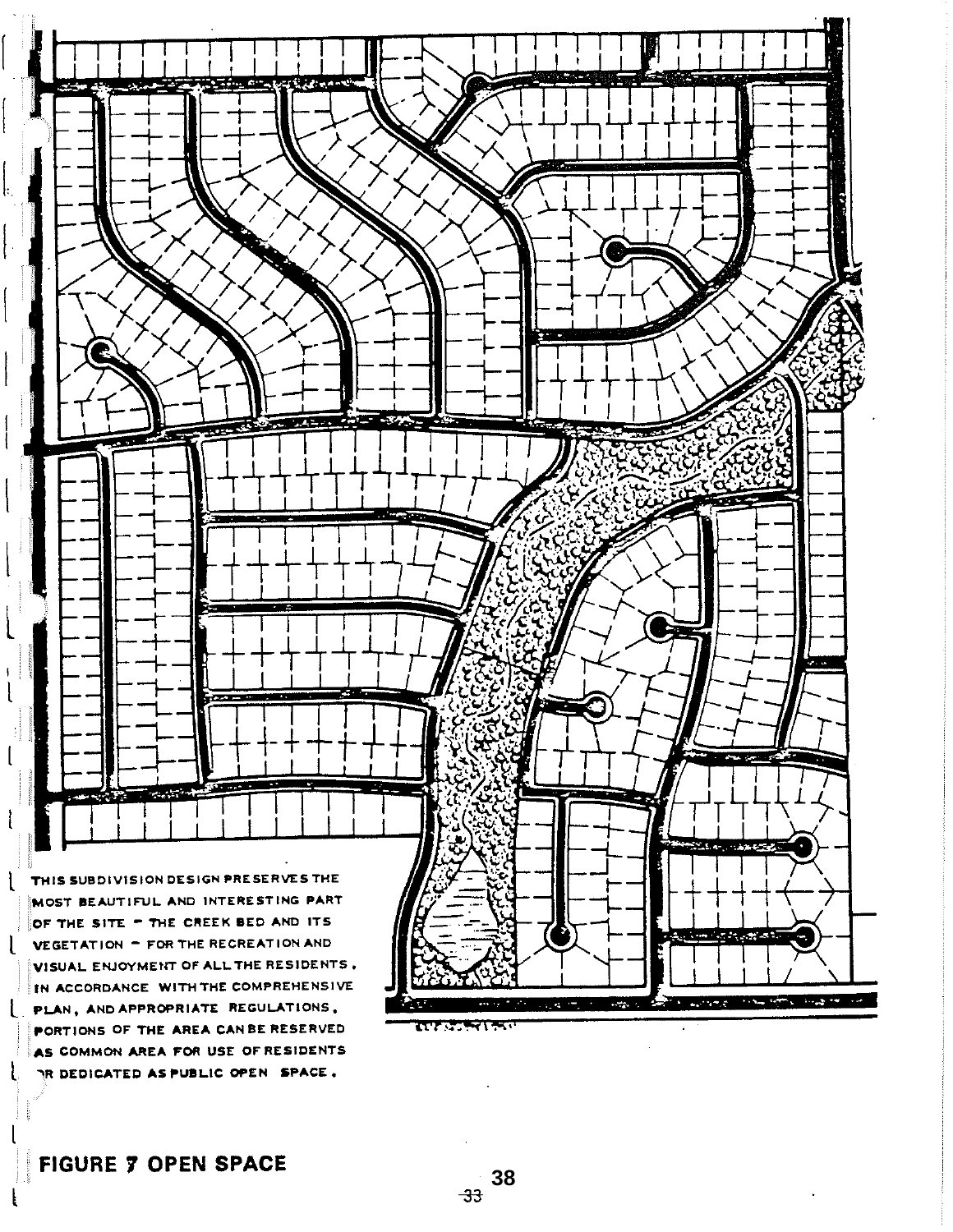#### Chapter 4

#### Improvements Requirements

#### SECTION 4.1 SPECIAL IMPROVEMENTS

The subdivider shall install or make the following improvements to subdivided land:

A. Underground Mines – The subdivider shall locate mines under a proposed subdivision and designate the location of the same on the subdivision plat. The location of the mines shall be based upon information and/or techniques which have been approved in advance by the City Engineer which are reasonably calculated to accurately locate mines and their depths.

The City Engineer may recommend that the Planning Commission and City Council prohibit the erection of structures over the mine locations if the mines cannot be collapsed and the material compacted to City Engineer specifications or if, because of the shallow depth of the mine or its size, the mine would have the potential for cave-in. Appropriate building setbacks may be required upon the lots. The City Engineer may require other conditions to be met by the subdivider, based upon the location of the mines and any subsurface investigation reports, which would assist in preventing cave-ins under areas upon which structures may be erected.

The City Engineer may require that any streets or utility easements which may be dedicated to the City of Jenks or the public, either not be located over mines, or the mines collapsed and compacted to City Engineer Specifications, or additional bonding requirements imposed upon the subdivider to repair or reroute streets or utility easements in the event of cave-ins under the same.

All mine entrances shall be sealed and closed to the specifications of the City Engineer.

- B. Street Lights The subdivider shall provide adequate street lighting in the subdivision to the specifications of the City Engineer and the Technical Advisory Committee.
- C. Street Name Signs The subdivider shall install street name signs in the subdivision to the specifications of the City Engineer.
- D. Permanent Markers and Monuments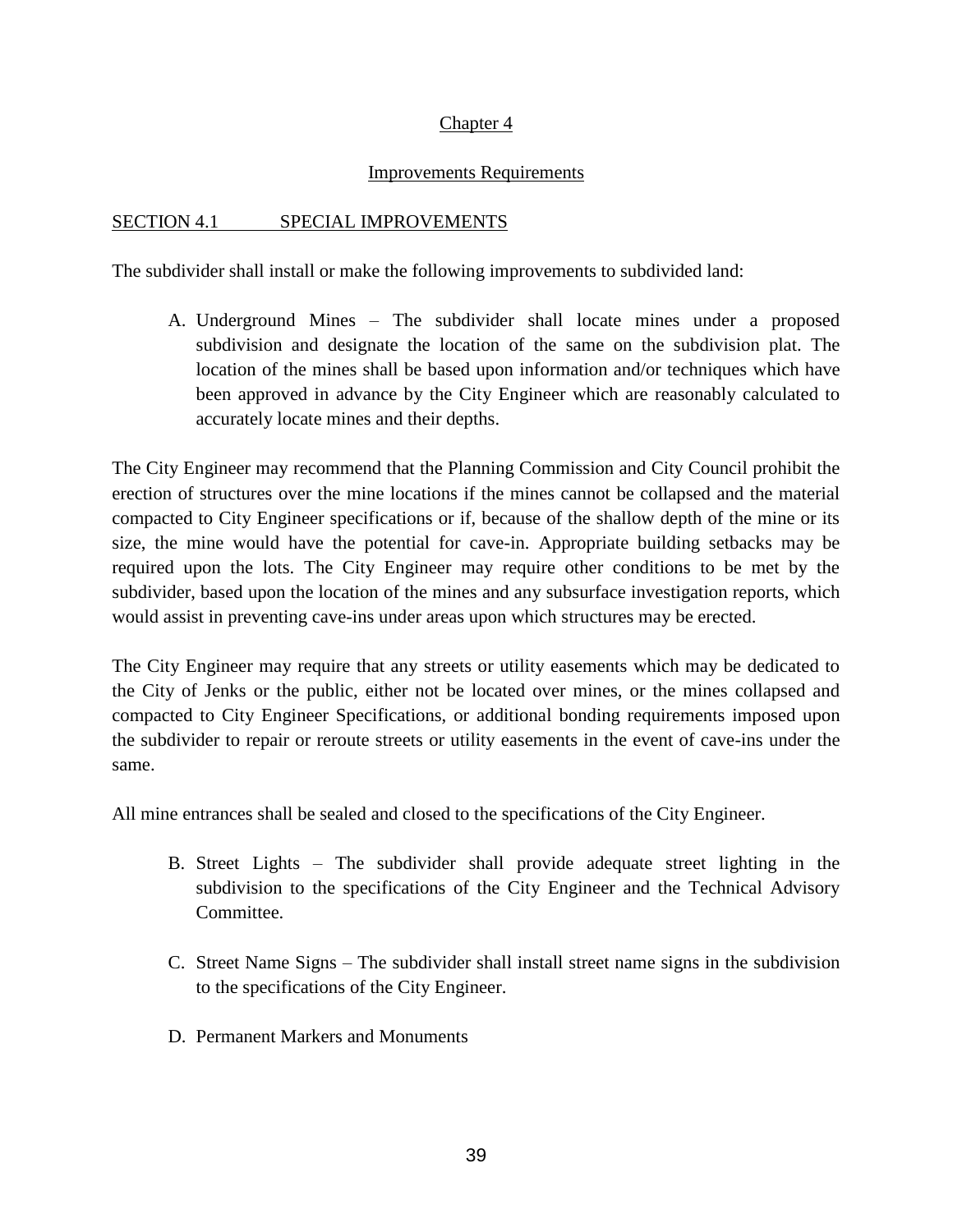- 1. Permanent reference markers shall be placed at the intersection of the centerlines of rights-of-way. There shall be in each subdivision a minimum of two (2) such monuments. If no two (2) of the intersection monuments are within line-of-sight to each other, an additional marker shall be placed on right-of-way centerline so as to establish a straight line which can be seen line-of-sight from one end to the other. An additional such marker shall be placed at the center point of the turnaround in each cul-de-sac. These markers shall be in the form of a non-corrosive metal plate and each shall be stamped with a cross at the point of the intersection and the elevation to the tenth of a foot.
- 2. Permanent reference markers shall be placed at each turning point in the boundary of the subdivision. These markers shall be a twenty-four (24) inch long iron pipe or bar of at least one-half (1/2) inch diameter, to be set in concrete.
- 3. Permanent reference markers shall be placed at a minimum of two (2) corners of each lot in an addition. The markers shall be at least twenty-four (24) inches long and at least one-half (1/2) inch in diameter made of iron pipe or bar and driven into unexcavated soil.
- 4. Permanent reference markers shall be placed at the points of curvature and points of tangency of all inside and outside rights-of-way lines, and at the point of intersection of the outside line of a curve in street right-of-way. These markers shall be a twenty-four (24) inch long iron pipe or bar of at least one-half (1/2) inch diameter to be driven into unexcavated soil.
- 5. The location of all permanent markers shall be shown on the face of the record plat.

#### SECTION 4.2 CONSTRUCTION OR INSTALLATION

Following the approval of the construction plans by the City Engineer, the subdivider shall complete in a manner satisfactory with the City Engineer all required improvements and said improvements shall be free and clear of all liens, claims and encumbrances. No building construction shall be permitted on any lot to or on which improvements have not been completed in accordance with the provisions of these regulations and no municipal utility service will be furnished to such lot. In lieu of requiring the completion of all subdivision improvements before issuance of any building permits, the City Council, at its discretion, may accept surety from the subdivider whereby the subdivider shall guarantee to complete all improvements required by these regulations and other ordinances in a manner satisfactory to the City Engineer. To secure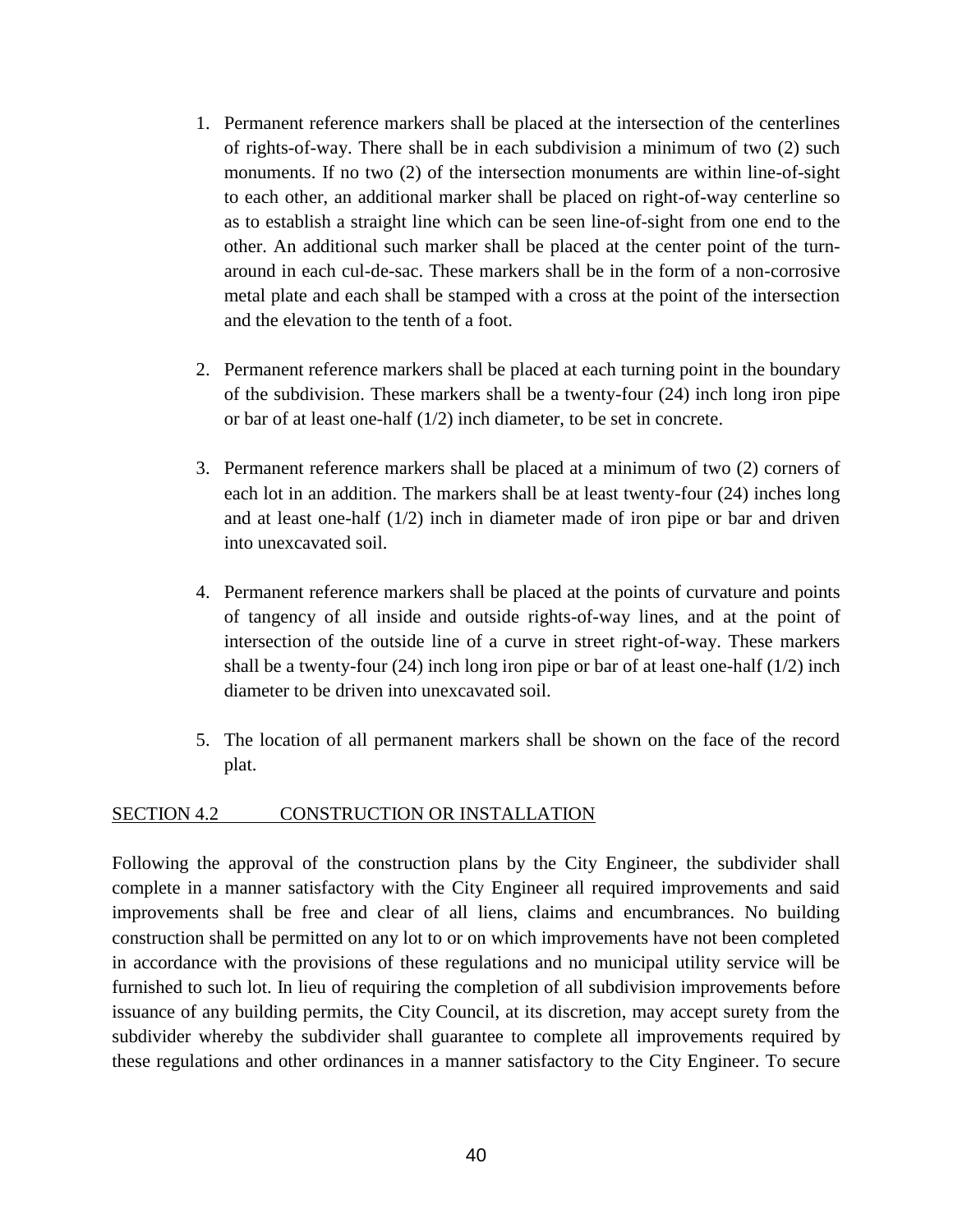this surety, the subdivider shall provide, subject to the approval of the City Council, one of the following guarantees:

- A. Commercial Surety Performance and Payment Bond The subdivider shall be required to obtain a security bond from a surety bonding company authorized to do business in the state of Oklahoma. The bond shall be filed with the City Clerk and shall be payable to the City of Jenks. The amount of the Bond shall be a one hundred percent  $(100%)$  surety and sufficient to cover one and one-half  $(1-1/2)$  times the entire cost, as estimated by the subdivider and approved by the City Engineer, of installing all specified improvements. The duration of the bond shall be until such time as the improvements are accepted by the City in accordance with Section 4.3 Inspection and Certification.
- B. Cash Escrow Account The subdivider shall deposit cash, or other instrument readily convertible into cash at face value, either with the City, or in escrow with a bank. The use of any instrument other than cash, and, in the case of an escrow account, the bank with which the funds are to be deposited, shall be subject to the approval of the City Council. The amount of the deposit shall be at least equal to one and one-half (1-1/2) time cost, as estimated by the subdivider and approved by the City Engineer, of installing all required improvements. The subdivider shall also file with the City Clerk an agreement between the financial bank and himself guaranteeing the following:
	- 1. That the funds of said escrow account shall be held in trust until released by the City Council when the obligation is complete, and may not be used or pledged by the subdivider as security in any other matter during that period; and,
	- 2. That in the case of a failure, as determined by the City Council, on the part of the subdivider to complete said improvements, then the bank shall immediately make the funds in said account available to the City for use in the completion of those improvements.

In those cases where improvement guarantees have been made under this section, the amount of the guarantee may be reduced in proportion to improvements completed and accepted by the City in compliance with Section 4.3 Inspection and Certification. In no case, however, shall the guarantee be reduced to less than fifteen percent (15%) of the original guaranteed amount.

#### SECTION 4.3 INSPECTION AND CERTIFICATION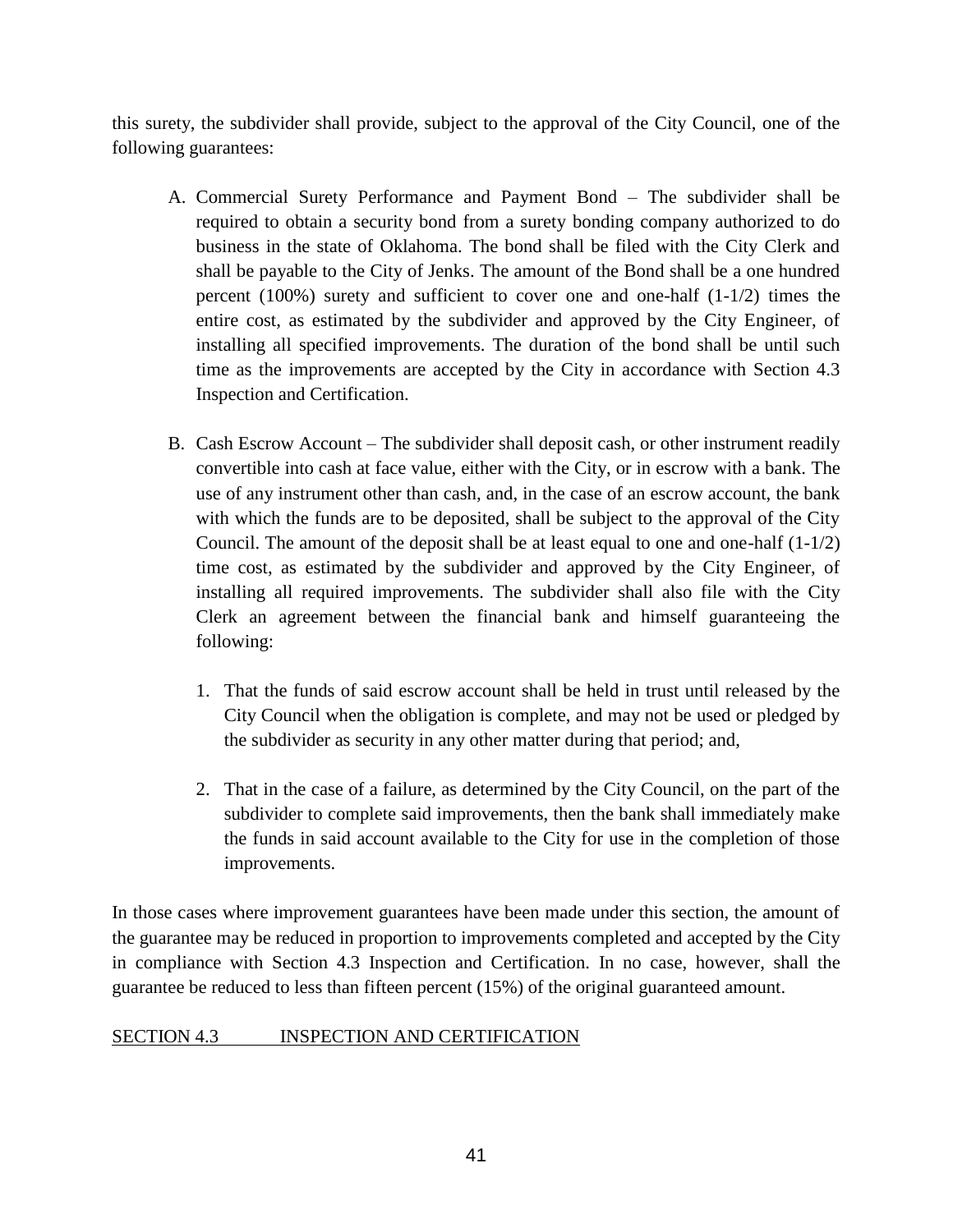The City Engineer, or other knowledgeable official of the City of Jenks, shall inspect for defects the construction of the required improvements. Upon completion of the improvements, the City Engineer shall file with the City Council a statement either certifying that the improvements have been completed in accordance with the City of Jenks Design Criteria and Technical Specifications or that the improvements are defective, listing the defects.

Upon completion of the improvements, the subdivider and his engineer shall file with the City Council "as built construction plans" and a statement stipulating the following:

- A. That all required improvements are complete.
- B. That these improvements are in compliance with these regulations and the City of Jenks Design Criteria and Technical Specifications.
- C. That the subdivider knows of no defects in the improvements.
- D. That these improvements are free and clear of any encumbrance or lien (except development loans).

The City Council may, at its discretion, accept any portion of the required improvements, provided that all statements and agreements specified above have been received for that portion of the improvements and that "as built plans" have been submitted.

If any portion of the required improvements shall fail to be accepted for dedication as outlined above within the allocated time period (two (2) years from date of record plat approve), either for reasons of incompletion or for reason of substandard construction, then the City Council shall take the following action: The Council shall declare whatever security has been pledged as a guarantee to be forfeited. Where the Council is not already in possession of said guarantee, it shall immediately take the actions necessary to obtain it. Upon receipt of these securities, the Council shall use them, or the proceeds from their sale, to finance the completion of subject improvements or the rebuilding of such improvements to the proper specifications. Any unused portion of these securities shall be returned to the subdivider, bonding company, or crediting institution, as is appropriate.

#### SECTION 4.4 MAINTENANCE BOND

Regardless of the guarantee chosen by the subdivider to secure the contract, prior to acceptance of required improvements by the City Council, the developer shall be required to obtain a maintenance bond from a surety bonding company authorized to do business in the state of Oklahoma. The bond shall be filed with the City Clerk and shall be payable to the City. The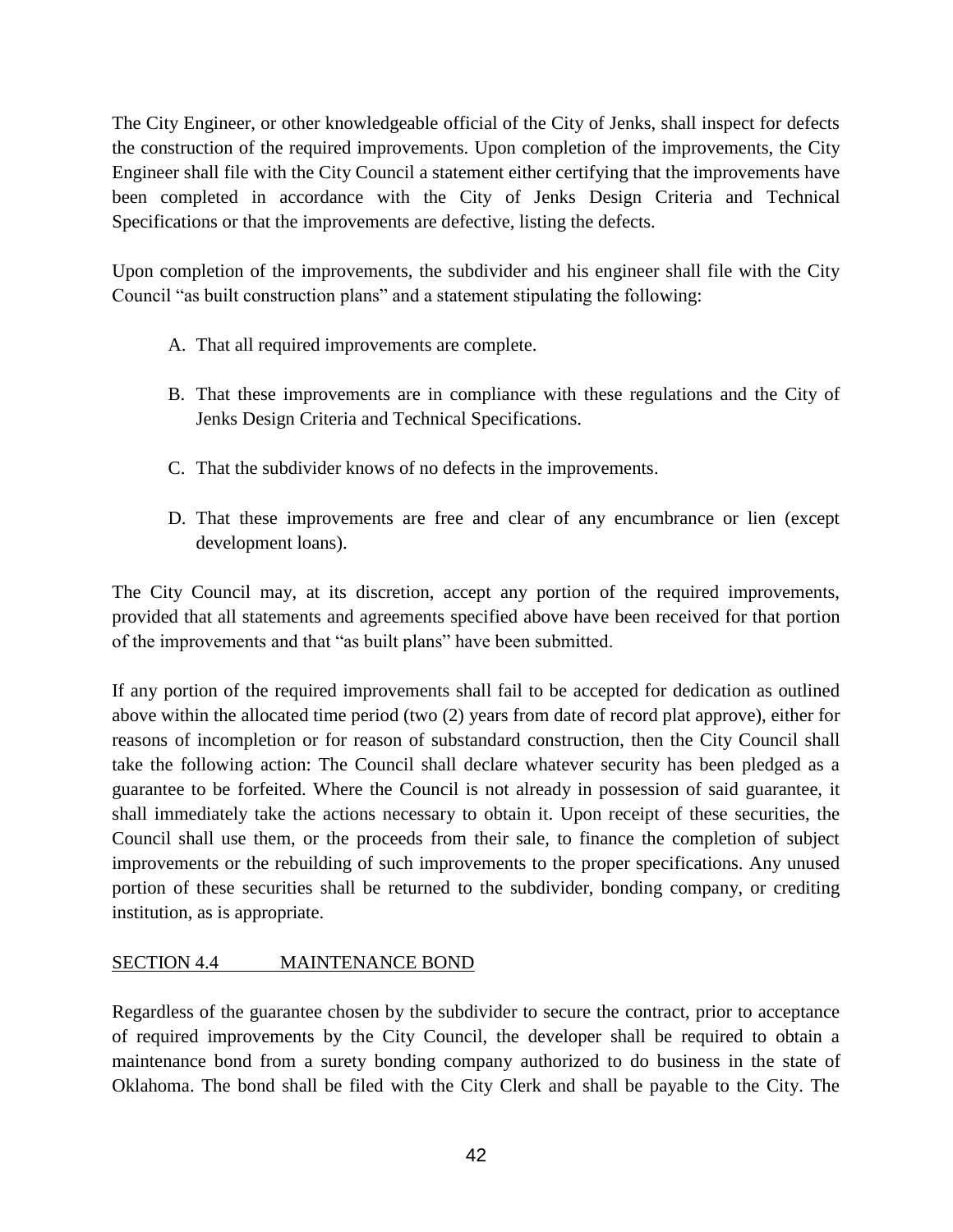amount of the bond shall be equal to fifty percent (50%) of the entire cost of materials for all water lines, sewer lines, paving, grading and drainage improvements. The duration of the maintenance bond shall be one (1) year from the date of acceptance of said improvements by City Council.

#### SECTION 4.5 TIME LIMIT

The required improvements shall be completed within two (2) years from the approval of the record plat by the City Council unless extended by the City Council for cause.

#### SECTION 4.6 VACATED PLATS

The vacation of a plat by District Court action as provided by State Statute shall remove the obligation to construct required improvements.